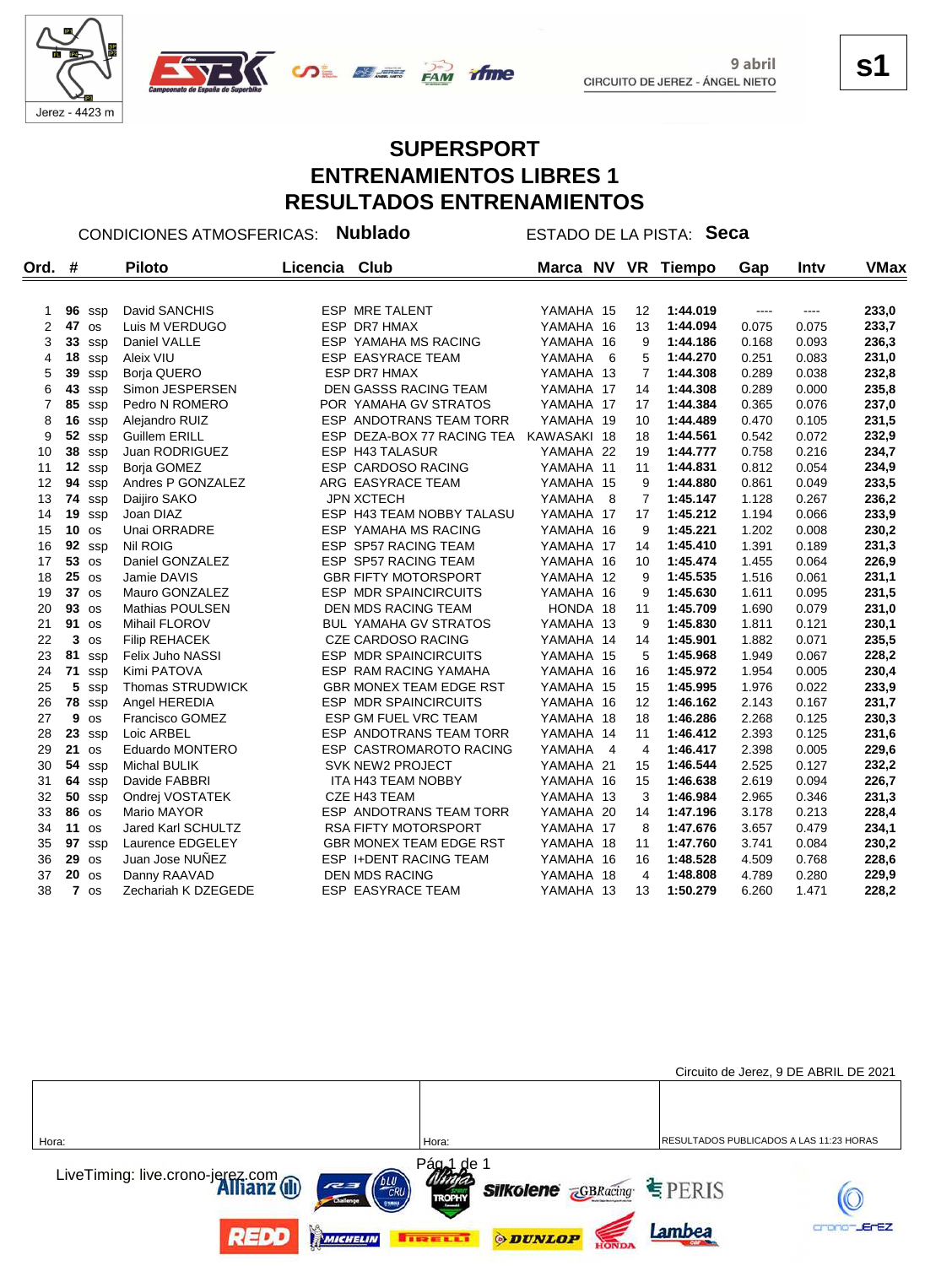



# **VUELTA A VUELTA ENTRENAMIENTOS LIBRES 1 SUPERSPORT**

| <b>Vuelta</b>   | 3           | 5         | $\overline{7}$       | 9                    | 10                   | 11                   | 12          | 16                    | 18                   | 19        | 20                   | 21                   |
|-----------------|-------------|-----------|----------------------|----------------------|----------------------|----------------------|-------------|-----------------------|----------------------|-----------|----------------------|----------------------|
| 1               | 1:57.264    | 1:57.583  | 2:01.860             | 1:58.310             | 1:58.076             | 1:58.337             | 2:03.083    | 1:52.427              | 1:58.515             | 1:58.270  | 1:58.387             | 1:55.486             |
| $\mathbf 2$     | 1:48.991    | 1:47.436  | 1:52.516             | 1:49.060             | 1:49.339             | 1:49.690             | 1:46.401    | 1:46.408              | 1:45.601             | 1:47.244  | 1:49.728             | 1:47.030             |
| 3               | 1:49.466    | 1:47.644  | 1:51.674             | 1:48.002             | 1:47.215             | 1:48.865             | 1:45.629    | 1:45.699              | 1:44.860             | 1:46.328  | 1:49.056             | 1:48.719             |
| 4               | 1:49.906    | 1:46.400  | 1:51.866             | 1:47.382             | 1:46.655             | 1:53.415             | 1:45.598    | 1:45.478              | 1:44.465             | 1:46.675  | 1:48.808*            | $1:46.417*$          |
| 5               | 1:48.644    | 1:46.054  | PIT EXIT             | 1:47.250             | 1:46.329             | 1:50.801             | PIT EXIT    | 1:45.537              | 1:44.270*            | 1:45.920  | 1:49.226             |                      |
| $\bf 6$         | 1:48.567    | PIT EXIT  | 2:02.786             | PIT EXIT             | PIT EXIT             | 1:48.189             | 1:57.514    | 1:48.213              | 1:45.014             | 1:46.144  | 1:49.124             |                      |
| $\overline{7}$  | PIT EXIT    | 1:57.796  | 1:52.391             | 1:56.023             | 1:56.585             | 1:56.665             | PIT EXIT    | PIT EXIT              |                      | PIT EXIT  | 1:49.902             |                      |
| 8               | 1:54.649    | 1:47.349  | 1:51.249             | 1:46.989             | 1:46.090             | 1:47.676*            | 1:54.999    | 1:52.416              |                      | 1:59.358  | PIT EXIT             |                      |
| 9               | 1:47.200    | 1:46.851  | 1:50.986             | 1:46.919             | $1:45.221*$          | PIT EXIT             | 1:45.422    | 1:46.149              |                      | 1:46.414  | 1:57.255             |                      |
| 10              | 1:46.421    | 1:46.283  | 1:51.549             | 1:47.060             | 1:49.057             | 2:02.056             | 1:44.879    | 1:44.489*             |                      | 1:45.953  | 1:49.463             |                      |
| 11              | 1:46.529    | 1:46.187  | 1:50.494             | 1:46.709             | PIT EXIT             | 1:49.981             | $1:44.831*$ | 1:44.615              |                      | 1:47.084  | 1:53.889             |                      |
| 12              | 1:46.179    | PIT EXIT  | 1:51.049             | 1:46.651             | 1:54.257             | 1:48.527             |             | 1:44.994              |                      | PIT EXIT  | 1:49.188             |                      |
| 13              | 1:47.189    | 1:53.920  | 1:50.279*            | 1:46.844             | 1:51.231             | PIT EXIT             |             | 1:44.852              |                      | 1:58.824  | 1:48.892             |                      |
| 14              | 1:45.901*   | 1:46.535  |                      | PIT EXIT             | 1:48.022             | 2:00.028             |             | PIT EXIT              |                      | 1:45.994  | 1:48.897             |                      |
| 15              |             | 1:45.995* |                      | 1:58.244             | 1:46.026             | 1:48.634             |             | 1:52.174              |                      | 1:45.977  | 1:54.026             |                      |
| 16              |             |           |                      | 1:46.963             | 1:45.617             | 1:48.292             |             | 1:46.230              |                      | 1:45.609  | 1:49.163             |                      |
| 17              |             |           |                      | 1:46.567             |                      | 1:56.426             |             | 1:45.015              |                      | 1:45.212* | 1:49.230             |                      |
| <u>18</u>       |             |           |                      | 1:46.286*            |                      |                      |             | 1:46.451              |                      |           | 1:52.549             |                      |
| 19              |             |           |                      |                      |                      |                      |             | 1:44.935              |                      |           |                      |                      |
|                 |             |           |                      |                      |                      |                      |             |                       |                      |           |                      |                      |
| <b>Vuelta</b>   | 23          | 25        | 29                   | 33                   | 37                   | 38                   | 39          | 43                    | 47                   | 50        | 52                   | 53                   |
| 1               | PIT EXIT    | 1:54.304  | 2:01.483             | 1:52.256             | 1:55.660             | 2:03.467             | 1:52.853    | 1:52.475              | 1:52.277             | 1:55.687  | 1:55.048             | 1:57.172             |
|                 |             |           |                      |                      |                      |                      |             |                       |                      |           |                      |                      |
| $\overline{2}$  | PIT EXIT    | 1:48.243  | 1:51.949             | 1:44.886             | 1:47.734             | 1:46.770             | 1:44.655    | 1:45.721              | 1:46.309             | 1:48.206  | 1:47.298             | 1:48.322             |
| <u>3</u>        | 1:56.540    | 1:48.315  | 1:51.246             | 1:45.192             | 1:46.123             | 1:46.593             | 1:44.811    | 1:44.759              | 1:45.915             | 1:46.984* | 1:46.248             | 1:47.001             |
| <u>4</u>        | 1:47.985    | 1:46.046  | 1:50.581             | 1:44.549             | 1:46.235             | PIT EXIT             | 1:44.912    | 1:44.658              | 1:45.811             | PIT EXIT  | 1:46.131             | 1:46.662             |
| $5\phantom{.0}$ | 1:47.019    | 1:46.188  | 1:50.553             | 1:45.322             | PIT EXIT             | 1:59.933             | 1:45.051    | PIT EXIT              | 1:45.600             | 2:00.392  | PIT EXIT             | 1:46.397             |
| <u>6</u>        | 1:46.736    | PIT EXIT  | 1:50.305             | 1:44.624             | 1:52.191             | 1:45.591             | 1:53.835    | 1:52.757              | 1:50.004             | 1:48.406  | 1:56.490             | 1:46.202             |
| 7               | 1:46.534    | 1:53.118  | PIT EXIT             | PIT EXIT             | 1:46.037             | 1:45.181             | 1:44.308*   | 1:45.952              | 1:45.518             | 1:48.011  | 1:46.036             | 1:46.414             |
| $\bf{8}$        | 1:47.291    | 1:45.639  | 2:02.883             | 1:56.204             | 1:45.959             | 1:45.191             | PIT EXIT    | 1:45.422              | PIT EXIT             | 1:47.085  | 1:45.406             | PIT EXIT             |
| 9               | 2:04.537    | 1:45.535* | 1:50.527             | 1:44.186*            | 1:45.630*            | 1:44.913             | 1:50.317    | 1:46.041              | 1:51.259             | PIT EXIT  | 1:45.904             | 1:54.673             |
| 10              | 1:49.631    | PIT EXIT  | 1:50.862             | 1:44.499             | 1:45.782             | 1:45.617             | 1:45.213    | PIT EXIT              | 1:44.535             | 1:58.091  | 1:45.661             | 1:45.474*            |
| <u>11</u>       | $1:46.412*$ | 1:58.096  | 1:50.358             | 1:46.160             | PIT EXIT             | 1:45.128             | PIT EXIT    | 1:54.478              | PIT EXIT             | 1:47.837  | PIT EXIT             | 1:45.624             |
| 12              | 1:46.797    | 1:45.963  | PIT EXIT             | PIT EXIT             | 1:50.940             | 1:45.902             | 1:53.493    | 1:45.195              | 1:51.489             | 1:50.661  | 1:54.405             | 1:45.658             |
| 13              | 1:49.422    |           | 2:02.046             | 1:50.794             | 1:45.914             | 1:45.308             | 1:44.566    | 1:44.723              | 1:44.094*            | 1:47.007  | 1:45.633             | 1:46.149             |
| <u>14</u>       | 1:46.824    |           | 1:49.586<br>1:49.040 | 1:44.789<br>1:45.117 | 1:45.912<br>1:47.239 | 1:45.196<br>1:49.683 |             | 1:44.308*<br>1:45.139 | 1:50.169<br>1:44.882 |           | PIT EXIT<br>1:56.201 | PIT EXIT<br>2:00.770 |
| <u>15</u>       |             |           | 1:48.528*            | 1:45.409             | 2:02.717             | 1:59.019             |             | 1:45.318              | 1:49.114             |           | 1:45.384             | 1:48.166             |
| 16<br>17        |             |           |                      |                      |                      | 1:44.909             |             | 1:44.966              |                      |           | 1:44.831             |                      |
| <u>18</u>       |             |           |                      |                      |                      | 1:44.907             |             |                       |                      |           | 1:44.561*            |                      |
| <u>19</u>       |             |           |                      |                      |                      | $1.44.777*$          |             |                       |                      |           |                      |                      |
| 20              |             |           |                      |                      |                      | 1:45.335             |             |                       |                      |           |                      |                      |
| 21<br>22        |             |           |                      |                      |                      | 1:45.213<br>1:46.082 |             |                       |                      |           |                      |                      |

| <b>Vuelta</b> | -<br>54  | ьz       |          | 7        | 70<br>ĸс | O4<br>u  | $\alpha$<br>u. | 86                  |          | - - -   | ۵۹<br>◡  |                 |
|---------------|----------|----------|----------|----------|----------|----------|----------------|---------------------|----------|---------|----------|-----------------|
|               | 1.56.227 | 1.59.907 | 1:57.323 | 2:03.364 | :55.936  | 1:55.296 | :58.278        | $1 - 55$<br>.55.402 | 1:57.018 | :54.129 | 2:01.725 | $\angle 02.256$ |

 $\overline{2}$ 



**REDD** 









Lambea

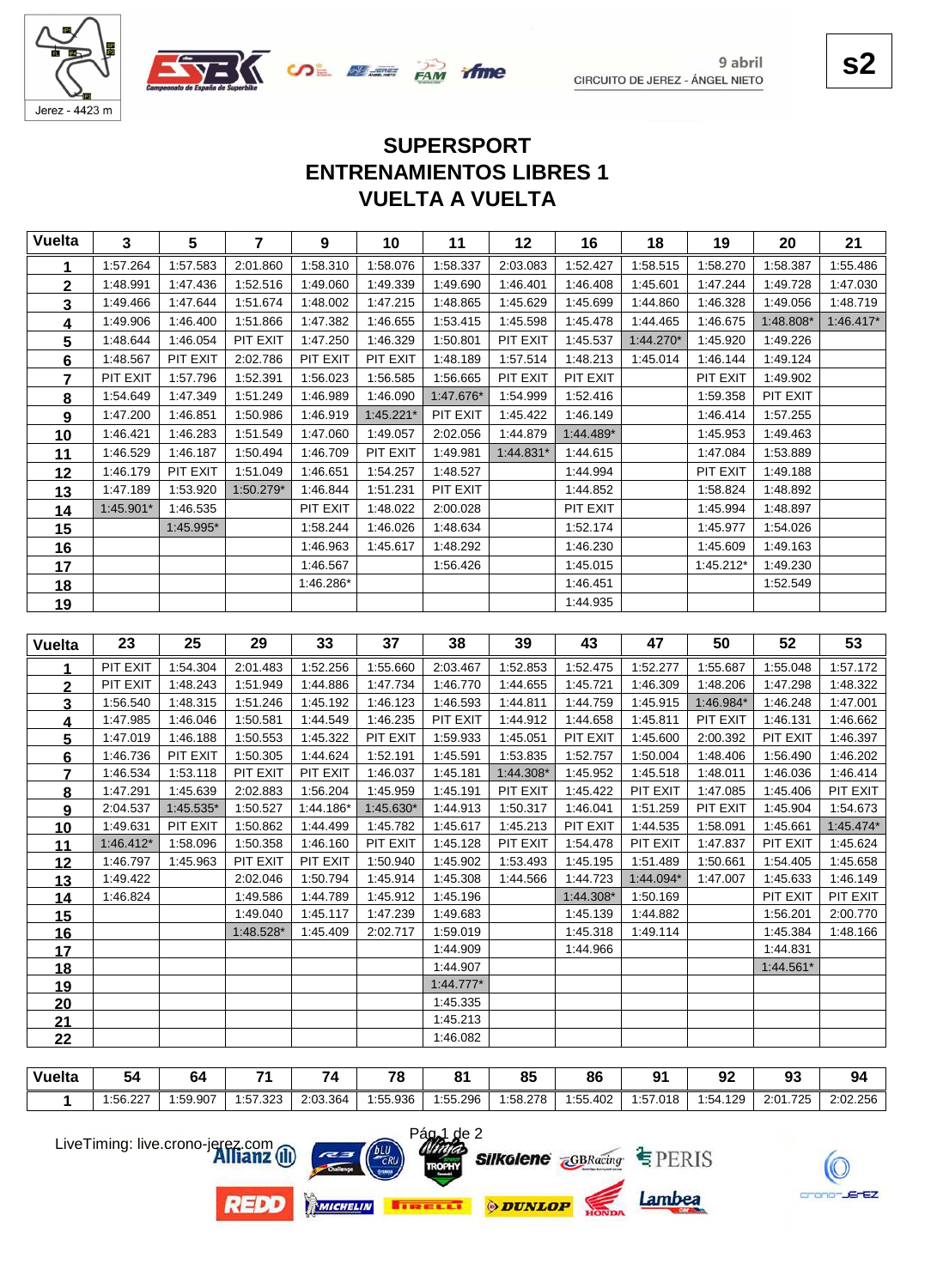





# **VUELTA A VUELTA ENTRENAMIENTOS LIBRES 1 SUPERSPORT**

| <b>Vuelta</b>  | 54              | 64              | 71        | 74          | 78              | 81        | 85        | 86        | 91        | 92              | 93        | 94        |
|----------------|-----------------|-----------------|-----------|-------------|-----------------|-----------|-----------|-----------|-----------|-----------------|-----------|-----------|
| 2              | 1:47.697        | <b>PIT EXIT</b> | 1:47.688  | 1:47.875    | 1:47.370        | 1:47.562  | 1:46.447  | 1:48.452  | 1:48.675  | 1:47.209        | 1:47.449  | 1:45.907  |
| 3              | 1:47.094        | 2:01.998        | 1:46.997  | 1:46.010    | 1:49.986        | 1:46.839  | 1:45.370  | 1:47.693  | 1:47.654  | 1:46.506        | 1:46.700  | 1:45.976  |
| 4              | 1:49.304        | 1:49.060        | 1:49.310  | 1:46.145    | 1:47.620        | 1:46.530  | 1:45.293  | 1:47.847  | 1:47.397  | 1:45.980        | 1:48.491  | 1:45.137  |
| 5              | 1:49.281        | 1:48.368        | 1:46.376  | 1:45.966    | 1:49.817        | 1:45.968* | 1:47.323  | 1:47.429  | 1:46.809  | 1:46.143        | 1:47.330  | 1:45.126  |
| 6              | 1:49.167        | 1:47.395        | PIT EXIT  | 1:45.616    | 1:46.499        | PIT EXIT  | 1:44.860  | 1:50.371  | PIT EXIT  | 1:46.061        | PIT EXIT  | PIT EXIT  |
| $\overline{7}$ | PIT EXIT        | 1:47.470        | 1:55.463  | $1:45.147*$ | 1:46.461        | 1:56.301  | PIT EXIT  | 1:48.176  | 1:54.393  | 1:46.254        | 2:04.655  | 2:00.186  |
| 8              | 1:53.051        | 1:48.104        | 1:46.268  | PIT EXIT    | <b>PIT EXIT</b> | 1:47.314  | 1:55.652  | 1:47.812  | 1:46.433  | <b>PIT EXIT</b> | 1:47.868  | 1:45.237  |
| 9              | 1:47.723        | 1:47.406        | 1:46.409  |             | 2:04.597        | 1:46.704  | 1:45.121  | 1:48.522  | 1:45.830* | 1:54.038        | 1:46.297  | 1:44.880* |
| 10             | 1:48.874        | PIT EXIT        | 1:46.410  |             | 1:47.877        | 1:46.588  | 1:44.453  | 1:48.188  | 1:45.919  | 1:45.580        | 1:45.867  | PIT EXIT  |
| 11             | 1:48.930        | 1:54.859        | PIT EXIT  |             | 1:46.619        | 1:46.542  | 1:44.432  | PIT EXIT  | 1:46.122  | PIT EXIT        | 1:45.709* | 2:05.224  |
| 12             | 1:47.733        | 1:47.474        | 1:53.098  |             | 1:46.162*       | PIT EXIT  | 1:44.886  | 1:58.475  | 1:47.060  | 1:51.737        | 1:57.296  | 1:45.772  |
| 13             | 1:51.138        | 1:47.057        | 1:46.365  |             | PIT EXIT        | 1:58.376  | PIT EXIT  | 1:47.659  | 1:45.967  | 1:45.494        | 1:46.169  | 1:45.539  |
| 14             | 1:46.591        | 1:49.124        | 1:46.197  |             | 2:09.133        | 1:46.816  | 1:53.951  | 1:47.196* |           | $1:45.410*$     | 1:46.013  | 1:45.674  |
| 15             | $1:46.544*$     | $1:46.638*$     | 1:46.443  |             | 1:48.245        | 1:46.683  | 1:45.035  | 1:47.691  |           | 1:45.465        | 1:45.971  | 2:01.125  |
| 16             | 1:48.511        | 1:52.609        | 1:45.972* |             | 1:46.265        |           | 1:44.825  | 1:47.998  |           | <b>PIT EXIT</b> | 1:45.954  |           |
| 17             | <b>PIT EXIT</b> |                 |           |             |                 |           | 1:44.384* | 1:47.814  |           | 1:52.330        | 1:47.948  |           |
| 18             | 2:03.089        |                 |           |             |                 |           |           | 1:47.607  |           |                 | 1:48.235  |           |
| 19             | 1:47.325        |                 |           |             |                 |           |           | 1:47.462  |           |                 |           |           |
| 20             | 1:47.283        |                 |           |             |                 |           |           | 1:47.984  |           |                 |           |           |
| 21             | 1:47.508        |                 |           |             |                 |           |           |           |           |                 |           |           |
|                |                 |                 |           |             |                 |           |           |           |           |                 |           |           |
| <b>Vuelta</b>  | 96              | 97              |           |             |                 |           |           |           |           |                 |           |           |
| 1              | 1:54.977        | 2:00.550        |           |             |                 |           |           |           |           |                 |           |           |
| $\overline{2}$ | 1:45.784        | 1:50.502        |           |             |                 |           |           |           |           |                 |           |           |
| 3              | 1:45.591        | 1:49.388        |           |             |                 |           |           |           |           |                 |           |           |
| 4              | PIT EXIT        | 1:50.241        |           |             |                 |           |           |           |           |                 |           |           |
| 5              | 1:51.457        | 1:53.550        |           |             |                 |           |           |           |           |                 |           |           |
| 6              | 1:44.869        | 1:48.586        |           |             |                 |           |           |           |           |                 |           |           |
| 7              | 1:44.871        | 1:48.025        |           |             |                 |           |           |           |           |                 |           |           |
| 8              | 1:44.865        | PIT EXIT        |           |             |                 |           |           |           |           |                 |           |           |
| 9              | PIT EXIT        | 2:00.566        |           |             |                 |           |           |           |           |                 |           |           |
| 10             | 1:51.447        | 1:48.374        |           |             |                 |           |           |           |           |                 |           |           |
| 11             | 1:44.506        | 1:47.760*       |           |             |                 |           |           |           |           |                 |           |           |
| 12             | 1:44.019*       | 1:48.161        |           |             |                 |           |           |           |           |                 |           |           |
| 13             | 1:44.358        | 1:52.203        |           |             |                 |           |           |           |           |                 |           |           |
| 14             | 1:44.753        | 1:53.090        |           |             |                 |           |           |           |           |                 |           |           |
| 15             | 1:44.325        | 1:48.941        |           |             |                 |           |           |           |           |                 |           |           |
| <u>16</u>      |                 | 1:48.185        |           |             |                 |           |           |           |           |                 |           |           |
| 17             |                 | 1:50.966        |           |             |                 |           |           |           |           |                 |           |           |
| 18             |                 | 1:48.554        |           |             |                 |           |           |           |           |                 |           |           |



**s2**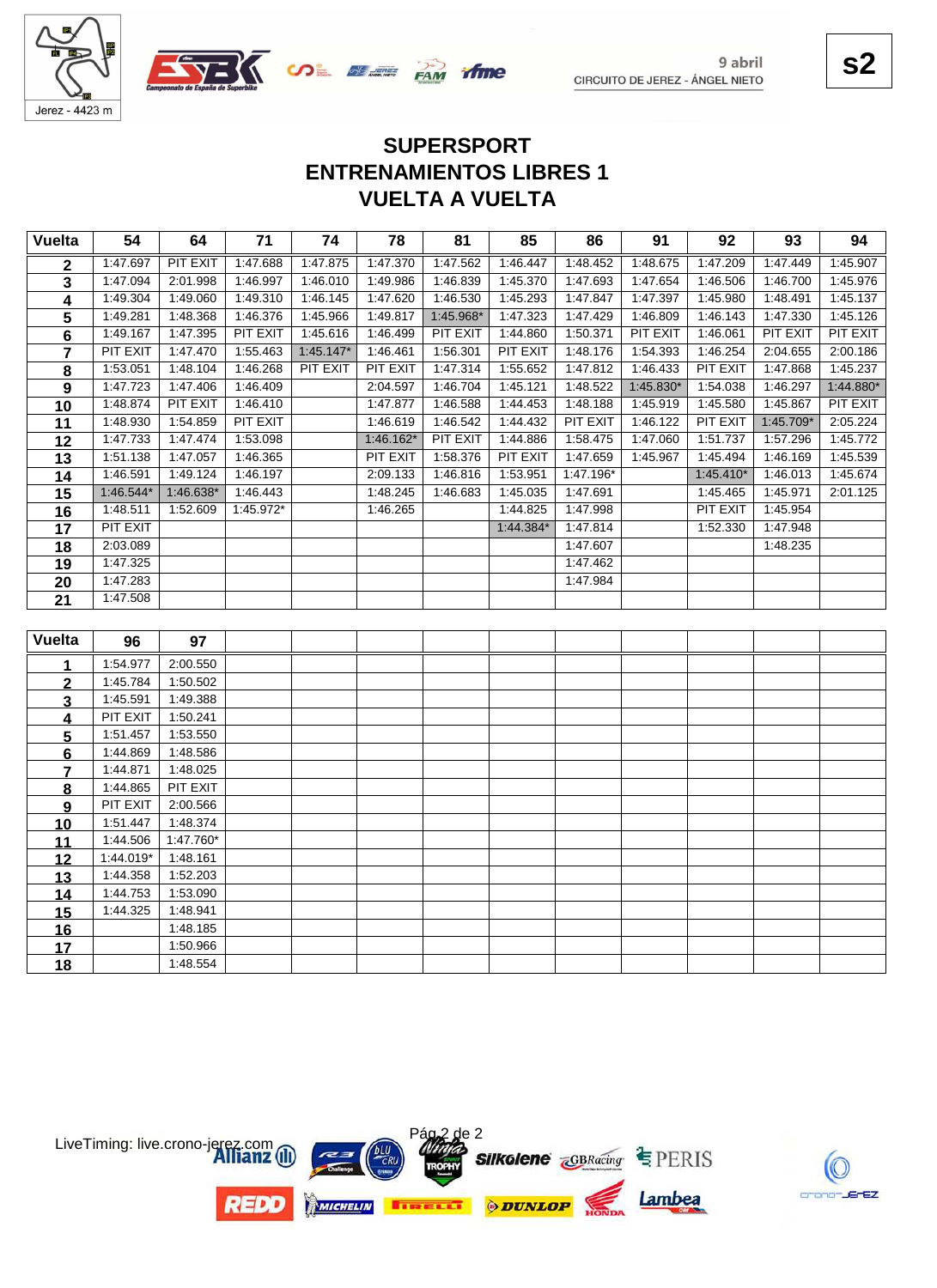

**SALE BANK** 

**s3** 1

#### **SUPERSPORT ENTRENAMIENTOS LIBRES 1 ANALISIS**

tfme

| <b>Número</b>           |                                    |                  | 3                                  |                  | 5                                  |                  | $\overline{7}$                     |                  | 9                                  |                  | 10                                 |                  | 11                                 |                  | 12                                 |
|-------------------------|------------------------------------|------------------|------------------------------------|------------------|------------------------------------|------------------|------------------------------------|------------------|------------------------------------|------------------|------------------------------------|------------------|------------------------------------|------------------|------------------------------------|
| Vta                     |                                    | Sector           | Vuelta                             |                  | Sector Vuelta                      |                  | Sector Vuelta                      |                  | Sector Vuelta                      |                  | Sector  Vuelta                     |                  | Sector  Vuelta                     | Sector           | Vuelta                             |
|                         | IP1                                |                  |                                    |                  |                                    |                  |                                    |                  |                                    | 33.334           |                                    | 34.223           |                                    |                  |                                    |
|                         | IP <sub>2</sub>                    | 33.223<br>16.895 | 33.223<br>50.118                   | 31.486<br>16.528 | 31.486<br>48.014                   | 36.279<br>17.090 | 36.279<br>53.369                   | 33.918<br>17.018 | 33.918<br>50.936                   | 17.044           | 33.334<br>50.378                   | 17.162           | 34.223<br>51.385                   | 41.141<br>16.242 | 41.141<br>57.383                   |
| $\mathbf 1$             | IP <sub>3</sub>                    |                  | 33.276 1:23.394                    |                  | 32.339 1:20.353                    |                  | 33.662 1:27.031                    | 33.422           | 1:24.358                           | 33.678           | 1:24.056                           | 33.097           | 1:24.482                           |                  | 32.552 1:29.935                    |
|                         | IP4                                | 20.136           | 1:43.530                           | 19.666           | 1:40.019                           | 20.798           | 1:47.829                           | 20.309           | 1:44.667                           | 20.351           | 1:44.407                           | 20.059           | 1:44.541                           | 19.842           | 1:49.777                           |
|                         | FL                                 | 13.734           | 1:57.264                           |                  | 17.564 1:57.583                    | 14.031           | 2:01.860                           | 13.643           | 1:58.310                           | 13.669           | 1:58.076                           | 13.796           | 1:58.337                           |                  | 13.306 2:03.083                    |
|                         | IP <sub>1</sub>                    | 27.139           | 27.139                             | 26.714           | 26.714                             | 28.160           | 28.160                             | 27.217           | 27.217                             | 27.289           | 27.289                             | 27.702           | 27.702                             | 26.422           | 26.422                             |
|                         | IP <sub>2</sub>                    | 16.300           | 43.439                             | 15.877           | 42.591                             | 16.537           | 44.697                             | 16.339           | 43.556                             | 16.115           | 43.404                             | 16.392           | 44.094                             | 15.849           | 42.271                             |
| $\overline{2}$          | IP <sub>3</sub>                    | 32.504           | 1:15.943                           | 31.808           | 1:14.399                           |                  | 33.102 1:17.799                    | 32.134           | 1:15.690                           |                  | 32.072 1:15.476                    | 32.459           | 1:16.553                           | 31.540           | 1:13.811                           |
|                         | IP4                                | 19.643           | 1:35.586                           | 19.611           | 1:34.010                           | 20.722           | 1:38.521                           | 19.811           | 1:35.501                           | 19.659           | 1:35.135                           | 19.636           | 1:36.189                           | 19.499           | 1:33.310                           |
|                         | FL                                 | 13.405           | 1:48.991                           |                  | 13.426 1:47.436                    | 13.995           | 1:52.516                           | 13.559           | 1:49.060                           | 14.204           | 1:49.339                           | 13.501           | 1:49.690                           |                  | 13.092 1:46.401                    |
|                         | IP1                                | 27.804           | 27.804                             | 26.875           | 26.875                             | 27.813           | 27.813                             | 26.849           | 26.849                             | 26.676           | 26.676                             | 26.926           | 26.926                             | 26.333           | 26.333                             |
|                         | IP <sub>2</sub>                    | 16.306           | 44.110                             | 16.059           | 42.934                             | 16.457           | 44.270                             | 16.010           | 42.859                             | 16.085           | 42.761                             | 16.203           | 43.129                             | 15.756           | 42.089                             |
| $\mathbf{3}$            | IP3                                |                  | 32.210 1:16.320                    | 31.738           | 1:14.672                           |                  | 33.057 1:17.327                    | 31.900           | 1:14.759                           | 31.650           | 1:14.411                           | 32.438           | 1:15.567                           |                  | 31.207 1:13.296                    |
|                         | IP4                                | 19.682           | 1:36.002                           | 19.555           | 1:34.227                           | 20.412           | 1:37.739                           | 19.749           | 1:34.508                           | 19.366           | 1:33.777                           | 19.632           | 1:35.199                           | 19.202           | 1:32.498                           |
|                         | FL                                 | 13.465           | 1:49.466                           |                  | 13.417 1:47.644                    | 13.935           | 1:51.674                           | 13.494           | 1:48.002                           | 13.438           | 1:47.215                           | 13.666           | 1:48.865                           | 13.131           | 1:45.629                           |
|                         | TP <sub>1</sub>                    | 27.165           | 27.165                             | 26.285           | 26.285                             | 27.611           | 27.611                             | 26.570           | 26.570                             | 26.445           | 26.445                             | 31.525           | 31.525                             | 26.217           | 26.217                             |
| 4                       | IP <sub>2</sub>                    | 16.505           | 43.670                             | 16.020           | 42.305                             | 16.469           | 44.080                             | 15.952           | 42.522                             | 15.952           | 42.397                             | 16.329           | 47.854                             | 15.793           | 42.010                             |
|                         | IP <sub>3</sub>                    |                  | 32.611 1:16.281                    |                  | 31.365 1:13.670                    |                  | 33.534 1:17.614                    | 31.787           | 1:14.309                           |                  | 31.467 1:13.864                    |                  | 32.415 1:20.269                    |                  | 31.109 1:13.119                    |
|                         | IP4<br>FL                          | 20.032           | 1:36.313                           | 19.389           | 1:33.059                           | 20.467<br>13.785 | 1:38.081                           | 19.689           | 1:33.998<br>1:47.382               | 19.387           | 1:33.251                           | 19.679           | 1:39.948                           | 19.337           | 1:32.456<br>13.142 1:45.598        |
|                         | IP1                                | 26.907           | 13.593 1:49.906<br>26.907          | 13.341<br>26.100 | 1:46.400<br>26.100                 | 27.575           | 1:51.866<br>27.575                 | 13.384<br>26.547 | 26.547                             | 13.404<br>26.171 | 1:46.655                           | 13.467<br>27.157 | 1:53.415<br>27.157                 | 26.169           | 26.169                             |
|                         | IP <sub>2</sub>                    | 16.127           | 43.034                             | 16.003           | 42.103                             | 16.490           | 44.065                             | 15.998           | 42.545                             | 15.982           | 26.171<br>42.153                   | 16.126           | 43.283                             | 15.733           | 41.902                             |
| 5                       | IP <sub>3</sub>                    |                  | 32.468 1:15.502                    | 31.323           | 1:13.426                           |                  | 38.414 1:22.479                    | 31.752           | 1:14.297                           | 31.476           | 1:13.629                           |                  | 33.143 1:16.426                    |                  | 31.532 1:13.434                    |
|                         | IP4                                | 19.573           | 1:35.075                           | 19.365           | 1:32.791                           |                  | 22.407 1:44.886                    | 19.592           | 1:33.889                           | 19.343           | 1:32.972                           | 20.737           | 1:37.163                           | 23.945           | 1:37.379                           |
|                         | FL                                 | 13.569           | 1:48.644                           | 13.263           | 1:46.054                           |                  | 10:10.0 PIT EXIT                   | 13.361           | 1:47.250                           |                  | 13.357 1:46.329                    | 13.638           | 1:50.801                           |                  | 9:23.85 PIT EXIT                   |
|                         | IP <sub>1</sub>                    | 27.062           | 27.062                             | 26.162           | 26.162                             | 37.946           | 37.946                             | 26.593           | 26.593                             | 28.386           | 28.386                             | 26.570           | 26.570                             | 34.855           | 34.855                             |
|                         | IP <sub>2</sub>                    | 15.971           | 43.033                             | 16.010           | 42.172                             | 16.939           | 54.885                             | 16.025           | 42.618                             | 17.856           | 46.242                             | 15.911           | 42.481                             | 16.188           | 51.043                             |
| 6                       | IP <sub>3</sub>                    |                  | 32.197 1:15.230                    |                  | 31.367 1:13.539                    |                  | 33.189 1:28.074                    | 31.569           | 1:14.187                           | 34.348           | 1:20.590                           | 32.235           | 1:14.716                           | 33.783           | 1:24.826                           |
|                         | IP4                                |                  | 19.915 1:35.145                    |                  | 20.327 1:33.866                    | 20.667           | 1:48.741                           | 19.873           | 1:34.060                           | 21.198           | 1:41.788                           | 19.759           | 1:34.475                           | 19.526           | 1:44.352                           |
|                         | FL                                 |                  | 13.423 1:48.567                    |                  | 8:22.65 PIT EXIT                   |                  | 14.045 2:02.786                    |                  | 4:28.98 PIT EXIT                   |                  | 10:46.2 PIT EXIT                   |                  | 13.714 1:48.189                    |                  | 13.163 1:57.514                    |
|                         | TP1                                | 26.902           | 26.902                             | 36.195           | 36.195                             | 27.986           | 27.986                             | 34.536           | 34.536                             | 32.502           | 32.502                             | 34.821           | 34.821                             | 28.372           | 28.372                             |
|                         | IP <sub>2</sub>                    | 16.197           | 43.099                             | 16.191           | 52.386                             | 16.643           | 44.629                             | 16.200           | 50.736                             | 16.578           | 49.080                             | 16.320           | 51.141                             | 16.204           | 44.576                             |
| $\overline{\mathbf{7}}$ | IP <sub>3</sub>                    | 32.168           | 1:15.267                           | 32.239           | 1:24.625                           |                  | 33.392 1:18.021                    | 32.076           | 1:22.812                           | 33.394           | 1:22.474                           | 32.395           | 1:23.536                           |                  | 33.001 1:17.577                    |
|                         | IP4                                | 21.055           | 1:36.322                           | 19.769           | 1:44.394                           | 20.519           | 1:38.540                           | 19.789           | 1:42.601                           | 20.442           | 1:42.916                           | 19.644           | 1:43.180                           |                  | 21.232 1:38.809                    |
|                         | FL                                 |                  | 8:46.90 PIT EXIT                   |                  | 13.402 1:57.796                    |                  | 13.851 1:52.391                    | 13.422           | 1:56.023                           |                  | 13.669 1:56.585                    | 13.485           | 1:56.665                           |                  | 8:29.38 PIT EXIT                   |
|                         | IP <sub>1</sub><br>IP <sub>2</sub> | 33.024<br>16.328 | 33.024                             | 26.350           | 26.350                             | 27.558           | 27.558                             | 26.596           | 26.596                             | 26.359           | 26.359                             | 26.734           | 26.734                             | 34.696           | 34.696                             |
| 8                       | IP <sub>3</sub>                    |                  | 49.352<br>32.373 1:21.725          | 15.972           | 42.322<br>31.812 1:14.134          | 16.784<br>32.688 | 44.342                             | 16.017<br>31.568 | 42.613                             | 15.934           | 42.293                             | 16.091           | 42.825                             | 15.708           | 50.404<br>1:21.800                 |
|                         | IP4                                | 19.631           | 1:41.356                           | 19.701           | 1:33.835                           | 20.440           | 1:17.030<br>1:37.470               | 19.470           | 1:14.181<br>1:33.651               | 31.333<br>19.236 | 1:13.626<br>1:32.862               | 31.914<br>19.541 | 1:14.739<br>1:34.280               | 31.396<br>19.875 | 1:41.675                           |
|                         | FL                                 | 13.293           | 1:54.649                           |                  | 13.514 1:47.349                    | 13.779           | 1:51.249                           | 13.338           | 1:46.989                           | 13.228           | 1:46.090                           | 13.396           | 1:47.676                           |                  | 13.324 1:54.999                    |
|                         | IP <sub>1</sub>                    | 26.690           | 26.690                             | 26.374           | 26.374                             | 27.472           | 27.472                             | 26.500           | 26.500                             | 26.001           | 26.001                             | 31.109           | 31.109                             | 26.058           | 26.058                             |
|                         | IP <sub>2</sub>                    | 15.987           | 42.677                             | 15.944           | 42.318                             | 16.548           | 44.020                             | 16.009           | 42.509                             | 15.822           | 41.823                             | 17.049           | 48.158                             | 15.563           | 41.621                             |
| 9                       | IP <sub>3</sub>                    |                  | 31.719 1:14.396                    |                  | 31.599 1:13.917                    |                  | 32.706 1:16.726                    |                  | 31.504 1:14.013                    |                  | 30.976 1:12.799                    |                  | 34.345 1:22.503                    |                  | 31.090 1:12.711                    |
|                         | IP4                                |                  | 19.606 1:34.002                    |                  | 19.590 1:33.507                    |                  | 20.383 1:37.109                    |                  | 19.518 1:33.531                    |                  | 19.120 1:31.919                    |                  | 21.862 1:44.365 19.514 1:32.225    |                  |                                    |
|                         | FL,                                |                  | 13.198 1:47.200                    |                  | 13.344 1:46.851                    |                  | 13.877 1:50.986                    |                  | 13.388 1:46.919                    |                  | 13.302 1:45.221                    |                  | 7:50.29 PIT EXIT                   |                  | 13.197 1:45.422                    |
|                         | IP1                                | 26.455           | 26.455                             | 26.344           | 26.344                             | 28.024           | 28.024                             | 26.274           | 26.274                             | 25.993           | 25.993                             | 38.653           | 38.653                             | 25.884           | 25.884                             |
|                         | IP <sub>2</sub>                    | 15.924           | 42.379                             | 15.941           | 42.285                             | 16.690           | 44.714                             | 16.096           | 42.370                             | 18.593           | 44.586                             | 16.657           | 55.310                             | 15.654           | 41.538                             |
| 10                      | IP <sub>3</sub>                    |                  | 31.485 1:13.864                    |                  | 31.256 1:13.541                    |                  | 32.797 1:17.511                    |                  | 31.642 1:14.012                    |                  | 31.540 1:16.126                    |                  | 33.062 1:28.372                    |                  | 30.984 1:12.522                    |
|                         | IP4                                |                  | 19.365 1:33.229                    |                  | 19.405 1:32.946                    |                  | 20.172 1:37.683                    |                  | 19.692 1:33.704                    |                  | 19.545 1:35.671                    |                  | 19.967 1:48.339                    |                  | 19.275 1:31.797                    |
|                         | FL,                                |                  | 13.192 1:46.421                    |                  | 13.337 1:46.283                    |                  | 13.866 1:51.549                    |                  | 13.356 1:47.060                    |                  | 13.386 1:49.057                    |                  | 13.717 2:02.056                    |                  | 13.082 1:44.879                    |
|                         | IP1                                | 26.282           | 26.282                             | 26.311           | 26.311                             | 27.424           | 27.424                             | 26.404           | 26.404                             | 26.622           | 26.622                             | 27.698           | 27.698                             | 25.962           | 25.962                             |
| $ 11\rangle$            | IP <sub>2</sub>                    | 16.001           | 42.283                             | 15.928           | 42.239                             | 16.441           | 43.865                             | 15.950           | 42.354                             | 15.711           | 42.333                             | 16.439           | 44.137                             | 15.635           | 41.597                             |
|                         | IP <sub>3</sub><br>IP4             |                  | 31.566 1:13.849<br>19.455 1:33.304 |                  | 31.306 1:13.545<br>19.369 1:32.914 |                  | 32.486 1:16.351                    |                  | 31.577 1:13.931<br>19.455 1:33.386 |                  | 32.471 1:14.804<br>20.656 1:35.460 |                  | 32.436 1:16.573<br>19.734 1:36.307 |                  | 30.923 1:12.520<br>19.217 1:31.737 |
|                         | FL.                                |                  | 13.225 1:46.529                    |                  | 13.273 1:46.187                    |                  | 20.396 1:36.747<br>13.747 1:50.494 |                  | 13.323 1:46.709                    |                  | 29.236 PIT EXIT                    |                  | 13.674 1:49.981                    |                  | 13.094 1:44.831                    |
|                         |                                    |                  |                                    |                  |                                    |                  |                                    |                  |                                    |                  |                                    |                  |                                    |                  |                                    |













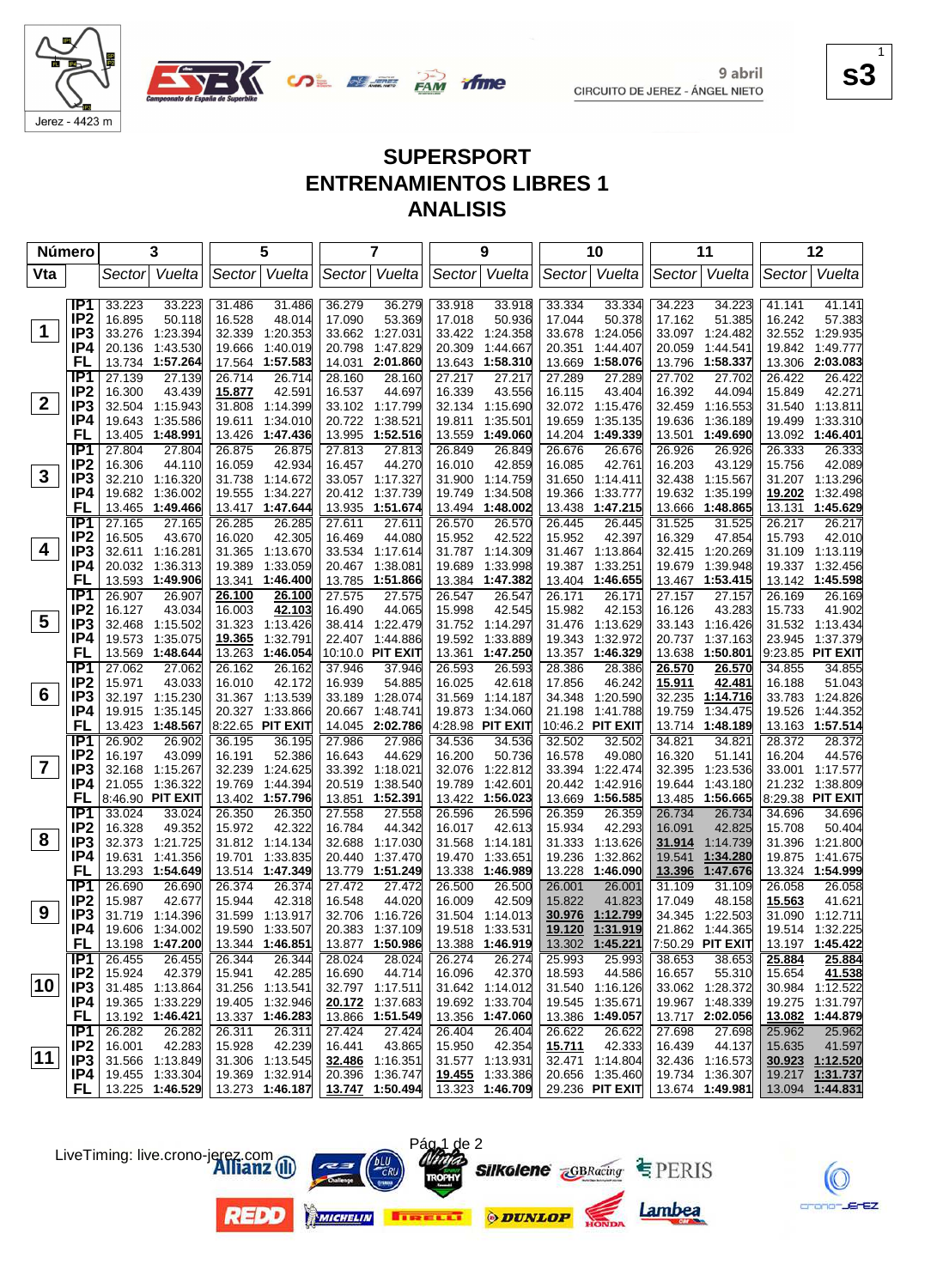

**SALE PAM** 

**s3** 1

#### **SUPERSPORT ENTRENAMIENTOS LIBRES 1 ANALISIS**

ifme

| Número       |                                                                            | 3                                                                                                                   | 5                                                                                                                | $\overline{\mathbf{7}}$                                                                               | 9                                                                                                                       | 10                                                                                                                     | 11                                                                                                                   | 12                                                                            |
|--------------|----------------------------------------------------------------------------|---------------------------------------------------------------------------------------------------------------------|------------------------------------------------------------------------------------------------------------------|-------------------------------------------------------------------------------------------------------|-------------------------------------------------------------------------------------------------------------------------|------------------------------------------------------------------------------------------------------------------------|----------------------------------------------------------------------------------------------------------------------|-------------------------------------------------------------------------------|
| Vta          |                                                                            | Sector Vuelta                                                                                                       | Sector Vuelta                                                                                                    | Sector Vuelta                                                                                         | Sector Vuelta                                                                                                           | Sector Vuelta                                                                                                          | Sector   Vuelta                                                                                                      | Sector Vuelta                                                                 |
| 12           | IP1<br>IP <sub>2</sub><br>IP <sub>3</sub><br>IP4                           | 26.377<br>26.377<br>15.964<br>42.341<br>31.473 1:13.814<br>19.228 1:33.042                                          | 29.183<br>29.183<br>16.206<br>45.389<br>32.991 1:18.380<br>20.691 1:39.071                                       | 27.570<br>27.570<br>16.465<br>44.035<br>32.625 1:16.660<br>20.593 1:37.253                            | 26.305<br>26.305<br>15.957<br>42.262<br>31.534 1:13.796<br>19.498<br>1:33.294                                           | 30.750<br>30.750<br>15.954<br>46.704<br>31.305 1:18.009<br>22.966<br>1:40.975                                          | 27.257<br>27.257<br>16.137<br>43.394<br>32.111 1:15.505<br>19.595<br>1:35.100                                        | 27.600<br>27.600<br>16.139<br>43.739<br>32.205 1:15.944<br>20.804<br>1:36.748 |
| $ 13\rangle$ | FL<br>IP <sub>1</sub><br>IP <sub>2</sub><br>IP <sub>3</sub><br>IP4         | 13.137 1:46.179<br>26.744<br>26.744<br>15.971<br>42.715<br>31.716 1:14.431<br>19.496 1:33.927                       | 3:22.37 PIT EXIT<br>32.165<br>32.165<br>16.320<br>48.485<br>32.257 1:20.742<br>19.789 1:40.531                   | 13.796 1:51.049<br>27.156<br>27.156<br>16.375<br>43.531<br>32.667 1:16.198<br>20.312 1:36.510         | 13.357<br>1:46.651<br>26.443<br>26.443<br>15.904<br>42.347<br>31.568 1:13.915<br>19.523<br>1:33.438                     | 13.282<br>1:54.257<br>25.969<br>25.969<br>15.844<br>41.813<br>32.864<br>1:14.677<br>23.108<br>1:37.785                 | 13.427<br>1:48.527<br>28.007<br>28.007<br>16.888<br>44.895<br>34.052 1:18.947<br>21.191<br>1:40.138                  |                                                                               |
| 14           | FL<br>TP1<br>IP <sub>2</sub><br>IP3<br>IP4<br><b>FL</b>                    | 13.262 1:47.189<br>26.139<br>26.139<br>15.891<br>42.030<br>31.357 1:13.387<br>19.369<br>1:32.756<br>13.145 1:45.901 | 13.389 1:53.920<br>26.340<br>26.340<br>15.908<br>42.248<br>31.449 1:13.697<br>19.529 1:33.226<br>13.310 1:46.535 | 13.769 1:50.279<br>27.417<br>27.417<br>16.366<br>43.783<br>37.433 1:21.216<br>22.568 1:43.784<br>---- | 13.406<br>1:46.844<br>26.723<br>26.723<br>16.070<br>42.793<br>31.864 1:14.657<br>1:35.328<br>20.671<br>3:25.23 PIT EXIT | 13.446<br>1:51.231<br>27.315<br>27.315<br>16.049<br>43.364<br>31.514 1:14.878<br>19.726<br>1:34.604<br>13.418 1:48.022 | 1:51.41 PIT EXIT<br>36.307<br>36.307<br>16.719<br>53.026<br>33.090 1:26.116<br>20.103<br>1:46.219<br>13.809 2:00.028 |                                                                               |
| 15           | <b>IP1</b><br>IP <sub>2</sub><br>IP3<br>IP4<br>FL                          | 28.614<br>28.614<br>17.204<br>45.818<br>32.913 1:18.731<br>20.691 1:39.422                                          | 26.200<br>26.200<br>15.953<br>42.153<br>31.236 1:13.389<br>1:32.776<br>19.387<br>13.219 1:45.995                 |                                                                                                       | 37.045<br>37.045<br>53.208<br>16.163<br>31.650 1:24.858<br>1:44.679<br>19.821<br>13.565<br>1:58.244                     | 26.187<br>26.187<br>15.861<br>42.048<br>31.294 1:13.342<br>19.342<br>1:32.684<br>13.342 1:46.026                       | 27.151<br>27.151<br>16.321<br>43.472<br>32.130 1:15.602<br>19.482 1:35.084<br>13.550<br>1:48.634                     |                                                                               |
| 16           | $\overline{IP1}$<br>IP <sub>2</sub><br>IP <sub>3</sub><br>IP4<br><b>FL</b> |                                                                                                                     | 27.639<br>27.639<br>44.049<br>16.410<br>33.385 1:17.434<br>21.105 1:38.539                                       |                                                                                                       | 26.399<br>26.399<br>15.924<br>42.323<br>31.543 1:13.866<br>1:33.581<br>19.715<br>13.382 1:46.963                        | 26.065<br>26.065<br>15.897<br>41.962<br>31.240 1:13.202<br>19.210<br>1:32.412<br>13.205 1:45.617                       | 26.857<br>26.857<br>16.269<br>43.126<br>32.182 1:15.308<br>19.410 1:34.718<br>13.574 1:48.292                        |                                                                               |
| 17           | IP1<br>IP <sub>2</sub><br>IP <sub>3</sub><br>IP4<br><b>FL</b>              |                                                                                                                     |                                                                                                                  |                                                                                                       | 26.376<br>26.376<br>15.895<br>42.271<br>31.324 1:13.595<br>1:33.271<br>19.676<br>13.296 1:46.567                        |                                                                                                                        | 27.131<br>27.131<br>16.141<br>43.272<br>32.115 1:15.387<br>19.499<br>1:34.886<br>21.540 1:56.426                     |                                                                               |
| 18           | $\overline{IP1}$<br>IP <sub>2</sub><br>IP <sub>3</sub><br>IP4<br><b>FL</b> |                                                                                                                     |                                                                                                                  |                                                                                                       | 26.263<br>26.263<br>15.863<br>42.126<br>$31.365$ 1:13.491<br>19.482 1:32.973<br>13.314 1:46.286                         |                                                                                                                        |                                                                                                                      |                                                                               |
| 19           | <b>IP1</b><br>IP <sub>2</sub><br>IP <sub>3</sub><br>IP4<br><b>FL</b>       |                                                                                                                     |                                                                                                                  |                                                                                                       |                                                                                                                         |                                                                                                                        |                                                                                                                      |                                                                               |
| 20           | IP1<br>IP <sub>2</sub><br>IP <sub>3</sub><br>IP4<br><b>FL</b>              |                                                                                                                     |                                                                                                                  |                                                                                                       |                                                                                                                         |                                                                                                                        |                                                                                                                      |                                                                               |
| 21           | $\overline{IP1}$<br>IP <sub>2</sub><br>IP <sub>3</sub><br>IP4<br><b>FL</b> |                                                                                                                     |                                                                                                                  |                                                                                                       |                                                                                                                         |                                                                                                                        |                                                                                                                      |                                                                               |
| 22           | $\overline{IP1}$<br>IP <sub>2</sub><br>IP3<br>IP4<br><b>FL</b>             |                                                                                                                     |                                                                                                                  |                                                                                                       |                                                                                                                         |                                                                                                                        |                                                                                                                      |                                                                               |



**REDD** 





Pág 2 de 2



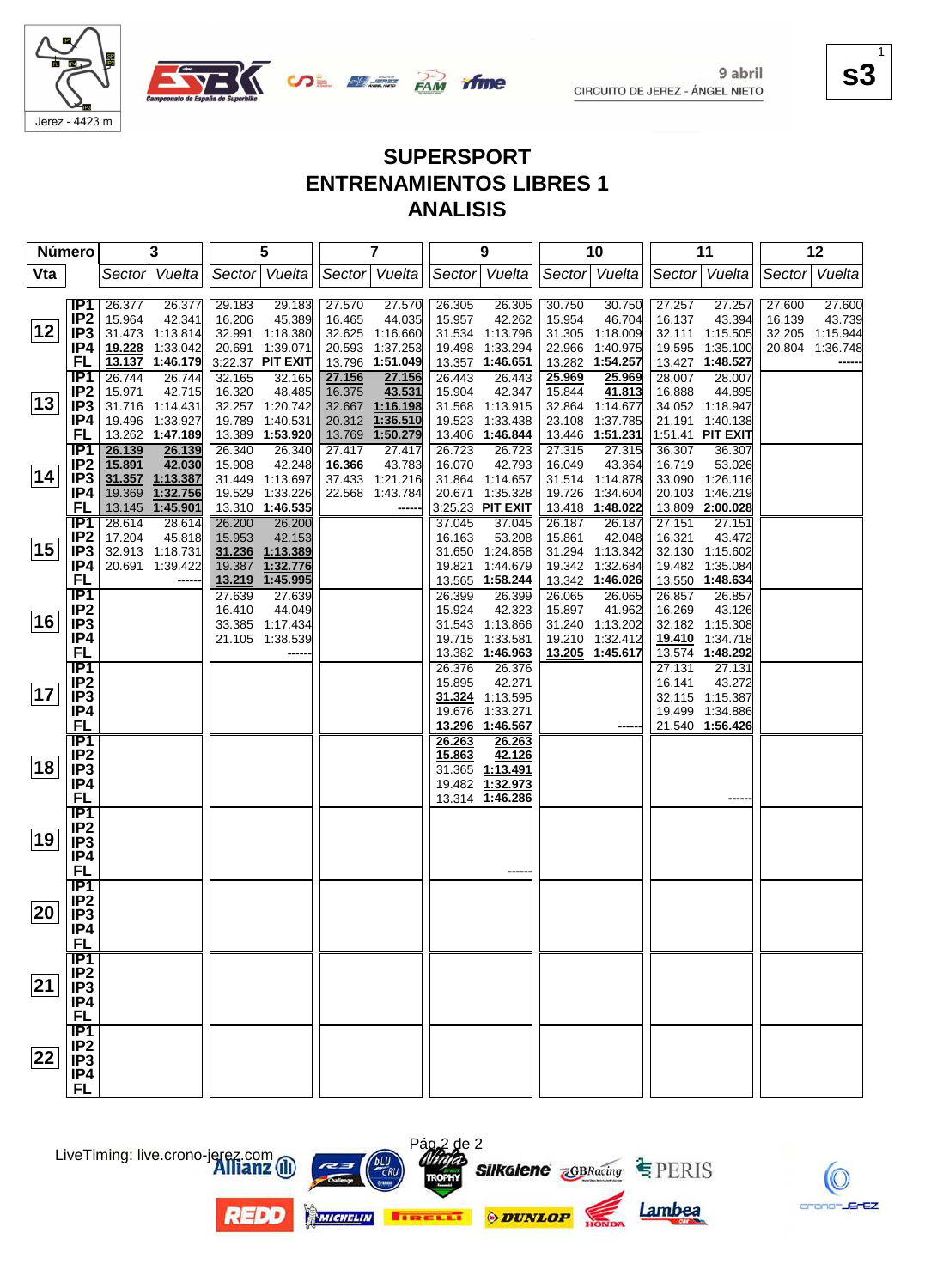

**SALE AND YING** 

**s3** 2

## **SUPERSPORT ENTRENAMIENTOS LIBRES 1 ANALISIS**

| <b>Número</b>   |                                    |                  | 16                                        |                  | 18                          |                  | 19                                 |                  | 20                                 |                  | 21                   |                  | 23                              |                  | 25                          |
|-----------------|------------------------------------|------------------|-------------------------------------------|------------------|-----------------------------|------------------|------------------------------------|------------------|------------------------------------|------------------|----------------------|------------------|---------------------------------|------------------|-----------------------------|
| Vta             |                                    |                  | Sector Vuelta                             |                  | Sector Vuelta               |                  | Sector Vuelta                      |                  | Sector Vuelta                      |                  | Sector Vuelta        |                  | Sector Vuelta                   | Sector           | Vuelta                      |
|                 | IP1                                | 31.799           | 31.799                                    | 38.013           | 38.013                      | 34.764           | 34.764                             | 33.988           | 33.988                             | 32.566           | 32.566               | 37.781           | 37.781                          | 32.329           | 32.329                      |
|                 | IP <sub>2</sub>                    | 16.151           | 47.950                                    | 16.420           | 54.433                      | 16.542           | 51.306                             | 16.683           | 50.671                             | 16.516           | 49.082               | 18.568           | 56.349                          | 16.561           | 48.890                      |
| $\mathbf 1$     | IP <sub>3</sub>                    |                  | 31.583 1:19.533                           |                  | 31.528 1:25.961             |                  | 33.555 1:24.861                    | 33.596           | 1:24.267                           |                  | 32.826 1:21.908      |                  | 35.441 1:31.790                 |                  | 32.132 1:21.022             |
|                 | IP4                                | 19.543           | 1:39.076                                  |                  | 19.386 1:45.347             | 20.013           | 1:44.874                           | 20.225           | 1:44.492                           | 20.146           | 1:42.054             | 23.189           | 1:54.979                        |                  | 19.663 1:40.685             |
|                 | FL                                 |                  | 13.351 1:52.427                           |                  | 13.168 1:58.515             |                  | 13.396 1:58.270                    | 13.895           | 1:58.387                           |                  | 13.432 1:55.486      |                  | 3:51.30 PIT EXIT                |                  | 13.619 1:54.304             |
|                 | IP <sub>1</sub>                    | 26.224           | 26.224                                    | 26.249           | 26.249                      | 26.708           | 26.708                             | 27.367           | 27.367                             | 26.604           | 26.604               | 40.258           | 40.258                          | 26.634           | 26.634                      |
|                 | IP <sub>2</sub>                    | 16.136           | 42.360                                    | 15.978           | 42.227                      | 16.054           | 42.762                             | 16.257           | 43.624                             | 15.833           | 42.437               | 19.080           | 59.338                          | 15.991           | 42.625                      |
| $\mathbf{2}$    | IP3                                |                  | 31.256 1:13.616                           |                  | 31.045 1:13.272             |                  | 31.689 1:14.451                    | 32.573           | 1:16.197                           |                  | 31.762 1:14.199      |                  | 35.323 1:34.661                 |                  | 32.385 1:15.010             |
|                 | IP4                                | 19.301           | 1:32.917                                  | 19.245           | 1:32.517                    | 19.516           | 1:33.967                           | 19.907           | 1:36.104                           | 19.485           | 1:33.684             |                  | 22.115 1:56.776                 | 19.551           | 1:34.561                    |
|                 | <b>FL</b>                          |                  | 13.492 1:46.408                           |                  | 13.084 1:45.601             |                  | 13.277 1:47.244                    | 13.624           | 1:49.728                           |                  | 13.346 1:47.030      |                  | 10:10.7 PIT EXIT                |                  | 13.682 1:48.243             |
|                 | TP1                                | 26.122           | 26.122                                    | 26.043           | 26.043                      | 26.305           | 26.305                             | 27.098           | 27.098                             | 26.305           | 26.305               | 33.413           | 33.413                          | 26.704           | 26.704                      |
| $\mathbf{3}$    | IP <sub>2</sub><br>IP <sub>3</sub> | 15.904           | 42.026<br>30.963 1:12.989                 | 15.786           | 41.829                      | 15.926           | 42.231                             | 16.366<br>32.321 | 43.464<br>1:15.785                 | 15.779<br>31.485 | 42.084               | 16.772           | 50.185                          | 16.176           | 42.880                      |
|                 | IP4                                | 19.426           | 1:32.415                                  | 19.128           | 30.830 1:12.659<br>1:31.787 | 19.495           | 31.417 1:13.648<br>1:33.143        | 19.755           | 1:35.540                           | 19.420           | 1:13.569<br>1:32.989 | 20.034           | 32.528 1:22.713<br>1:42.747     | 19.855           | 31.944 1:14.824<br>1:34.679 |
|                 | FL                                 | 13.284           | 1:45.699                                  |                  | 13.073 1:44.860             |                  | 13.186 1:46.328                    | 13.516           | 1:49.056                           | 15.730           | 1:48.719             |                  | 13.793 1:56.540                 |                  | 13.636 1:48.315             |
|                 | TP <sub>1</sub>                    | 26.013           | 26.013                                    | 25.802           | 25.802                      | 26.278           | 26.278                             | 26.941           | 26.941                             | 26.428           | 26.428               | 26.812           | 26.812                          | 26.217           | 26.217                      |
|                 | IP <sub>2</sub>                    | 15.883           | 41.896                                    | 15.779           | 41.581                      | 15.822           | 42.100                             | 16.079           | 43.020                             | 15.833           | 42.261               | 16.198           | 43.010                          | 15.877           | 42.094                      |
| 4               | IP <sub>3</sub>                    |                  | 30.970 1:12.866                           |                  | 30.729 1:12.310             |                  | 31.561 1:13.661                    | 32.369           | 1:15.389                           | 31.471           | 1:13.732             |                  | 31.759 1:14.769                 |                  | 31.216 1:13.310             |
|                 | IP4                                |                  | 19.343 1:32.209                           |                  | 19.124 1:31.434             | 19.675           | 1:33.336                           | 19.867           | 1:35.256                           | 19.455           | 1:33.187             |                  | 19.832 1:34.601                 |                  | 19.295 1:32.605             |
|                 | FL                                 |                  | 13.270 1:45.478                           |                  | 13.031 1:44.465             |                  | 13.340 1:46.675                    | 13.552           | 1:48.808                           | 13.230           | 1:46.417             |                  | 13.384 1:47.985                 |                  | 13.441 1:46.046             |
|                 | IP1                                | 26.124           | 26.124                                    | 25.817           | 25.817                      | 26.294           | 26.294                             | 26.872           | 26.872                             | 26.165           | 26.165               | 26.296           | 26.296                          | 26.008           | 26.008                      |
|                 | IP <sub>2</sub>                    | 15.907           | 42.031                                    | 15.745           | 41.562                      | 15.807           | 42.101                             | 16.060           | 42.932                             | 15.847           | 42.012               | 16.129           | 42.425                          | 15.824           | 41.832                      |
| $5\phantom{.0}$ | IP <sub>3</sub>                    |                  | 30.907 1:12.938                           | 30.625           | 1:12.187                    |                  | 31.280 1:13.381                    | 32.133           | 1:15.065                           |                  | 41.844 1:23.856      |                  | 31.667 1:14.092                 |                  | 31.430 1:13.262             |
|                 | IP4                                |                  | 19.337 1:32.275                           | 19.045           | 1:31.232                    | 19.401           | 1:32.782                           | 19.778           | 1:34.843                           |                  | 34.310 1:58.166      | 19.693           | 1:33.785                        | 19.464           | 1:32.726                    |
|                 | FL                                 |                  | 13.262 1:45.537                           | 13.038           | 1:44.270                    |                  | 13.138 1:45.920<br>26.238          | 14.383           | 1:49.226<br>27.147                 |                  | -----                |                  | 13.234 1:47.019                 |                  | 13.462 1:46.188             |
|                 | IP <sub>1</sub><br>IP <sub>2</sub> | 26.042<br>15.863 | 26.042<br>41.905                          | 25.940<br>15.780 | 25.940<br>41.720            | 26.238<br>16.000 | 42.238                             | 27.147<br>16.082 | 43.229                             |                  |                      | 26.337<br>16.124 | 26.337<br>42.461                | 26.033<br>15.849 | 26.033<br>41.882            |
| 6               | IP <sub>3</sub>                    |                  | 33.555 1:15.460                           |                  | 31.055 1:12.775             |                  | 31.382 1:13.620                    |                  | 32.313 1:15.542                    |                  |                      |                  | 31.443 1:13.904                 |                  | 31.374 1:13.256             |
|                 | IP4                                |                  | 19.512 1:34.972                           |                  | 19.197 1:31.972             |                  | 19.392 1:33.012                    | 20.032           | 1:35.574                           |                  |                      | 19.530           | 1:33.434                        |                  | 20.628 1:33.884             |
|                 | FL                                 |                  | 13.241 1:48.213                           |                  | 13.042 1:45.014             |                  | 13.132 1:46.144                    |                  | 13.550 1:49.124                    |                  |                      | 13.302           | 1:46.736                        |                  | 4:43.69 PIT EXIT            |
|                 | IP1                                | 29.648           | 29.648                                    | 31.834           | 31.834                      | 26.173           | 26.173                             | 27.093           | 27.093                             |                  |                      | 26.320           | 26.320                          | 32.385           | 32.385                      |
|                 | IP <sub>2</sub>                    | 16.688           | 46.336                                    | 17.121           | 48.955                      | 16.093           | 42.266                             | 16.147           | 43.240                             |                  |                      | 16.054           | 42.374                          | 16.193           | 48.578                      |
| $\overline{7}$  | IP <sub>3</sub>                    |                  | 32.366 1:18.702                           |                  | 37.437 1:26.392             |                  | 31.505 1:13.771                    | 32.323           | 1:15.563                           |                  |                      | 31.308           | 1:13.682                        |                  | 31.699 1:20.277             |
|                 | IP4                                |                  | 20.881 1:39.583                           |                  | 20.978 1:47.370             |                  | 20.546 1:34.317                    | 19.851           | 1:35.414                           |                  |                      | 19.603           | 1:33.285                        | 19.370           | 1:39.647                    |
|                 | FL                                 |                  | 3:12.63 PIT EXIT                          |                  | ----                        |                  | 3:44.75 PIT EXIT                   | 14.489           | 1:49.902                           |                  |                      | 13.249           | 1:46.534                        |                  | 13.471 1:53.118             |
|                 | TP1                                | 32.441           | 32.441                                    |                  |                             | 37.275           | 37.275                             | 27.365           | 27.365                             |                  |                      | 26.230           | 26.230                          | 26.139           | 26.139                      |
| 8               | IP <sub>2</sub><br>IP <sub>3</sub> | 16.015           | 48.456<br>31.155 1:19.611                 |                  |                             | 16.924           | 54.199                             | 16.080           | 43.445                             |                  |                      | 16.152           | 42.382<br>31.686 1:14.068       | 15.944           | 42.083                      |
|                 | IP4                                |                  | 19.400 1:39.011                           |                  |                             |                  | 32.333 1:26.532<br>19.593 1:46.125 | 33.065<br>22.644 | 1:16.510<br>1:39.154               |                  |                      |                  | 19.827 1:33.895                 | 19.238           | 30.975 1:13.058<br>1:32.296 |
|                 | FL                                 |                  | 13.405 1:52.416                           |                  |                             |                  | 13.233 1:59.358                    |                  | 2:15.76 PIT EXIT                   |                  |                      |                  | 13.396 1:47.291                 |                  | 13.343 1:45.639             |
|                 | IP <sub>1</sub>                    | 25.916           | 25.916                                    |                  |                             | 26.264           | 26.264                             | 34.884           | 34.884                             |                  |                      | 26.265           | 26.265                          | 25.951           | 25.951                      |
|                 | IP <sub>2</sub>                    | 15.818           | 41.734                                    |                  |                             | 15.981           | 42.245                             | 16.318           | 51.202                             |                  |                      | 15.999           | 42.264                          | 15.838           | 41.789                      |
| 9               | IP <sub>3</sub>                    |                  | 30.817 1:12.551                           |                  |                             |                  | 31.390 1:13.635                    |                  | 32.531 1:23.733                    |                  |                      |                  | 40.165 1:22.429                 |                  | 31.118 1:12.907             |
|                 | IP4                                |                  | 19.203 1:31.754                           |                  |                             |                  | 19.432 1:33.067                    |                  | 19.922 1:43.655                    |                  |                      |                  | 28.290 1:50.719 19.273 1:32.180 |                  |                             |
|                 | FL                                 |                  | 14.395 1:46.149                           |                  |                             |                  | $13.347$ 1:46.414                  |                  | 13.601 1:57.255                    |                  |                      |                  | 13.818 2:04.537                 |                  | 13.355 1:45.535             |
|                 | IP1                                | 25.756           | 25.756                                    |                  |                             | 26.178           |                                    | 26.178 27.295    | 27.295                             |                  |                      | 26.547           | 26.547                          | 26.934           | 26.934                      |
| 10              | IP <sub>2</sub>                    | 15.774           | 41.530                                    |                  |                             | 15.995           | 42.173                             | 16.196           | 43.491                             |                  |                      | 16.146           | 42.693                          | 16.169           | 43.103                      |
|                 | IP <sub>3</sub>                    |                  | 30.639 1:12.169                           |                  |                             |                  | 31.322 1:13.495                    |                  | 32.525 1:16.016                    |                  |                      |                  | 33.652 1:16.345                 |                  | 32.313 1:15.416             |
|                 |                                    |                  | IP4 19.155 1:31.324<br>FL 13.165 1:44.489 |                  |                             |                  | 19.401 1:32.896                    |                  | 19.921 1:35.937<br>13.526 1:49.463 |                  |                      |                  | 19.910 1:36.255                 |                  | 20.799 1:36.215             |
|                 | IP1                                | 25.689           | 25.689                                    |                  |                             | 26.128           | 13.057 1:45.953<br>26.128          | 31.122           | 31.122                             |                  |                      | 26.291           | 13.376 1:49.631<br>26.291       | 33.672           | 3:46.12 PIT EXIT<br>33.672  |
|                 | IP <sub>2</sub>                    | 15.748           | 41.437                                    |                  |                             | 15.780           | 41.908                             | 16.114           | 47.236                             |                  |                      | 15.845           | 42.136                          | 19.002           | 52.674                      |
| $ 11\rangle$    | IP3                                |                  | 30.652 1:12.089                           |                  |                             |                  | 32.390 1:14.298                    |                  | 32.854 1:20.090                    |                  |                      |                  | 31.411 1:13.547                 |                  | 32.236 1:24.910             |
|                 | IP4                                |                  | 19.327 1:31.416                           |                  |                             |                  | 19.594 1:33.892                    |                  | 20.065 1:40.155                    |                  |                      |                  | 19.612 1:33.159                 |                  | 19.741 1:44.651             |
|                 |                                    |                  | <b>FL</b>   13.199 1:44.615               |                  |                             |                  | 13.193 1:47.084                    |                  | 13.734 1:53.889                    |                  |                      |                  | 13.253 1:46.412                 |                  | 13.445 1:58.096             |



LiveTiming: live.crono-jerez.com











 $EZ$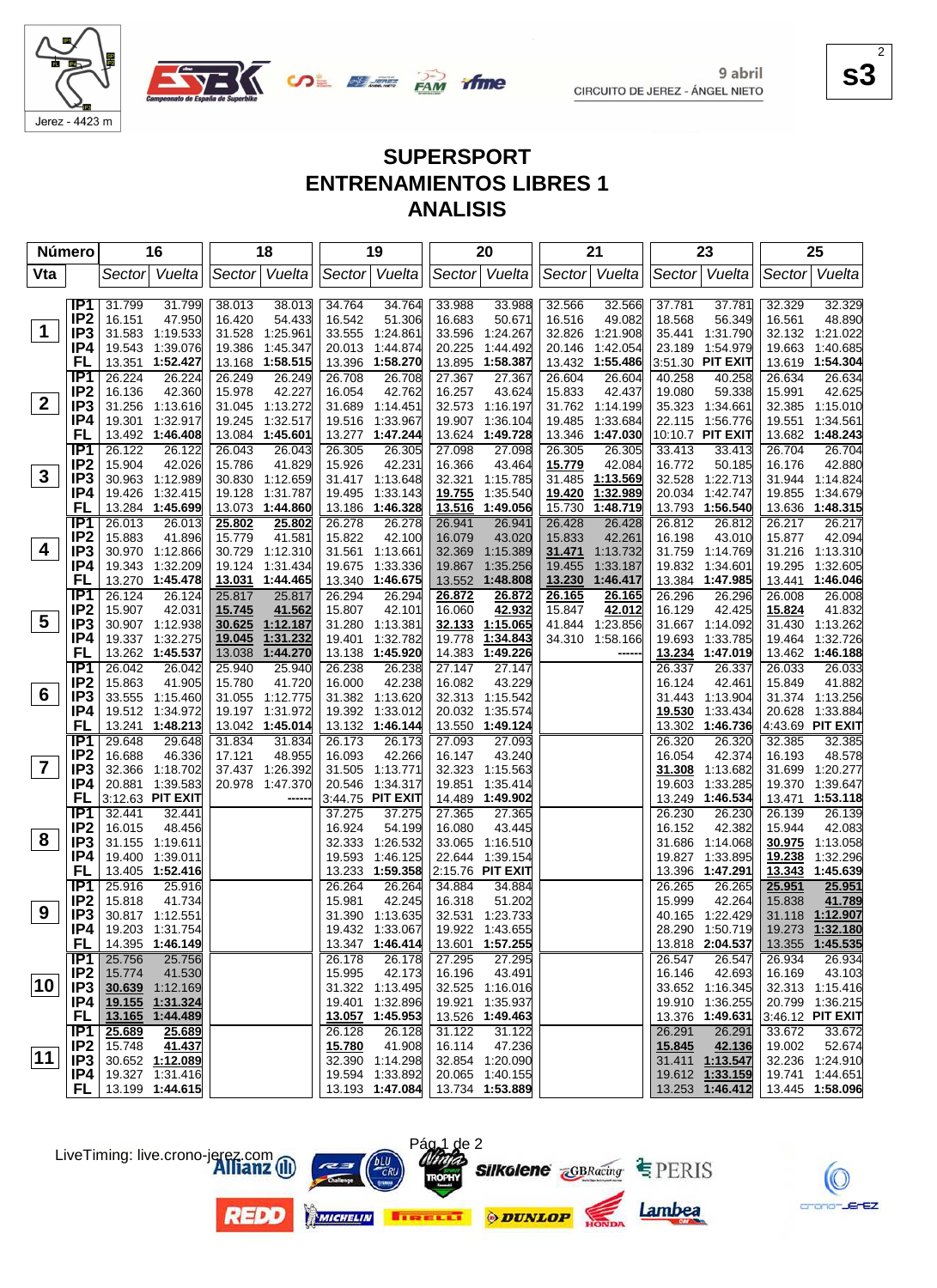

**SALE AND YING** 

**s3** 2

# **SUPERSPORT ENTRENAMIENTOS LIBRES 1 ANALISIS**

|     | Número                             | 16                                   | 18            | 19                                   | 20                                   | 21            | 23                                   | 25                         |
|-----|------------------------------------|--------------------------------------|---------------|--------------------------------------|--------------------------------------|---------------|--------------------------------------|----------------------------|
| Vta |                                    | Sector Vuelta                        | Sector Vuelta | Sector Vuelta                        | Sector Vuelta                        | Sector Vuelta | Sector Vuelta                        | Sector Vuelta              |
|     |                                    |                                      |               |                                      |                                      |               |                                      |                            |
|     | IP1<br>IP <sub>2</sub>             | 25.977<br>25.977<br>15.771<br>41.748 |               | 26.577<br>26.577<br>16.038<br>42.615 | 27.143<br>27.143<br>16.168<br>43.311 |               | 26.182<br>26.182<br>15.994<br>42.176 | 26.146<br>26.146<br>15.928 |
| 12  | IP3                                | 30.803 1:12.551                      |               | 31.342 1:13.957                      | 32.359 1:15.670                      |               | 31.426 1:13.602                      | 42.074<br>31.248 1:13.322  |
|     | IP4                                | 19.259 1:31.810                      |               | 21.231 1:35.188                      | 1:35.666<br>19.996                   |               | 1:33.211<br>19.609                   | 1:32.613<br>19.291         |
|     | FL                                 | 13.184 1:44.994                      |               | 5:21.67 PIT EXIT                     | 13.522 1:49.188                      |               | 13.586 1:46.797                      | 13.350 1:45.963            |
|     | IP <sub>1</sub>                    | 25.860<br>25.860                     |               | 38.151<br>38.151                     | 27.110<br>27.110                     |               | 26.314<br>26.314                     |                            |
|     | IP <sub>2</sub>                    | 15.767<br>41.627                     |               | 16.204<br>54.355                     | 16.126<br>43.236                     |               | 15.910<br>42.224                     |                            |
| 13  | IP3                                | 30.780 1:12.407                      |               | 31.627 1:25.982                      | 32.251 1:15.487                      |               | 31.636 1:13.860                      |                            |
|     | IP4                                | 19.249 1:31.656                      |               | 19.594 1:45.576                      | 19.884<br>1:35.371                   |               | 22.184 1:36.044                      |                            |
|     | FL                                 | 13.197 1:44.852                      |               | 13.248 1:58.824                      | 13.521<br>1:48.892                   |               | 13.378 1:49.422                      |                            |
|     | IP1                                | 25.910<br>25.910                     |               | 26.338<br>26.338                     | 26.941<br>26.941                     |               | 26.274<br>26.274                     |                            |
| 14  | IP <sub>2</sub><br>IP3             | 15.871<br>41.781<br>34.139 1:15.920  |               | 15.904<br>42.242<br>31.212 1:13.454  | 16.047<br>42.988<br>32.200 1:15.188  |               | 15.985<br>42.259<br>31.537 1:13.796  |                            |
|     | IP4                                | 20.967 1:36.887                      |               | 19.431<br>1:32.885                   | 20.097<br>1:35.285                   |               | 19.655 1:33.451                      |                            |
|     | FL                                 | 4:34.43 PIT EXIT                     |               | 13.109 1:45.994                      | 13.613<br>1:48.897                   |               | 13.373 1:46.824                      |                            |
|     | IP1                                | 32.424<br>32.424                     |               | 26.340<br>26.340                     | 30.576<br>30.576                     |               |                                      |                            |
|     | IP <sub>2</sub>                    | 15.914<br>48.338                     |               | 42.278<br>15.938                     | 16.084<br>46.660                     |               |                                      |                            |
| 15  | IP3                                | 31.194 1:19.532                      |               | 31.151 1:13.429                      | 32.519 1:19.179                      |               |                                      |                            |
|     | IP4                                | 19.425 1:38.957                      |               | 19.425 1:32.854                      | 20.584<br>1:39.763                   |               |                                      |                            |
|     | FL                                 | 13.217 1:52.174                      |               | 13.123 1:45.977                      | 14.263 1:54.026                      |               |                                      |                            |
|     | IP <sub>1</sub>                    | 26.168<br>26.168                     |               | 26.121<br>26.121                     | 26.998<br>26.998                     |               |                                      |                            |
| 16  | IP2<br>IP <sub>3</sub>             | 15.819<br>41.987<br>31.588 1:13.575  |               | 42.054<br>15.933<br>31.097 1:13.151  | 16.067<br>43.065<br>32.520 1:15.585  |               |                                      |                            |
|     | IP4                                | 19.386 1:32.961                      |               | 1:32.521<br>19.370                   | 19.950<br>1:35.535                   |               |                                      |                            |
|     | FL                                 | 13.269 1:46.230                      |               | 13.088 1:45.609                      | 13.628 1:49.163                      |               |                                      |                            |
|     | IP1                                | 25.827<br>25.827                     |               | 25.955<br>25.955                     | 27.093<br>27.093                     |               |                                      |                            |
|     | IP2                                | 15.768<br>41.595                     |               | 15.794<br>41.749                     | 16.111<br>43.204                     |               |                                      |                            |
| 17  | IP <sub>3</sub>                    | 30.894 1:12.489                      |               | 31.136<br>1:12.885                   | 32.408 1:15.612                      |               |                                      |                            |
|     | IP4                                | 19.278 1:31.767                      |               | 19.269 1:32.154                      | 20.017 1:35.629                      |               |                                      |                            |
|     | FL                                 | 13.248 1:45.015                      |               | 13.059 1:45.212                      | 13.601 1:49.230                      |               |                                      |                            |
|     | IP1                                | 27.476<br>27.476                     |               |                                      | 27.003<br>27.003                     |               |                                      |                            |
| 18  | IP <sub>2</sub><br>IP <sub>3</sub> | 15.726<br>43.202<br>30.799 1:14.001  |               |                                      | 16.109<br>43.112<br>35.178 1:18.290  |               |                                      |                            |
|     | IP4                                | 19.260 1:33.261                      |               |                                      | 20.297 1:38.587                      |               |                                      |                            |
|     | <b>FL</b>                          | 13.190 1:46.451                      |               |                                      | 13.962 1:52.549                      |               |                                      |                            |
|     | IP1                                | 25.900<br>25.900                     |               |                                      | 29.687<br>29.687                     |               |                                      |                            |
|     | IP <sub>2</sub>                    | 15.710<br>41.610                     |               |                                      | 22.874<br>52.561                     |               |                                      |                            |
| 19  | IP <sub>3</sub>                    | 30.947 1:12.557                      |               |                                      | 42.339<br>1:34.900                   |               |                                      |                            |
|     | IP4                                | 19.188 1:31.745                      |               |                                      | 22.564<br>1:57.464                   |               |                                      |                            |
|     | <b>FL</b>                          | 13.190 1:44.935                      |               |                                      |                                      |               |                                      |                            |
|     | IP1                                |                                      |               |                                      |                                      |               |                                      |                            |
| 20  | IP <sub>2</sub><br>IP <sub>3</sub> |                                      |               |                                      |                                      |               |                                      |                            |
|     | IP4                                |                                      |               |                                      |                                      |               |                                      |                            |
|     | <b>FL</b>                          |                                      |               |                                      |                                      |               |                                      |                            |
|     | $\overline{IP1}$                   |                                      |               |                                      |                                      |               |                                      |                            |
|     | IP <sub>2</sub>                    |                                      |               |                                      |                                      |               |                                      |                            |
| 21  | IP3                                |                                      |               |                                      |                                      |               |                                      |                            |
|     | IP4                                |                                      |               |                                      |                                      |               |                                      |                            |
|     | <b>FL</b>                          |                                      |               |                                      |                                      |               |                                      |                            |
|     | $\overline{IP1}$                   |                                      |               |                                      |                                      |               |                                      |                            |
| 22  | IP <sub>2</sub><br>IP <sub>3</sub> |                                      |               |                                      |                                      |               |                                      |                            |
|     | IP4                                |                                      |               |                                      |                                      |               |                                      |                            |
|     | FL                                 |                                      |               |                                      |                                      |               |                                      |                            |





**REDD** 



Pág 2 de 2



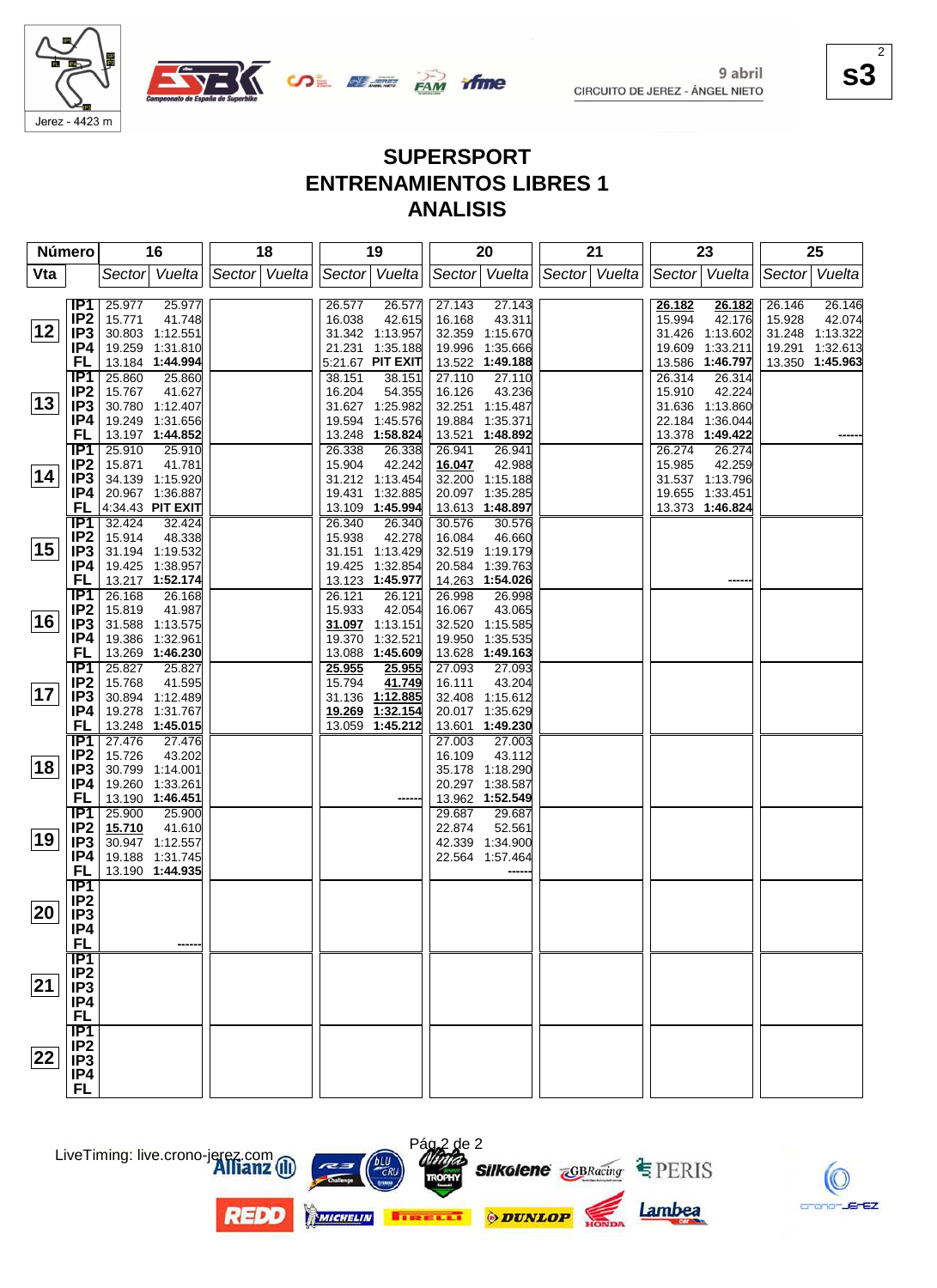

**SALE AND YING** 

**s3**

 $EZ$ 

3

# **SUPERSPORT ENTRENAMIENTOS LIBRES 1 ANALISIS**

| <b>Número</b>  |                        |                  | 29                                 |                  | 33                                                  |                  | 37                                 |                  | 38                                                 |                  | 39                          |                  | 43                                 |                  | 47                                 |
|----------------|------------------------|------------------|------------------------------------|------------------|-----------------------------------------------------|------------------|------------------------------------|------------------|----------------------------------------------------|------------------|-----------------------------|------------------|------------------------------------|------------------|------------------------------------|
| Vta            |                        | Sector           | Vuelta                             |                  | Sector Vuelta                                       |                  | Sector Vuelta                      | Sector           | Vuelta                                             |                  | Sector Vuelta               | Sector           | Vuelta                             | Sector           | Vuelta                             |
|                | IP1                    | 34.978           | 34.978                             | 32.283           | 32.283                                              | 34.055           | 34.055                             | 36.836           | 36.836                                             | 30.952           | 30.952                      | 31.750           | 31.750                             | 31.355           | 31.355                             |
|                | IP <sub>2</sub>        | 17.598           | 52.576                             | 16.018           | 48.301                                              | 16.315           | 50.370                             | 19.783           | 56.619                                             | 16.054           | 47.006                      | 16.126           | 47.876                             | 16.183           | 47.538                             |
| $\mathbf 1$    | IP3                    | 34.187           | 1:26.763                           | 31.250           | 1:19.551                                            | 32.060           | 1:22.430                           | 33.589           | 1:30.208                                           | 31.691           | 1:18.697                    | 31.808           | 1:19.684                           | 31.677           | 1:19.215                           |
|                | IP4                    | 20.699           | 1:47.462                           | 19.420           | 1:38.971                                            | 19.810           | 1:42.240                           | 20.013           | 1:50.221                                           | 20.413           | 1:39.110                    | 19.538           | 1:39.222                           | 19.724           | 1:38.939                           |
|                | <b>FL</b>              | 14.021           | 2:01.483                           | 13.285           | 1:52.256                                            | 13.420           | 1:55.660                           | 13.246           | 2:03.467                                           | 13.743           | 1:52.853                    | 13.253           | 1:52.475                           | 13.338           | 1:52.277                           |
|                | IP <sub>1</sub>        | 27.943           | 27.943                             | 25.945           | 25.945                                              | 26.324           | 26.324                             | 26.369           | 26.369                                             | 25.881           | 25.881                      | 26.296           | 26.296                             | 26.434           | 26.434                             |
|                | IP <sub>2</sub>        | 16.588           | 44.531                             | 15.698           | 41.643                                              | 16.334           | 42.658                             | 15.821           | 42.190                                             | 15.765           | 41.646                      | 15.856           | 42.152                             | 15.952           | 42.386                             |
| $\overline{2}$ | IP3                    | 33.046           | 1:17.577                           | 30.935           | 1:12.578                                            | 31.515           | 1:14.173                           | 31.876           | 1:14.066                                           | 30.993           | 1:12.639                    |                  | 31.153 1:13.305                    |                  | 31.330 1:13.716                    |
|                | IP4                    | 20.563           | 1:38.140                           | 19.282           | 1:31.860                                            | 20.355           | 1:34.528                           | 19.532           | 1:33.598                                           | 18.952           | 1:31.591                    | 19.266           | 1:32.571                           |                  | 19.422 1:33.138                    |
|                | <b>FL</b>              | 13.809           | 1:51.949                           | 13.026           | 1:44.886                                            | 13.206           | 1:47.734                           | 13.172           | 1:46.770                                           | 13.064           | 1:44.655                    | 13.150           | 1:45.721                           | 13.171           | 1:46.309                           |
|                | TP <sub>1</sub>        | 27.576           | 27.576                             | 26.048           | 26.048                                              | 26.385           | 26.385                             | 26.345           | 26.345                                             | 25.803           | 25.803                      | 25.900           | 25.900                             | 26.375           | 26.375                             |
|                | IP <sub>2</sub>        | 16.530           | 44.106                             | 15.657           | 41.705                                              | 15.933           | 42.318                             | 16.434           | 42.779                                             | 15.790           | 41.593                      | 15.793           | 41.693                             | 15.881           | 42.256                             |
| $\mathbf{3}$   | IP3                    | 32.966           | 1:17.072                           |                  | 30.977 1:12.682                                     | 31.253           | 1:13.571                           | 31.242           | 1:14.021                                           |                  | 30.787 1:12.380             |                  | 30.822 1:12.515                    | 31.121           | 1:13.377                           |
|                | IP4                    | 20.308           | 1:37.380                           | 19.432           | 1:32.114                                            | 19.387           | 1:32.958                           | 19.518           | 1:33.539                                           | 19.202           | 1:31.582                    |                  | 19.170 1:31.685                    | 19.392           | 1:32.769                           |
|                | FL                     | 13.866           | 1:51.246                           | 13.078           | 1:45.192                                            | 13.165           | 1:46.123                           | 13.054           | 1:46.593                                           | 13.229           | 1:44.811                    |                  | 13.074 1:44.759                    | 13.146           | 1:45.915                           |
|                | IP <sub>1</sub>        | 27.430           | 27.430                             | 25.848           | 25.848                                              | 26.058           | 26.058                             | 25.946           | 25.946                                             | 25.953           | 25.953                      | 25.931           | 25.931                             | 26.176           | 26.176                             |
| 4              | IP <sub>2</sub>        | 16.529           | 43.959                             | 15.633           | 41.481                                              | 15.868           | 41.926                             | 15.861           | 41.807                                             | 15.839           | 41.792                      | 15.751           | 41.682                             | 15.951           | 42.127                             |
|                | IP3<br>IP4             |                  | 32.532 1:16.491<br>1:36.633        |                  | 30.833 1:12.314<br>1:31.531                         | 31.405<br>19.282 | 1:13.331                           | 31.162           | 1:12.969<br>1:33.431                               | 30.835           | 1:12.627                    | 30.829<br>19.092 | 1:12.511<br>1:31.603               | 31.251           | 1:13.378<br>1:32.722               |
|                | FL                     | 20.142           | 13.948 1:50.581                    | 19.217           | 13.018 1:44.549                                     | 13.622           | 1:32.613<br>1:46.235               | 20.462           | 1:32.00 PIT EXIT                                   | 19.093           | 1:31.720<br>13.192 1:44.912 | 13.055           | 1:44.658                           | 19.344           | 13.089 1:45.811                    |
|                | IP <sub>1</sub>        | 27.258           | 27.258                             | 25.953           | 25.953                                              | 26.053           | 26.053                             | 31.734           | 31.734                                             | 25.887           | 25.887                      | 25.933           | 25.933                             | 26.156           | 26.156                             |
|                | IP <sub>2</sub>        | 16.465           | 43.723                             | 15.616           | 41.569                                              | 15.950           | 42.003                             | 16.123           | 47.857                                             | 15.803           | 41.690                      | 15.818           | 41.751                             | 15.924           | 42.080                             |
| 5              | IP3                    | 32.773           | 1:16.496                           |                  | 31.261 1:12.830                                     | 31.226           | 1:13.229                           | 35.366           | 1:23.223                                           | 30.959           | 1:12.649                    | 31.390           | 1:13.141                           |                  | 31.110 1:13.190                    |
|                | IP4                    | 20.170           | 1:36.666                           | 19.373           | 1:32.203                                            | 20.078           | 1:33.307                           | 23.339           | 1:46.562                                           | 19.196           | 1:31.845                    | 20.525           | 1:33.666                           | 19.337           | 1:32.527                           |
|                | FL                     | 13.887           | 1:50.553                           |                  | 13.119 1:45.322                                     |                  | 4:40.06 PIT EXIT                   | 13.371           | 1:59.933                                           | 13.206           | 1:45.051                    |                  | 4:59.27 PIT EXIT                   |                  | 13.073 1:45.600                    |
|                | IP <sub>1</sub>        | 27.300           | 27.300                             | 25.835           | 25.835                                              | 32.010           | 32.010                             | 26.168           | 26.168                                             | 28.819           | 28.819                      | 31.568           | 31.568                             | 27.062           | 27.062                             |
|                | IP <sub>2</sub>        | 16.533           | 43.833                             | 15.593           | 41.428                                              | 15.900           | 47.910                             | 15.916           | 42.084                                             | 17.774           | 46.593                      | 16.256           | 47.824                             | 17.178           | 44.240                             |
| 6              | IP <sub>3</sub>        |                  | 32.575 1:16.408                    | 30.880           | 1:12.308                                            | 31.311           | 1:19.221                           | 30.985           | 1:13.069                                           | 33.367           | 1:19.960                    | 32.055           | 1:19.879                           | 33.019           | 1:17.259                           |
|                | IP4                    | 20.216           | 1:36.624                           | 19.293           | 1:31.601                                            | 19.599           | 1:38.820                           | 19.396           | 1:32.465                                           | 20.205           | 1:40.165                    | 19.619           | 1:39.498                           |                  | 19.607 1:36.866                    |
|                | FL                     | 13.681           | 1:50.305                           |                  | 13.023 1:44.624                                     | 13.371           | 1:52.191                           | 13.126           | 1:45.591                                           | 13.670           | 1:53.835                    | 13.259           | 1:52.757                           | 13.138           | 1:50.004                           |
|                | IP1                    | 27.896           | 27.896                             | 31.599           | 31.599                                              | 26.147           | 26.147                             | 25.859           | 25.859                                             | 25.744           | 25.744                      | 26.398           | 26.398                             | 26.177           | 26.177                             |
|                | IP <sub>2</sub>        | 16.778           | 44.674                             | 16.908           | 48.507                                              | 15.945           | 42.092                             | 15.868           | 41.727                                             | 15.691           | 41.435                      | 15.875           | 42.273                             | 15.928           | 42.105                             |
| $\overline{7}$ | IP3                    | 34.040           | 1:18.714                           | 33.048           | 1:21.555                                            | 31.115           | 1:13.207                           | 31.014           | 1:12.741                                           | 30.674           | 1:12.109                    | 31.179           | 1:13.452                           | 30.980           | 1:13.085                           |
|                | IP4                    | 21.600           | 1:40.314                           | 22.853           | 1:44.408                                            | 19.547           | 1:32.754                           | 19.398           | 1:32.139                                           | 19.047           | 1:31.156                    | 19.392           | 1:32.844                           | 19.349           | 1:32.434                           |
|                | FL                     |                  | 4:39.03 PIT EXIT                   |                  | 9:21.56 PIT EXIT                                    | 13.284           | 1:46.037                           | 13.042           | 1:45.181                                           | 13.152           | 1:44.308                    | 13.108           | 1:45.952                           |                  | 13.084 1:45.518                    |
|                | IP1<br>IP <sub>2</sub> | 37.528<br>17.152 | 37.528<br>54.680                   | 35.562<br>16.163 | 35.562<br>51.725                                    | 26.074<br>15.921 | 26.074<br>41.995                   | 25.687<br>15.899 | 25.687<br>41.586                                   | 28.352<br>16.943 | 28.352<br>45.295            | 26.084<br>15.870 | 26.084<br>41.954                   | 28.651<br>17.070 | 28.651<br>45.721                   |
| 8              | IP <sub>3</sub>        | 33.553           | 1:28.233                           | 32.008           | 1:23.733                                            | 31.248           | 1:13.243                           | 31.113           | 1:12.699                                           | 32.328           | 1:17.623                    | 31.131           | 1:13.085                           | 32.477           | 1:18.198                           |
|                | IP4                    | 20.740           | 1:48.973                           | 19.426           | 1:43.159                                            | 19.511           | 1:32.754                           | 19.354           | 1:32.053                                           | 21.049           | 1:38.672                    | 19.135           | 1:32.220                           | 21.295           | 1:39.493                           |
|                | FL                     |                  | 13.910 2:02.883                    |                  | 13.045 1:56.204                                     | 13.205           | 1:45.959                           | 13.138           | 1:45.191                                           |                  | 9:43.82 PIT EXIT            | 13.203           | 1:45.422                           |                  | 9:44.85 PIT EXIT                   |
|                | IP1                    | 27.368           | 27.368                             | 25.798           | 25.798                                              | 25.962           | 25.962                             | 25.695           | 25.695                                             | 31.459           | 31.459                      | 26.074           | 26.074                             | 31.864           | 31.864                             |
|                | IP <sub>2</sub>        | 16.527           | 43.895                             | 15.522           | 41.320                                              | 15.784           | 41.746                             | 15.828           | 41.523                                             | 15.788           | 47.247                      | 15.761           | 41.835                             | 15.976           | 47.840                             |
| 9              | IP <sub>3</sub>        |                  | 32.472 1:16.367                    |                  | 30.775 1:12.095                                     |                  | 31.262 1:13.008                    | 30.801           | 1:12.324                                           |                  | 31.084 1:18.331             |                  | 30.963 1:12.798                    |                  | 31.109 1:18.949                    |
|                | IP4                    |                  | 20.540 1:36.907                    |                  | 19.140 1:31.235                                     |                  | 19.475 1:32.483                    | 19.454           | 1:31.778                                           |                  | 18.935 1:37.266             |                  | 20.041 1:32.839                    |                  | 19.188 1:38.137                    |
|                | FL,                    |                  | 13.620 1:50.527                    |                  | 12.952 1:44.186                                     |                  | 13.147 1:45.630                    |                  | 13.135 1:44.913                                    |                  | 13.051 1:50.317             |                  | 13.202 1:46.041                    |                  | 13.123 1:51.259                    |
|                | IP1                    | 27.315           | 27.315                             | 25.910           | 25.910                                              | 26.053           | 26.053                             | 25.820           | 25.820                                             | 25.832           | 25.832                      | 26.432           | 26.432                             | 25.820           | 25.820                             |
|                | IP <sub>2</sub>        | 16.450           | 43.765                             | 15.568           | 41.478                                              | 15.997           | 42.050                             | 16.353           | 42.173                                             | 15.656           | 41.488                      | 16.541           | 42.973                             | 15.751           | 41.571                             |
| 10             | IP <sub>3</sub>        |                  | 32.883 1:16.648                    |                  | 30.874 1:12.352                                     |                  | 31.100 1:13.150                    |                  | 30.930 1:13.103                                    |                  | 30.822 1:12.310             |                  | 33.033 1:16.006                    |                  | 30.709 1:12.280                    |
|                | IP4                    |                  | 20.399 1:37.047                    |                  | 19.162 1:31.514                                     | 19.481           | 1:32.631                           | 19.398           | 1:32.501                                           |                  | 19.520 1:31.830             |                  | 22.321 1:38.327                    |                  | 19.049 1:31.329                    |
|                | FL.                    |                  | 13.815 1:50.862                    |                  | 12.986 1:44.499                                     |                  | 13.151 1:45.782                    |                  | 13.116 1:45.617                                    |                  | 13.383 1:45.213             |                  | 5:20.38 PIT EXIT                   |                  | 13.206 1:44.535                    |
|                | IP1                    | 27.327           | 27.327                             | 25.741           | 25.741                                              | 28.301           | 28.301                             | 25.823           | 25.823                                             | 27.324           | 27.324                      | 33.939           | 33.939                             | 26.131           | 26.131                             |
| $ 11\rangle$   | IP <sub>2</sub>        | 16.520           | 43.847                             | 15.601           | 41.342                                              | 16.578           | 44.879                             | 15.934           | 41.757                                             | 15.690           | 43.014                      | 16.032           | 49.971                             | 15.653           | 41.784                             |
|                | IP3                    |                  | 32.498 1:16.345                    |                  | 31.050 1:12.392                                     |                  | 35.011 1:19.890<br>21.330 1:41.220 |                  | 30.838 1:12.595                                    |                  | 33.438 1:16.452             |                  | 31.761 1:21.732<br>19.572 1:41.304 |                  | 33.926 1:15.710                    |
|                | IP4<br>FL.             |                  | 20.322 1:36.667<br>13.691 1:50.358 |                  | 20.532 1:32.924<br>13.236 1:46.160 7:25.10 PIT EXIT |                  |                                    |                  | 19.412 1:32.007<br>13.121 1:45.128 31.377 PIT EXIT |                  | 23.001 1:39.453             |                  | 13.174 1:54.478                    |                  | 22.203 1:37.913<br>31.758 PIT EXIT |
|                |                        |                  |                                    |                  |                                                     |                  |                                    |                  |                                                    |                  |                             |                  |                                    |                  |                                    |

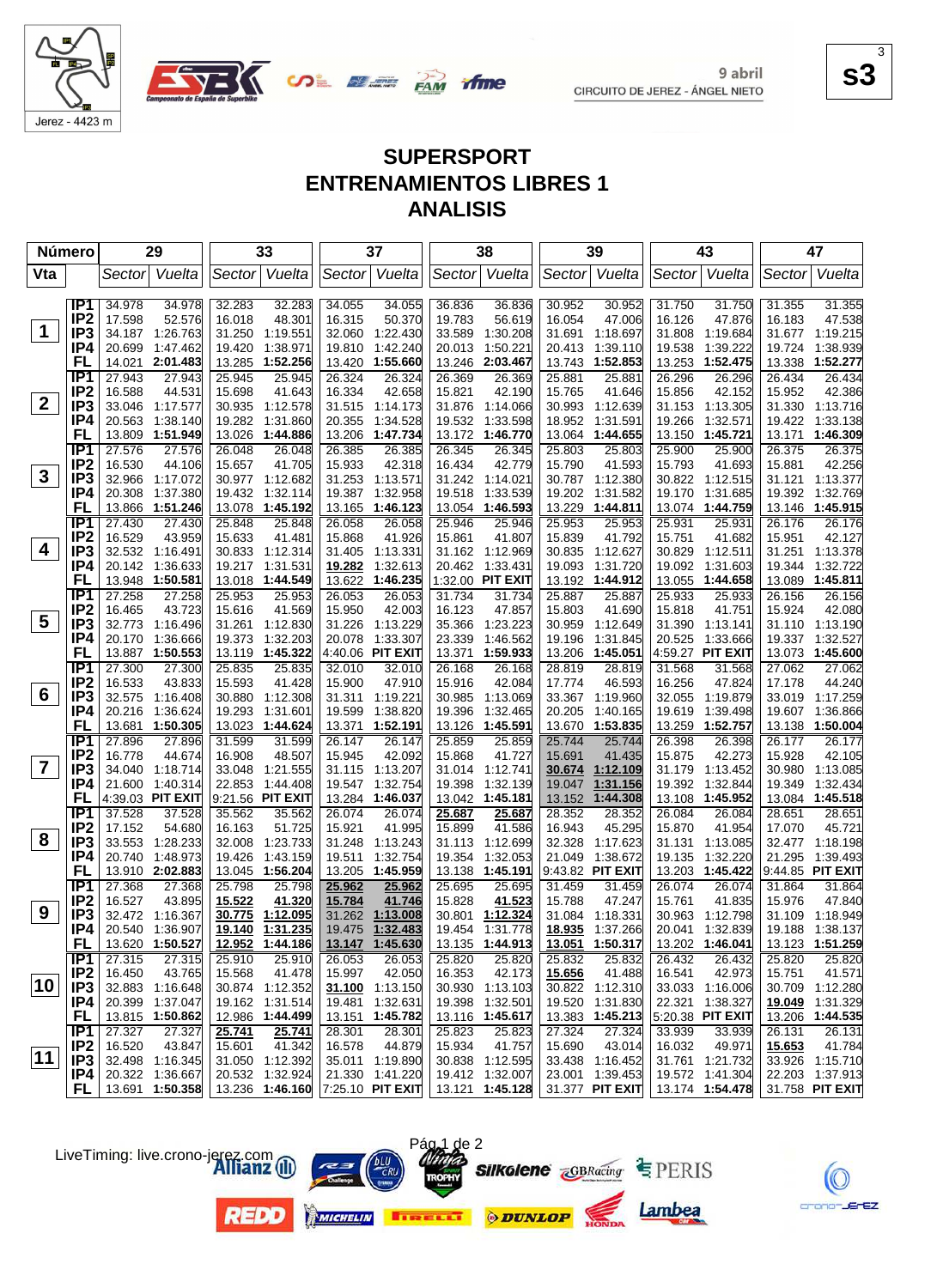

**SALE AND DESCRIPTION** 

**s3** 3

# **SUPERSPORT ENTRENAMIENTOS LIBRES 1 ANALISIS**

time

| <b>Número</b> |                                    | 29                                   | 33                                   | 37                                  | 38                                       | 39                                  | 43                                   | 47                                     |
|---------------|------------------------------------|--------------------------------------|--------------------------------------|-------------------------------------|------------------------------------------|-------------------------------------|--------------------------------------|----------------------------------------|
| Vta           |                                    | Vuelta<br>Sector                     | Sector Vuelta                        | Sector Vuelta                       | Vuelta<br>Sector                         | Sector Vuelta                       | Vuelta<br>Sector                     | Vuelta<br>Sector                       |
|               | IP1                                | 30.462<br>30.462                     | 26.906<br>26.906                     | 30.711<br>30.711                    | 25.976<br>25.976                         | 32.504<br>32.504                    | 26.062<br>26.062                     | 31.877<br>31.877                       |
| 12            | IP <sub>2</sub><br>IP <sub>3</sub> | 16.797<br>47.259<br>35.726 1:22.985  | 42.551<br>15.645<br>34.235 1:16.786  | 46.694<br>15.983<br>31.338 1:18.032 | 15.869<br>41.845<br>31.008<br>1:12.853   | 16.797<br>49.301<br>31.543 1:20.844 | 15.854<br>41.916<br>31.015 1:12.931  | 16.238<br>48.115<br>30.986<br>1:19.101 |
|               | IP4                                | 21.629 1:44.614                      | 24.657 1:41.443                      | 19.655<br>1:37.687                  | 19.800<br>1:32.653                       | 19.342<br>1:40.186                  | 19.137 1:32.068                      | 19.281<br>1:38.382                     |
|               | FL                                 | 6:21.00 PIT EXIT                     | 28.625 PIT EXIT                      | 13.253 1:50.940                     | 13.249<br>1:45.902                       | 13.307 1:53.493                     | 13.127 1:45.195                      | 13.107 1:51.489                        |
|               | IP <sub>1</sub>                    | 36.489<br>36.489                     | 31.752<br>31.752                     | 26.112<br>26.112                    | 25.964<br>25.964                         | 25.729<br>25.729                    | 25.898<br>25.898                     | 25.693<br>25.693                       |
|               | IP <sub>2</sub>                    | 17.326<br>53.815                     | 47.496<br>15.744                     | 15.846<br>41.958                    | 41.792<br>15.828                         | 15.675<br>41.404                    | 15.780<br>41.678                     | 15.673<br>41.366                       |
| 13            | IP <sub>3</sub>                    | 33.886 1:27.701                      | 30.910 1:18.406                      | 31.219 1:13.177                     | 31.064<br>1:12.856                       | 30.837 1:12.241                     | 30.831<br>1:12.509                   | 30.635 1:12.001                        |
|               | IP4                                | 20.653 1:48.354                      | 19.297 1:37.703                      | 19.517 1:32.694                     | 19.355<br>1:32.211                       | 1:31.397<br>19.156                  | 19.139<br>1:31.648                   | 1:31.100<br>19.099                     |
|               | FL<br><b>IP1</b>                   | 13.692 2:02.046                      | 13.091 1:50.794                      | 13.220<br>1:45.914<br>26.078        | 13.097<br>1:45.308                       | 13.169<br>1:44.566<br>28.763        | 13.075 1:44.723                      | 12.994<br>1:44.094                     |
|               | IP <sub>2</sub>                    | 27.243<br>27.243<br>16.375<br>43.618 | 25.972<br>25.972<br>15.668<br>41.640 | 26.078<br>15.928<br>42.006          | 26.081<br>26.081<br>15.771<br>41.852     | 28.763<br>45.834<br>17.071          | 25.734<br>25.734<br>15.692<br>41.426 | 25.928<br>25.928<br>15.715<br>41.643   |
| 14            | IP3                                | 32.304 1:15.922                      | 30.863 1:12.503                      | 31.124 1:13.130                     | 30.919<br>1:12.771                       | 32.540 1:18.374                     | 30.787<br>1:12.213                   | 34.991 1:16.634                        |
|               | IP4                                | 20.087 1:36.009                      | 19.250 1:31.753                      | 19.541<br>1:32.671                  | 19.329<br>1:32.100                       | 20.768 1:39.142                     | 19.075<br>1:31.288                   | 20.217 1:36.851                        |
|               | FL                                 | 13.577 1:49.586                      | 13.037 1:44.789                      | 13.241<br>1:45.912                  | 13.097<br>1:45.196                       |                                     | 13.020<br>1:44.308                   | 13.318 1:50.169                        |
|               | IP1                                | 26.978<br>26.978                     | 25.950<br>25.950                     | 27.295<br>27.295                    | 26.195<br>26.195                         |                                     | 26.019<br>26.019                     | 25.920<br>25.920                       |
|               | IP <sub>2</sub>                    | 16.488<br>43.466                     | 41.542<br>15.592                     | 15.925<br>43.220                    | 15.875<br>42.070                         |                                     | 15.591<br>41.610                     | 41.786<br>15.866                       |
| 15            | IP3                                | 32.106 1:15.572                      | 31.031 1:12.573                      | 31.215 1:14.435                     | 33.891<br>1:15.961                       |                                     | 1:12.758<br>31.148                   | 30.868 1:12.654                        |
|               | IP4                                | 19.936<br>1:35.508                   | 19.477 1:32.050                      | 19.540<br>1:33.975                  | 20.347<br>1:36.308                       |                                     | 19.248<br>1:32.006                   | 19.181<br>1:31.835                     |
|               | FL<br>$\overline{IP1}$             | 13.532 1:49.040<br>26.889<br>26.889  | 13.067 1:45.117<br>25.922            | 13.264 1:47.239<br>31.182<br>31.182 | 13.375<br>1:49.683<br>31.703<br>31.703   |                                     | 13.133 1:45.139<br>26.159<br>26.159  | 13.047 1:44.882<br>30.063<br>30.063    |
|               | IP <sub>2</sub>                    | 43.203<br>16.314                     | 25.922<br>15.676<br>41.598           | 21.860<br>53.042                    | 19.517<br>51.220                         |                                     | 15.782<br>41.941                     | 15.819<br>45.882                       |
| 16            | IP <sub>3</sub>                    | 1:15.232<br>32.029                   | 31.170 1:12.768                      | 1:29.905<br>36.863                  | 35.001<br>1:26.221                       |                                     | 31.012 1:12.953                      | 30.946 1:16.828                        |
|               | IP4                                | 1:35.006<br>19.774                   | 19.488<br>1:32.256                   | 19.492 1:49.397                     | 19.663<br>1:45.884                       |                                     | 19.247 1:32.200                      | 19.216 1:36.044                        |
|               | FL                                 | 13.522<br>1:48.528                   | 13.154 1:45.409                      | 13.320 2:02.717                     | 13.135<br>1:59.019                       |                                     | 13.118 1:45.318                      | 13.070 1:49.114                        |
|               | $\overline{IP1}$                   |                                      | 31.205<br>31.205                     |                                     | 25.997<br>25.997                         |                                     | 25.876<br>25.876                     |                                        |
|               | IP <sub>2</sub>                    |                                      | 20.804<br>52.009                     |                                     | 15.790<br>41.787                         |                                     | 15.828<br>41.704                     |                                        |
| 17            | IP <sub>3</sub>                    |                                      | 36.715 1:28.724                      |                                     | 30.774<br>1:12.561                       |                                     | 30.997 1:12.701                      |                                        |
|               | IP4<br><b>FL</b>                   |                                      | 23.404 1:52.128                      |                                     | 19.285<br>1:31.846<br>1:44.909<br>13.063 |                                     | 19.176 1:31.877<br>13.089 1:44.966   |                                        |
|               | $\overline{IP1}$                   |                                      |                                      |                                     | 25.896<br>25.896                         |                                     |                                      |                                        |
|               | IP <sub>2</sub>                    |                                      |                                      |                                     | 15.748<br>41.644                         |                                     |                                      |                                        |
| 18            | IP <sub>3</sub>                    |                                      |                                      |                                     | 30.905<br>1:12.549                       |                                     |                                      |                                        |
|               | IP4                                |                                      |                                      |                                     | 1:31.830<br>19.281                       |                                     |                                      |                                        |
|               | FL                                 |                                      |                                      |                                     | 1:44.907<br>13.077                       |                                     |                                      |                                        |
|               | TP1                                |                                      |                                      |                                     | 25.825<br>25.825                         |                                     |                                      |                                        |
| 19            | IP <sub>2</sub><br>IP <sub>3</sub> |                                      |                                      |                                     | 41.598<br>15.773                         |                                     |                                      |                                        |
|               | IP4                                |                                      |                                      |                                     | 30.792 1:12.390<br>19.337 1:31.727       |                                     |                                      |                                        |
|               | <b>FL</b>                          |                                      |                                      |                                     | 13.050 1:44.777                          |                                     |                                      |                                        |
|               | $\overline{IP1}$                   |                                      |                                      |                                     | 25.998<br>25.998                         |                                     |                                      |                                        |
|               | IP <sub>2</sub>                    |                                      |                                      |                                     | 15.897<br>41.895                         |                                     |                                      |                                        |
| 20            | IP <sub>3</sub>                    |                                      |                                      |                                     | 30.916 1:12.811                          |                                     |                                      |                                        |
|               | IP4                                |                                      |                                      |                                     | 19.449 1:32.260                          |                                     |                                      |                                        |
|               | <b>FL</b>                          |                                      |                                      |                                     | 13.075 1:45.335                          |                                     |                                      |                                        |
|               | IP1                                |                                      |                                      |                                     | 26.105<br>26.105                         |                                     |                                      |                                        |
| 21            | $IP2$<br>$IP3$                     |                                      |                                      |                                     | 15.788<br>41.893<br>30.919 1:12.812      |                                     |                                      |                                        |
|               | IP4                                |                                      |                                      |                                     | 19.298 1:32.110                          |                                     |                                      |                                        |
|               | <b>FL</b>                          |                                      |                                      |                                     | 13.103 1:45.213                          |                                     |                                      |                                        |
|               | IP1                                |                                      |                                      |                                     | 26.150<br>26.150                         |                                     |                                      |                                        |
|               | IP <sub>2</sub>                    |                                      |                                      |                                     | 15.831<br>41.981                         |                                     |                                      |                                        |
| $ 22\rangle$  | IP3                                |                                      |                                      |                                     | 31.798 1:13.779                          |                                     |                                      |                                        |
|               | IP4                                |                                      |                                      |                                     | 19.302 1:33.081                          |                                     |                                      |                                        |
|               | <b>FL</b>                          |                                      |                                      |                                     | 13.001 1:46.082                          |                                     |                                      |                                        |





LiveTiming: live.crono-jerez.com

**REDO**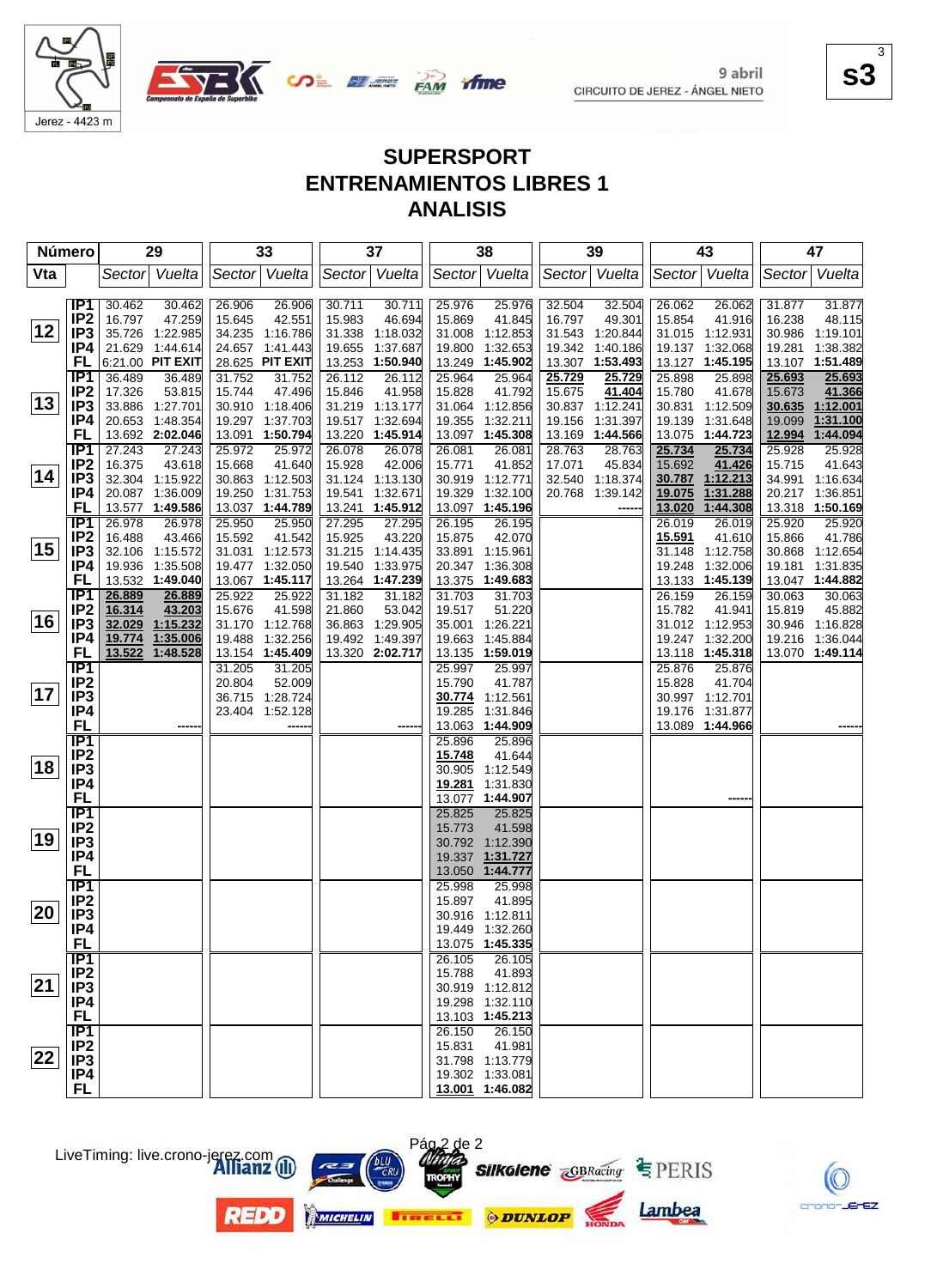

**SAME OF DRAW** 

**s3** 4

# **SUPERSPORT ENTRENAMIENTOS LIBRES 1 ANALISIS**

time

| <b>Número</b>           |                        |                  | 50                                      |                  | 52                                 |                  | 53                        |                  | 54                              |                  | 64                        |                  | 71                        |               | 74                          |
|-------------------------|------------------------|------------------|-----------------------------------------|------------------|------------------------------------|------------------|---------------------------|------------------|---------------------------------|------------------|---------------------------|------------------|---------------------------|---------------|-----------------------------|
| Vta                     |                        |                  | Sector Vuelta                           |                  | Sector Vuelta                      |                  | Sector Vuelta             |                  | Sector Vuelta                   |                  | Sector Vuelta             |                  | Sector Vuelta             | Sector        | Vuelta                      |
|                         |                        |                  |                                         |                  |                                    |                  |                           |                  |                                 |                  |                           |                  |                           |               |                             |
|                         | IP1<br>IP <sub>2</sub> | 32.199           | 32.199                                  | 32.349           | 32.349                             | 35.037           | 35.037                    | 32.251           | 32.251                          | 35.269           | 35.269                    | 32.465           | 32.465                    | 39.707        | 39.707                      |
| $\mathbf 1$             | IP <sub>3</sub>        | 16.461<br>33.359 | 48.660<br>1:22.019                      | 16.546<br>32.163 | 48.895<br>1:21.058                 | 16.554<br>32.345 | 51.591<br>1:23.936        | 16.527<br>33.282 | 48.778<br>1:22.060              | 17.029<br>33.605 | 52.298<br>1:25.903        | 16.502           | 48.967<br>34.822 1:23.789 | 16.492        | 56.199<br>33.597 1:29.796   |
|                         | IP4                    | 20.040           | 1:42.059                                |                  | 20.047 1:41.105                    | 19.813           | 1:43.749                  | 20.266           | 1:42.326                        | 20.086           | 1:45.989                  | 19.896           | 1:43.685                  | 19.634        | 1:49.430                    |
|                         | FL                     | 13.628           | 1:55.687                                |                  | 13.944 1:55.048                    | 13.423           | 1:57.172                  | 13.901           | 1:56.227                        | 13.918           | 1:59.907                  | 13.638           | 1:57.323                  |               | 13.934 2:03.364             |
|                         | IP <sub>1</sub>        | 26.652           | 26.652                                  | 26.814           | 26.814                             | 26.685           | 26.685                    | 26.705           | 26.705                          | 30.779           | 30.779                    | 26.725           | 26.725                    | 26.926        | 26.926                      |
|                         | IP <sub>2</sub>        | 16.049           | 42.701                                  | 16.258           | 43.072                             | 16.351           | 43.036                    | 15.964           | 42.669                          | 18.117           | 48.896                    | 16.048           | 42.773                    | 16.032        | 42.958                      |
| $\overline{2}$          | IP <sub>3</sub>        |                  | 31.947 1:14.648                         |                  | 31.442 1:14.514                    | 32.126           | 1:15.162                  | 32.129           | 1:14.798                        | 37.291           | 1:26.187                  | 32.030           | 1:14.803                  | 31.930        | 1:14.888                    |
|                         | IP4                    | 19.630           | 1:34.278                                | 19.458           | 1:33.972                           | 19.740           | 1:34.902                  | 19.628           | 1:34.426                        | 22.784           | 1:48.971                  | 19.526           | 1:34.329                  | 19.583        | 1:34.471                    |
|                         | FL                     | 13.928           | 1:48.206                                |                  | 13.326 1:47.298                    | 13.420           | 1:48.322                  | 13.271           | 1:47.697                        |                  | 1:28.94 PIT EXIT          | 13.359           | 1:47.688                  |               | 13.404 1:47.875             |
|                         | TP <sub>1</sub>        | 26.392           | 26.392                                  | 26.237           | 26.237                             | 26.299           | 26.299                    | 26.594           | 26.594                          | 39.304           | 39.304                    | 26.624           | 26.624                    | 26.177        | 26.177                      |
|                         | IP <sub>2</sub>        | 15.951           | 42.343                                  | 15.819           | 42.056                             | 16.066           | 42.365                    | 15.979           | 42.573                          | 16.672           | 55.976                    | 16.008           | 42.632                    | 15.853        | 42.030                      |
| $\mathbf{3}$            | IP <sub>3</sub>        | 31.540           | 1:13.883                                | 31.403           | 1:13.459                           | 31.554           | 1:13.919                  | 31.786           | 1:14.359                        |                  | 32.412 1:28.388           | 31.648           | 1:14.280                  |               | 31.318 1:13.348             |
|                         | IP4                    | 19.580           | 1:33.463                                | 19.433           | 1:32.892                           | 19.620           | 1:33.539                  | 19.468           | 1:33.827                        | 19.957           | 1:48.345                  | 19.423           | 1:33.703                  | 19.354        | 1:32.702                    |
|                         | FL                     | 13.521           | 1:46.984                                |                  | 13.356 1:46.248                    | 13.462           | 1:47.001                  | 13.267           | 1:47.094                        |                  | 13.653 2:01.998           | 13.294           | 1:46.997                  | 13.308        | 1:46.010                    |
|                         | TP <sub>1</sub>        | 26.736           | 26.736                                  | 26.215           | 26.215                             | 26.244           | 26.244                    | 26.983           | 26.983                          | 27.815           | 27.815                    | 27.728           | 27.728                    | 26.062        | 26.062                      |
|                         | IP <sub>2</sub>        | 16.132           | 42.868                                  | 15.959           | 42.174                             | 16.098           | 42.342                    | 16.197           | 43.180                          | 16.170           | 43.985                    | 16.088           | 43.816                    | 16.243        | 42.305                      |
| 4                       | IP <sub>3</sub>        |                  | 32.527 1:15.395                         |                  | 31.371 1:13.545                    | 31.458           | 1:13.800                  | 33.480           | 1:16.660                        | 31.994           | 1:15.979                  | 32.880           | 1:16.696                  | 31.311        | 1:13.616                    |
|                         | IP4                    | 22.365           | 1:37.760                                | 19.352           | 1:32.897                           | 19.539           | 1:33.339                  | 19.376           | 1:36.036                        | 19.571           | 1:35.550                  | 19.291           | 1:35.987                  | <u>19.231</u> | 1:32.847                    |
|                         | FL                     |                  | 6:19.50 PIT EXIT                        |                  | 13.234 1:46.131                    | 13.323           | 1:46.662                  | 13.268           | 1:49.304                        | 13.510           | 1:49.060                  | 13.323           | 1:49.310                  | 13.298        | 1:46.145                    |
|                         | IP1                    | 37.424           | 37.424                                  | 26.176           | 26.176                             | 26.209           | 26.209                    | 26.451           | 26.451                          | 26.799           | 26.799                    | 26.282           | 26.282                    | 26.533        | 26.533                      |
| 5                       | IP <sub>2</sub>        | 16.722           | 54.146                                  | 15.872           | 42.048                             | 15.961           | 42.170                    | 15.870           | 42.321                          | 16.129           | 42.928                    | 15.923           | 42.205                    | 15.836        | 42.369                      |
|                         | IP <sub>3</sub>        |                  | 32.129 1:26.275                         |                  | 31.690 1:13.738                    |                  | 31.416 1:13.586           | 31.497           | 1:13.818                        | 32.161           | 1:15.089                  |                  | 31.502 1:13.707           | 31.035        | 1:13.404                    |
|                         | IP4<br>FL              | 20.468           | 1:46.743                                | 20.589           | 1:34.327<br>2:31.36 PIT EXIT       | 19.542           | 1:33.128                  | 19.434           | 1:33.252                        | 19.545           | 1:34.634                  | 19.248           | 1:32.955                  | 19.245        | 1:32.649<br>13.317 1:45.966 |
|                         | IP <sub>1</sub>        | 26.552           | 13.649 2:00.392<br>26.552               |                  | 33.070                             | 13.269           | 1:46.397<br>26.066        | 16.029<br>26.441 | 1:49.281                        | 26.658           | 13.734 1:48.368<br>26.658 | 13.421<br>27.930 | 1:46.376<br>27.930        | 25.998        | 25.998                      |
|                         | IP <sub>2</sub>        | 16.118           | 42.670                                  | 33.070<br>16.337 | 49.407                             | 26.066<br>16.021 | 42.087                    | 15.968           | 26.441<br>42.409                | 16.105           | 42.763                    | 16.482           | 44.412                    | 15.837        | 41.835                      |
| 6                       | IP <sub>3</sub>        | 31.532           | 1:14.202                                |                  | 31.678 1:21.085                    | 31.388           | 1:13.475                  | 31.842           | 1:14.251                        | 31.699           | 1:14.462                  | 33.520           | 1:17.932                  | 31.003        | 1:12.838                    |
|                         | IP4                    | 19.671           | 1:33.873                                | 19.457           | 1:40.542                           | 19.458           | 1:32.933                  | 19.500           | 1:33.751                        | 19.467           | 1:33.929                  | 20.020           | 1:37.952                  | 19.269        | 1:32.107                    |
|                         | FL                     |                  | 14.533 1:48.406                         |                  | 15.948 1:56.490                    |                  | 13.269 1:46.202           | 15.416           | 1:49.167                        | 13.466           | 1:47.395                  |                  | 1:54.60 PIT EXIT          | 13.509        | 1:45.616                    |
|                         | TP1                    | 26.698           | 26.698                                  | 26.374           | 26.374                             | 26.315           | 26.315                    | 27.165           | 27.165                          | 26.642           | 26.642                    | 34.156           | 34.156                    | 25.965        | 25.965                      |
|                         | IP <sub>2</sub>        | 16.214           | 42.912                                  | 15.965           | 42.339                             | 16.065           | 42.380                    | 16.218           | 43.383                          | 16.051           | 42.693                    | 16.483           | 50.639                    | 15.793        | 41.758                      |
| $\overline{\mathbf{7}}$ | IP <sub>3</sub>        | 31.636           | 1:14.548                                | 31.159           | 1:13.498                           | 31.334           | 1:13.714                  | 31.947           | 1:15.330                        | 31.785           | 1:14.478                  | 31.982           | 1:22.621                  | 30.959        | 1:12.717                    |
|                         | IP4                    | 19.633           | 1:34.181                                | 19.274           | 1:32.772                           |                  | 19.462 1:33.176           | 21.086           | 1:36.416                        | 19.523           | 1:34.001                  | 19.367           | 1:41.988                  | 19.238        | 1:31.955                    |
|                         | FL                     |                  | 13.830 1:48.011                         |                  | 13.264 1:46.036                    | 13.238           | 1:46.414                  |                  | 1:16.35 PIT EXIT                | 13.469           | 1:47.470                  | 13.475           | 1:55.463                  | 13.192        | 1:45.147                    |
|                         | IP <sub>1</sub>        | 26.450           | 26.450                                  | 25.975           | 25.975                             | 30.829           | 30.829                    | 32.367           | 32.367                          | 26.761           | 26.761                    | 26.264           | 26.264                    | 26.552        | 26.552                      |
|                         | IP <sub>2</sub>        | 16.112           | 42.562                                  | 15.830           | 41.805                             | 17.388           | 48.217                    | 16.050           | 48.417                          | 16.194           | 42.955                    | 15.862           | 42.126                    | 16.074        | 42.626                      |
| 8                       | IP <sub>3</sub>        |                  | 31.595 1:14.157                         |                  | 31.077 1:12.882                    | 34.465           | 1:22.682                  | 31.599           | 1:20.016                        | 31.938           | 1:14.893                  | 31.487           | 1:13.613                  | 31.599        | 1:14.225                    |
|                         | IP4                    |                  | 19.487 1:33.644                         | 19.248           | 1:32.130                           | 21.691           | 1:44.373                  | 19.707           | 1:39.723                        | 19.782           | 1:34.675                  | 19.363           | 1:32.976                  | 21.180        | 1:35.405                    |
|                         | FL                     | <u>13.441</u>    | 1:47.085                                |                  | 13.276 1:45.406                    |                  | 10:06.5 PIT EXIT          | 13.328           | 1:53.051                        | 13.429           | 1:48.104                  | 13.292           | 1:46.268                  |               | 5:28.11 PIT EXIT            |
|                         | IP <sub>1</sub>        | 27.554           | 27.554                                  | 26.099           | 26.099                             | 34.097           | 34.097                    | 26.685           | 26.685                          | 26.632           | 26.632                    | 26.160           | 26.160                    | 32.825        | 32.825                      |
| 9                       | IP <sub>2</sub>        | 16.293           | 43.847                                  | 15.917           | 42.016                             | 16.162           | 50.259                    | 16.064           | 42.749                          | 16.109           | 42.741                    | 16.043           | 42.203                    | 16.610        | 49.435                      |
|                         | IP <sub>3</sub>        |                  | 32.609 1:16.456                         |                  | 31.068 1:13.084                    |                  | 31.700 1:21.959           |                  | 31.908 1:14.657                 |                  | 31.763 1:14.504           |                  | 31.550 1:13.753           |               |                             |
|                         | IP4                    |                  | 20.850 1:37.306                         |                  | 19.376 1:32.460<br>13.444 1:45.904 |                  | 19.461 1:41.420           |                  | 19.683 1:34.340                 |                  | 19.499 1:34.003           |                  | 19.354 1:33.107           |               |                             |
|                         |                        |                  | <b>FL</b> $ 4:23.59$ PIT EXIT<br>36.330 | 26.262           | 26.262                             | 26.060           | 13.254 1:54.673<br>26.060 | 27.516           | 13.383 1:47.723<br>27.516       | 31.371           | 13.403 1:47.406<br>31.371 | 26.346           | 13.302 1:46.409<br>26.346 |               |                             |
|                         | IP1<br>IP <sub>2</sub> | 36.330<br>16.348 | 52.678                                  | 15.912           | 42.174                             | 15.821           | 41.881                    | 15.967           | 43.483                          | 17.222           | 48.593                    | 15.963           | 42.309                    |               |                             |
| 10                      | IP <sub>3</sub>        |                  | 31.917 1:24.595                         |                  | 30.954 1:13.128                    |                  | 31.099 1:12.980           |                  | 31.739 1:15.222                 |                  | 37.027 1:25.620           |                  | 31.538 1:13.847           |               |                             |
|                         | IP4                    |                  | 19.853 1:44.448                         |                  | 19.350 1:32.478                    |                  | 19.302 1:32.282           | 19.658           | 1:34.880                        |                  | 21.668 1:47.288           |                  | 19.309 1:33.156           |               |                             |
|                         | FL,                    |                  | 13.643 1:58.091                         |                  | 13.183 1:45.661                    |                  | 13.192 1:45.474           |                  | 13.994 1:48.874                 |                  | 8:24.38 PIT EXIT          |                  | 13.254 1:46.410           |               |                             |
|                         | IP1                    | 26.620           | 26.620                                  | 26.926           | 26.926                             | 26.018           | 26.018                    | 26.758           | 26.758                          | 33.133           | 33.133                    | 27.071           | 27.071                    |               |                             |
|                         | IP <sub>2</sub>        | 16.092           | 42.712                                  | 16.083           | 43.009                             | 15.877           | 41.895                    | 16.048           | 42.806                          | 16.291           | 49.424                    | 16.745           | 43.816                    |               |                             |
| $ 11\rangle$            | IP <sub>3</sub>        |                  | 31.604 1:14.316                         |                  | 32.136 1:15.145                    |                  | 31.126 1:13.021           |                  | 32.981 1:15.787                 |                  | 32.038 1:21.462           |                  | 32.480 1:16.296           |               |                             |
|                         | IP4                    |                  | 19.670 1:33.986                         |                  | 20.437 1:35.582                    |                  | 19.260 1:32.281           |                  | 19.740 1:35.527                 |                  | 19.779 1:41.241           |                  | 20.886 1:37.182           |               |                             |
|                         | FL.                    |                  | 13.851 1:47.837                         |                  | 1:51.85 PIT EXIT                   |                  | 13.343 1:45.624           |                  | 13.403 1:48.930 13.619 1:54.859 |                  |                           |                  | 10:31.8 PIT EXIT          |               |                             |

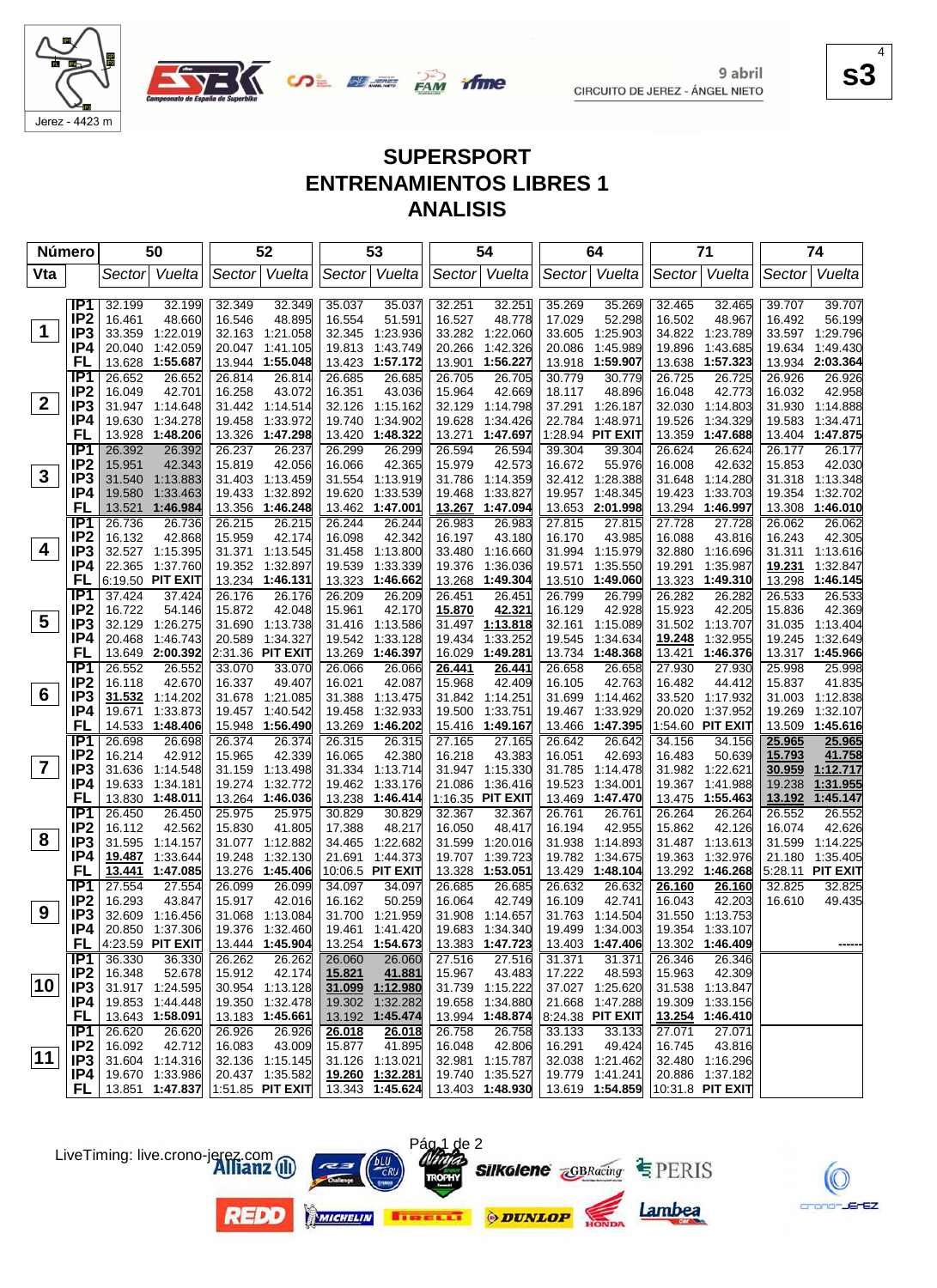

**SALE AND YING** 

**s3** 4

# **SUPERSPORT ENTRENAMIENTOS LIBRES 1 ANALISIS**

| <b>Número</b> |                        | 50                                  | 52                                   | 53                                   | 54                                   | 64                                    | 71                                       | 74            |
|---------------|------------------------|-------------------------------------|--------------------------------------|--------------------------------------|--------------------------------------|---------------------------------------|------------------------------------------|---------------|
| Vta           |                        | Vuelta<br>Sector                    | Sector Vuelta                        | Sector Vuelta                        | Sector Vuelta                        | Sector Vuelta                         | Sector Vuelta                            | Sector Vuelta |
|               | IP1                    | 29.580<br>29.580                    | 33.898<br>33.898                     | 26.039<br>26.039                     | 26.584<br>26.584                     | 26.626<br>26.626                      | 32.548<br>32.548                         |               |
| 12            | IP <sub>2</sub><br>IP3 | 16.277<br>45.857<br>31.743 1:17.600 | 50.049<br>16.151<br>31.652 1:21.701  | 15.954<br>41.993<br>31.152 1:13.145  | 42.644<br>16.060<br>32.008 1:14.652  | 15.964<br>42.590<br>31.856 1:14.446   | 15.997<br>48.545<br>31.754 1:20.299      |               |
|               | IP4                    | 19.561 1:37.161                     | 19.462 1:41.163                      | 1:32.485<br>19.340                   | 19.690<br>1:34.342                   | 19.602<br>1:34.048                    | 19.471<br>1:39.770                       |               |
|               | FL                     | 13.500 1:50.661                     | 13.242 1:54.405                      | 13.173 1:45.658                      | 13.391 1:47.733                      | 13.427 1:47.474                       | 13.328<br>1:53.098                       |               |
|               | IP <sub>1</sub>        | 26.258<br>26.258                    | 25.926<br>25.926                     | 26.335<br>26.335                     | 28.923<br>28.923                     | 26.567<br>26.567                      | 26.348<br>26.348                         |               |
| 13            | IP <sub>2</sub>        | 42.167<br>15.909                    | 15.830<br>41.756                     | 15.942<br>42.277                     | 16.311<br>45.234                     | 16.012<br>42.579                      | 15.727<br>42.075                         |               |
|               | IP3<br>IP4             | 31.612 1:13.779<br>19.624 1:33.403  | 30.982 1:12.738<br>19.604 1:32.342   | 31.303 1:13.580<br>19.292 1:32.872   | 33.145 1:18.379<br>19.484            | 31.510 1:14.089<br>1:33.598<br>19.509 | 31.653 1:13.728<br>19.360 1:33.088       |               |
|               | FL                     | 13.604 1:47.007                     | 13.291 1:45.633                      | 13.277 1:46.149                      | 1:37.863<br>13.275 1:51.138          | 13.460 1:47.057                       | 13.278<br>1:46.365                       |               |
|               | IP1                    | 29.817<br>29.817                    | 26.161<br>26.161                     | 27.914<br>27.914                     | 26.580<br>26.580                     | 26.580<br>26.580                      | 26.332<br>26.332                         |               |
|               | IP <sub>2</sub>        | 16.139<br>45.956                    | 15.849<br>42.010                     | 18.476<br>46.390                     | 15.924<br>42.504                     | 16.078<br>42.658                      | 15.851<br>42.183                         |               |
| 14            | IP3                    | 33.993 1:19.949                     | 31.753 1:13.763                      | 36.009 1:22.399                      | 1:13.869<br>31.365                   | 33.244 1:15.902                       | 31.452 1:13.635                          |               |
|               | IP4                    | 21.404 1:41.353                     | 20.656 1:34.419                      | 23.904 1:46.303                      | 1:33.287<br>19.418                   | 19.478<br>1:35.380                    | 19.276 1:32.911                          |               |
|               | FL<br><b>IP1</b>       |                                     | 3:44.62 PIT EXIT                     | 1:29.13 PIT EXIT                     | 13.304<br>1:46.591                   | 13.744 1:49.124                       | 13.286 1:46.197                          |               |
|               | IP <sub>2</sub>        |                                     | 33.733<br>33.733<br>50.682<br>16.949 | 35.857<br>35.857<br>16.828<br>52.685 | 26.599<br>26.599<br>15.880<br>42.479 | 26.399<br>26.399<br>15.897<br>42.296  | 26.231<br>26.231<br>15.829<br>42.060     |               |
| 15            | IP <sub>3</sub>        |                                     | 32.640 1:23.322                      | 33.351 1:26.036                      | 31.436<br>1:13.915                   | 31.491 1:13.787                       | 31.496 1:13.556                          |               |
|               | IP4                    |                                     | 19.639 1:42.961                      | 20.648 1:46.684                      | 19.308<br>1:33.223                   | 19.484<br>1:33.271                    | 19.590 1:33.146                          |               |
|               | FL                     |                                     | 13.240 1:56.201                      | 14.086 2:00.770                      | 13.321<br>1:46.544                   | 13.367 1:46.638                       | 13.297 1:46.443                          |               |
|               | $\overline{IP1}$       |                                     | 25.953<br>25.953                     | 26.787<br>26.787                     | 27.136<br>27.136                     | 30.956<br>30.956                      | 26.191<br>26.191                         |               |
| 16            | IP <sub>2</sub>        |                                     | 41.742<br>15.789                     | 42.992<br>16.205                     | 43.249<br>16.113                     | 17.131<br>48.087                      | 42.021<br>15.830                         |               |
|               | IP <sub>3</sub><br>IP4 |                                     | 31.244 1:12.986<br>19.183 1:32.169   | 31.912 1:14.904<br>19.797 1:34.701   | 32.052 1:15.301<br>19.733 1:35.034   | 31.779 1:19.866<br>19.359<br>1:39.225 | 31.281<br>1:13.302<br>1:32.643<br>19.341 |               |
|               | <b>FL</b>              |                                     | 13.216 1:45.384                      | 13.465 1:48.166                      | 13.477 1:48.511                      | 1:52.609<br>13.384                    | 13.330 1:45.972                          |               |
|               | IP1                    |                                     | 25.848<br>25.848                     |                                      | 27.756<br>27.756                     |                                       |                                          |               |
|               | IP <sub>2</sub>        |                                     | 41.629<br>15.781                     |                                      | 16.379<br>44.135                     |                                       |                                          |               |
| 17            | IP <sub>3</sub>        |                                     | 30.803 1:12.432                      |                                      | 32.369 1:16.504                      |                                       |                                          |               |
|               | IP4                    |                                     | 19.224 1:31.656                      |                                      | 20.933 1:37.437                      |                                       |                                          |               |
|               | FL<br>$\overline{IP1}$ |                                     | 13.176 1:44.831<br>25.756<br>25.756  |                                      | 1:34.78 PIT EXIT<br>35.787<br>35.787 |                                       |                                          |               |
|               | IP <sub>2</sub>        |                                     | 15.726<br>41.482                     |                                      | 17.746<br>53.533                     |                                       |                                          |               |
| 18            | IP <sub>3</sub>        |                                     | 30.831 1:12.313                      |                                      | 35.727 1:29.260                      |                                       |                                          |               |
|               | IP4                    |                                     | 19.081 1:31.394                      |                                      | 20.396 1:49.656                      |                                       |                                          |               |
|               | <b>FL</b>              |                                     | 1:44.561<br>13.167                   |                                      | 13.433 2:03.089                      |                                       |                                          |               |
|               | TP1<br>IP <sub>2</sub> |                                     |                                      |                                      | 26.474<br>26.474<br>16.029           |                                       |                                          |               |
| 19            | IP <sub>3</sub>        |                                     |                                      |                                      | 42.503<br>32.024 1:14.527            |                                       |                                          |               |
|               | IP4                    |                                     |                                      |                                      | 19.506<br>1:34.033                   |                                       |                                          |               |
|               | <b>FL</b>              |                                     |                                      |                                      | 13.292 1:47.325                      |                                       |                                          |               |
|               | $\overline{IP1}$       |                                     |                                      |                                      | 26.478<br>26.478                     |                                       |                                          |               |
| 20            | IP <sub>2</sub>        |                                     |                                      |                                      | 16.078<br>42.556                     |                                       |                                          |               |
|               | IP <sub>3</sub><br>IP4 |                                     |                                      |                                      | 31.672 1:14.228<br>19.664 1:33.892   |                                       |                                          |               |
|               | <b>FL</b>              |                                     |                                      |                                      | 13.391 1:47.283                      |                                       |                                          |               |
|               | IP1                    |                                     |                                      |                                      | 26.502<br>26.502                     |                                       |                                          |               |
|               | IP <sub>2</sub>        |                                     |                                      |                                      | 16.031<br>42.533                     |                                       |                                          |               |
| 21            | IP <sub>3</sub>        |                                     |                                      |                                      | 31.951 1:14.484                      |                                       |                                          |               |
|               | IP4                    |                                     |                                      |                                      | 19.620 1:34.104                      |                                       |                                          |               |
|               | <b>FL</b><br>IP1       |                                     |                                      |                                      | 13.404 1:47.508                      |                                       |                                          |               |
|               | IP <sub>2</sub>        |                                     |                                      |                                      |                                      |                                       |                                          |               |
| 22            | IP <sub>3</sub>        |                                     |                                      |                                      |                                      |                                       |                                          |               |
|               | IP4                    |                                     |                                      |                                      |                                      |                                       |                                          |               |
|               | <b>FL</b>              |                                     |                                      |                                      |                                      |                                       |                                          |               |





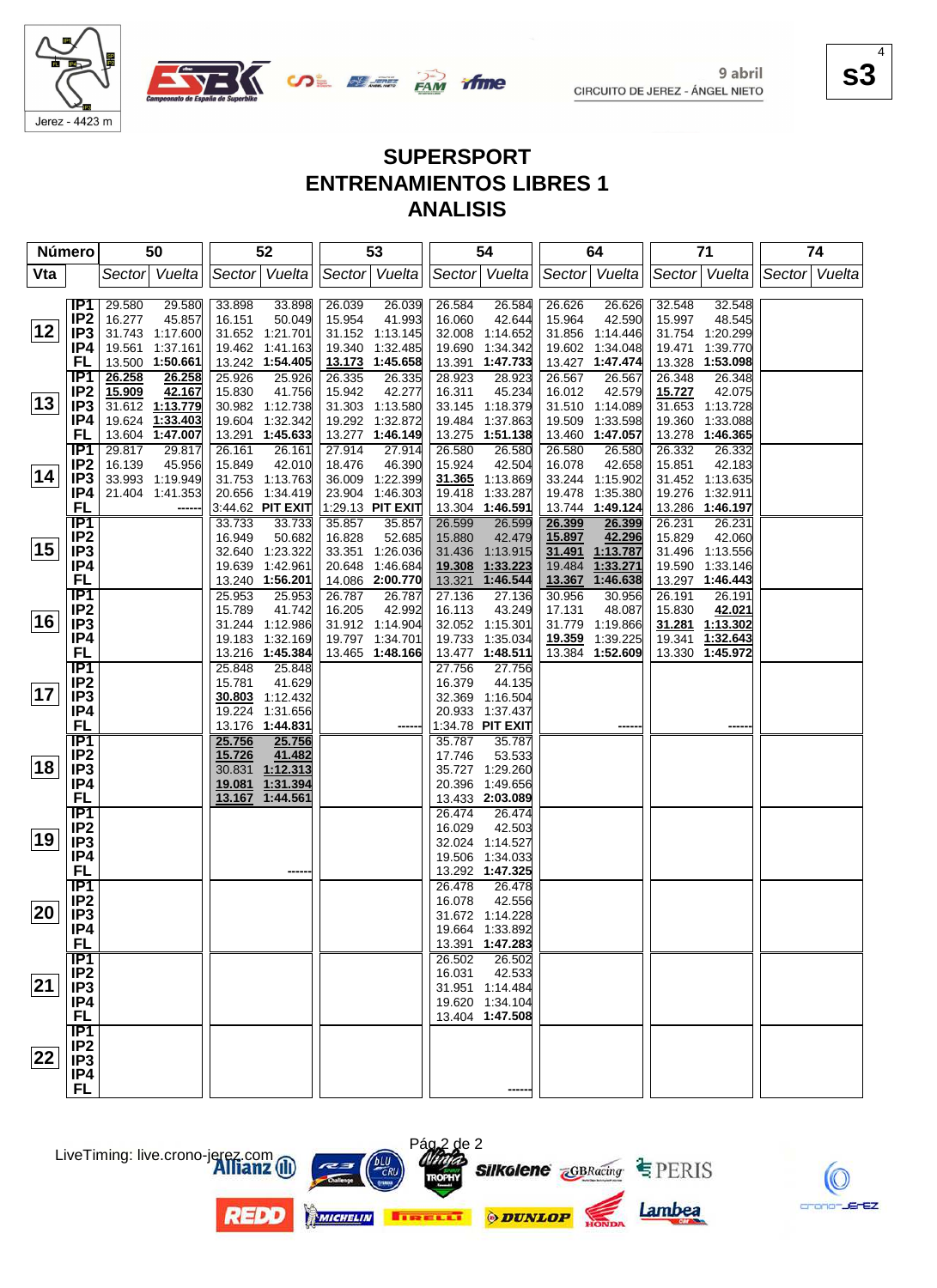

**SALE AND YING** 

**s3** 5

 $EZ$ 

# **SUPERSPORT ENTRENAMIENTOS LIBRES 1 ANALISIS**

|              | Número                             | 78                                 |          |        | 81                                 |                  | 85                                 |                  | 86                                                                             |                  | 91                                 |                  | 92                                 |                  | 93                                 |
|--------------|------------------------------------|------------------------------------|----------|--------|------------------------------------|------------------|------------------------------------|------------------|--------------------------------------------------------------------------------|------------------|------------------------------------|------------------|------------------------------------|------------------|------------------------------------|
| Vta          |                                    | Sector                             | Vuelta   | Sector | Vuelta                             |                  | Sector Vuelta                      | Sector           | Vuelta                                                                         |                  | Sector Vuelta                      | Sector           | Vuelta                             | Sector           | Vuelta                             |
|              |                                    |                                    |          |        |                                    |                  |                                    |                  |                                                                                |                  |                                    |                  |                                    |                  |                                    |
|              | IP <sub>1</sub>                    | 32.739                             | 32.739   | 31.996 | 31.996                             | 34.814           | 34.814                             | 32.406           | 32.406                                                                         | 33.225           | 33.225                             | 32.088           | 32.088                             | 36.764           | 36.764                             |
| $\mathbf 1$  | IP <sub>2</sub><br>IP <sub>3</sub> | 16.513<br>32.895 1:22.147          | 49.252   | 16.589 | 48.585<br>33.019 1:21.604          | 16.793<br>33.089 | 51.607<br>1:24.696                 | 16.497           | 48.903<br>1:21.649                                                             | 16.566<br>33.149 | 49.791<br>1:22.940                 | 16.364<br>32.394 | 48.452<br>1:20.846                 | 16.992<br>34.394 | 53.756<br>1:28.150                 |
|              | IP4                                | 20.132 1:42.279                    |          |        | 19.930 1:41.534                    | 20.041           | 1:44.737                           | 32.746<br>20.079 | 1:41.728                                                                       | 20.453           | 1:43.393                           | 20.023           | 1:40.869                           |                  | 20.107 1:48.257                    |
|              | FL                                 | 13.657                             | 1:55.936 |        | 13.762 1:55.296                    | 13.541           | 1:58.278                           | 13.674           | 1:55.402                                                                       | 13.626           | 1:57.018                           | 13.260           | 1:54.129                           | 13.468           | 2:01.725                           |
|              | IP <sub>1</sub>                    | 26.673                             | 26.673   | 26.660 | 26.660                             | 26.651           | 26.651                             | 27.133           | 27.133                                                                         | 27.109           | 27.109                             | 26.494           | 26.494                             | 27.013           | 27.013                             |
|              | IP <sub>2</sub>                    | 15.976                             | 42.649   | 16.030 | 42.690                             | 15.881           | 42.532                             | 16.372           | 43.505                                                                         | 16.347           | 43.456                             | 16.080           | 42.574                             | 15.858           | 42.871                             |
| $\mathbf{2}$ | IP <sub>3</sub>                    | 31.649                             | 1:14.298 |        | 31.756 1:14.446                    |                  | 31.344 1:13.876                    | 31.806           | 1:15.311                                                                       | 32.053           | 1:15.509                           |                  | 31.478 1:14.052                    | 31.893           | 1:14.764                           |
|              | IP4                                | 19.366                             | 1:33.664 | 19.730 | 1:34.176                           | 19.203           | 1:33.079                           | 19.681           | 1:34.992                                                                       | 19.642           | 1:35.151                           | 19.717           | 1:33.769                           | 19.506           | 1:34.270                           |
|              | <b>FL</b>                          | 13.706                             | 1:47.370 |        | 13.386 1:47.562                    | 13.368           | 1:46.447                           | 13.460           | 1:48.452                                                                       | 13.524           | 1:48.675                           | 13.440           | 1:47.209                           | 13.180           | 1:47.449                           |
|              | IP1                                | 26.385                             | 26.385   | 26.338 | 26.338                             | 26.121           | 26.121                             | 26.796           | 26.796                                                                         | 26.509           | 26.509                             | 26.398           | 26.398                             | 26.668           | 26.668                             |
|              | IP <sub>2</sub>                    | 15.832                             | 42.217   | 15.896 | 42.234                             | 15.721           | 41.842                             | 16.079           | 42.875                                                                         | 16.069           | 42.578                             | 15.937           | 42.335                             | 15.795           | 42.463                             |
| 3            | IP <sub>3</sub>                    | 32.153 1:14.370                    |          |        | 31.544 1:13.778                    |                  | 31.102 1:12.944                    | 31.847           | 1:14.722                                                                       |                  | 32.122 1:14.700                    | 31.448           | 1:13.783                           |                  | 31.617 1:14.080                    |
|              | IP4                                | 21.840                             | 1:36.210 | 19.586 | 1:33.364                           | 19.170           | 1:32.114                           | 19.536           | 1:34.258                                                                       | 19.489           | 1:34.189                           | 19.560           | 1:33.343                           | 19.390           | 1:33.470                           |
|              | FL                                 | 13.776                             | 1:49.986 |        | 13.475 1:46.839                    | 13.256           | 1:45.370                           | 13.435           | 1:47.693                                                                       | 13.465           | 1:47.654                           | 13.163           | 1:46.506                           | 13.230           | 1:46.700                           |
|              | IP1                                | 26.920                             | 26.920   | 26.421 | 26.421                             | 25.848           | 25.848                             | 26.828           | 26.828                                                                         | 26.527           | 26.527                             | 26.126           | 26.126                             | 27.002           | 27.002                             |
| 4            | IP <sub>2</sub>                    | 16.053                             | 42.973   | 16.000 | 42.421                             | 15.669           | 41.517                             | 16.178           | 43.006                                                                         | 16.266           | 42.793                             | 15.899           | 42.025                             | 16.367           | 43.369                             |
|              | IP3                                | 31.916 1:14.889                    |          |        | 31.422 1:13.843                    | 31.411           | 1:12.928                           | 31.897           | 1:14.903                                                                       | 31.859           | 1:14.652                           |                  | 31.262 1:13.287                    | 32.109           | 1:15.478                           |
|              | IP4<br>FL                          | 19.352<br>13.380 1:47.620          | 1:34.241 | 19.373 | 1:33.216<br>13.314 1:46.530        | 19.063           | 1:31.991<br>13.302 1:45.293        | 19.501<br>13.443 | 1:34.404<br>1:47.847                                                           | 19.286<br>13.459 | 1:33.938<br>1:47.397               | 19.542<br>13.151 | 1:32.829<br>1:45.980               | 19.639<br>13.375 | 1:35.117<br>1:48.491               |
|              | IP <sub>1</sub>                    | 26.742                             | 26.742   | 26.136 | 26.136                             | 26.409           |                                    | 26.743           |                                                                                | 26.262           |                                    |                  |                                    | 26.658           | 26.658                             |
|              | IP <sub>2</sub>                    | 16.286                             | 43.028   | 15.837 | 41.973                             | 16.368           | 26.409<br>42.777                   | 16.115           | 26.743<br>42.858                                                               | 15.990           | 26.262<br>42.252                   | 26.330<br>15.911 | 26.330<br>42.241                   | 16.115           | 42.773                             |
| 5            | IP3                                | 32.246                             | 1:15.274 | 31.331 | 1:13.304                           | 31.556           | 1:14.333                           | 31.687           | 1:14.545                                                                       | 31.776           | 1:14.028                           |                  | 31.270 1:13.511                    |                  | 31.907 1:14.680                    |
|              | IP4                                | 20.183                             | 1:35.457 | 19.328 | 1:32.632                           | 19.494           | 1:33.827                           | 19.470           | 1:34.015                                                                       | 19.269           | 1:33.297                           | 19.544           | 1:33.055                           | 19.396           | 1:34.076                           |
|              | FL                                 | 14.360 1:49.817                    |          | 13.336 | 1:45.968                           |                  | 13.496 1:47.323                    | 13.414           | 1:47.429                                                                       |                  | 13.512 1:46.809                    | 13.088           | 1:46.143                           |                  | 13.254 1:47.330                    |
|              | IP1                                | 26.554                             | 26.554   | 27.395 | 27.395                             | 25.904           | 25.904                             | 29.109           | 29.109                                                                         | 26.512           | 26.512                             | 26.133           | 26.133                             | 26.804           | 26.804                             |
|              | IP <sub>2</sub>                    | 15.841                             | 42.395   | 18.006 | 45.401                             | 15.687           | 41.591                             | 16.313           | 45.422                                                                         | 16.150           | 42.662                             | 15.881           | 42.014                             | 15.795           | 42.599                             |
| 6            | IP <sub>3</sub>                    | 31.516                             | 1:13.911 |        | 32.894 1:18.295                    |                  | 30.982 1:12.573                    | 31.885           | 1:17.307                                                                       | 31.932           | 1:14.594                           | 31.335           | 1:13.349                           |                  | 32.146 1:14.745                    |
|              | IP4                                | 19.270                             | 1:33.181 |        | 21.240 1:39.535                    | 19.046           | 1:31.619                           | 19.580           | 1:36.887                                                                       | 20.239           | 1:34.833                           | 19.607           | 1:32.956                           |                  | 21.211 1:35.956                    |
|              | FL                                 | 13.318                             | 1:46.499 |        | 7:20.68 PIT EXIT                   | 13.241           | 1:44.860                           | 13.484           | 1:50.371                                                                       |                  | 4:10.27 PIT EXIT                   | 13.105           | 1:46.061                           |                  | 7:01.11 PIT EXIT                   |
|              | IP1                                | 26.584                             | 26.584   | 33.901 | 33.901                             | 26.955           | 26.955                             | 26.931           | 26.931                                                                         | 33.629           | 33.629                             | 26.175           | 26.175                             | 39.991           | 39.991                             |
| 7            | IP <sub>2</sub>                    | 15.806                             | 42.390   | 16.337 | 50.238                             | 15.917           | 42.872                             | 16.196           | 43.127                                                                         | 16.167           | 49.796                             | 15.961           | 42.136                             | 16.674           | 56.665                             |
|              | IP <sub>3</sub><br>IP4             | 31.302                             | 1:13.692 | 32.599 | 1:22.837                           | 31.798           | 1:14.670                           | 31.993           | 1:15.120                                                                       | 31.800           | 1:21.596                           | 31.343           | 1:13.479                           |                  | 33.714 1:30.379                    |
|              | FL                                 | 19.292<br>13.477 1:46.461          | 1:32.984 |        | 19.819 1:42.656<br>13.645 1:56.301 | 19.996           | 1:34.666<br>6:53.63 PIT EXIT       | 19.585<br>13.471 | 1:34.705<br>1:48.176                                                           | 19.354<br>13.443 | 1:40.950<br>1:54.393               | 19.541<br>13.234 | 1:33.020<br>1:46.254               | 20.027           | 1:50.406<br>14.249 2:04.655        |
|              | IP1                                | 26.901                             | 26.901   | 26.278 | 26.278                             | 35.041           | 35.041                             | 26.853           | 26.853                                                                         | 26.236           | 26.236                             | 27.478           | 27.478                             | 27.115           | 27.115                             |
|              | IP <sub>2</sub>                    | 16.665                             | 43.566   | 15.894 | 42.172                             | 16.325           | 51.366                             | 16.154           | 43.007                                                                         | 15.939           | 42.175                             | 16.238           | 43.716                             | 15.830           | 42.945                             |
| 8            | IP <sub>3</sub>                    | 33.136                             | 1:16.702 | 32.011 | 1:14.183                           | 31.538           | 1:22.904                           | 31.904           | 1:14.911                                                                       | 31.709           | 1:13.884                           |                  | 32.687 1:16.403                    |                  | 32.097 1:15.042                    |
|              | IP4                                | 21.866                             | 1:38.568 |        | 19.667 1:33.850                    | 19.310           | 1:42.214                           | 19.512           | 1:34.423                                                                       | 19.148           | 1:33.032                           |                  | 21.037 1:37.440                    | 19.416           | 1:34.458                           |
|              | FL                                 | 6:34.64 PIT EXIT                   |          |        | 13.464 1:47.314                    |                  | 13.438 1:55.652                    | 13.389           | 1:47.812                                                                       | 13.401           | 1:46.433                           |                  | 6:20.55 PIT EXIT                   |                  | 13.410 1:47.868                    |
|              | IP <sub>1</sub>                    | 34.293                             | 34.293   | 26.186 | 26.186                             | 25.901           | 25.901                             | 26.926           | 26.926                                                                         | 26.149           | 26.149                             | 33.500           | 33.500                             | 26.391           | 26.391                             |
|              | IP <sub>2</sub>                    | 17.270                             | 51.563   | 15.840 | 42.026                             | 15.664           | 41.565                             | 16.189           | 43.115                                                                         | 15.823           | 41.972                             | 16.159           | 49.659                             | 15.771           | 42.162                             |
| 9            | IP <sub>3</sub>                    | 34.436                             | 1:25.999 |        | 31.777 1:13.803                    |                  | 31.127 1:12.692                    |                  | 32.076 1:15.191                                                                |                  | 31.443 1:13.415                    |                  | 31.499 1:21.158                    |                  | 31.507 1:13.669                    |
|              | IP4                                | 24.618 1:50.617                    |          |        | 19.466 1:33.269 19.120 1:31.812    |                  |                                    |                  | 19.953 1:35.144                                                                |                  | 19.123 1:32.538                    |                  | 19.489 1:40.647                    |                  | 19.227 1:32.896                    |
|              | <b>FL</b>                          | 13.980 2:04.597                    |          |        | 13.436 1:46.704                    |                  | 13.309 1:45.121                    |                  | 13.379 1:48.522                                                                |                  | 13.292 1:45.830                    |                  | 13.391 1:54.038                    |                  | 13.401 1:46.297                    |
|              | IP1                                | 26.623                             | 26.623   | 26.386 | 26.386                             | 25.842           | 25.842                             | 26.793           | 26.793                                                                         | 26.095           | 26.095                             | 25.977           | 25.977                             | 26.287           | 26.287                             |
| 10           | IP <sub>2</sub>                    | 16.033                             | 42.656   | 15.991 | 42.377                             | 15.594           | 41.436                             | 16.265           | 43.058                                                                         | 15.785           | 41.880                             | 15.758           | 41.735                             | 15.648           | 41.935                             |
|              | IP <sub>3</sub>                    | 31.871 1:14.527<br>19.434 1:33.961 |          |        | 31.282 1:13.659                    |                  | 30.909 1:12.345                    |                  | 32.014 1:15.072                                                                |                  | 31.530 1:13.410<br>19.142 1:32.552 |                  | 31.094 1:12.829                    |                  | 31.472 1:13.407                    |
|              | IP4<br>FL,                         | 13.916 1:47.877                    |          |        | 19.535 1:33.194<br>13.394 1:46.588 |                  | 18.962 1:31.307<br>13.146 1:44.453 |                  | 19.651 1:34.723<br>13.465 1:48.188                                             |                  | 13.368 1:45.919                    |                  | 19.479 1:32.308<br>13.272 1:45.580 |                  | 19.321 1:32.728<br>13.139 1:45.867 |
|              | IP1                                | 26.465                             | 26.465   | 26.423 | 26.423                             | 25.811           | 25.811                             | 28.372           | 28.372                                                                         | 26.181           | 26.181                             | 26.405           | 26.405                             | 26.167           | 26.167                             |
|              | IP <sub>2</sub>                    | 15.898                             | 42.363   | 15.922 | 42.345                             | 15.640           | 41.451                             | 18.366           | 46.738                                                                         | 15.876           | 42.057                             | 15.810           | 42.215                             | 15.668           | 41.835                             |
| 11           | IP3                                | 31.505 1:13.868                    |          |        | 31.298 1:13.643                    |                  | 30.855 1:12.306                    |                  | 34.744 1:21.482                                                                |                  | 31.439 1:13.496                    |                  | 31.687 1:13.902                    |                  | 31.287 1:13.122                    |
|              | IP4                                | 19.411 1:33.279                    |          |        | 19.407 1:33.050                    |                  | 18.878 1:31.184                    |                  | 21.544 1:43.026   19.212 1:32.708                                              |                  |                                    |                  | 20.779 1:34.681                    |                  | 19.215 1:32.337                    |
|              | FL.                                | 13.340 1:46.619                    |          |        | 13.492 1:46.542                    |                  |                                    |                  | $\overline{13.248}$ 1:44.432 4:18.02 PIT EXIT 13.414 1:46.122 1:58.80 PIT EXIT |                  |                                    |                  |                                    |                  | 13.372 1:45.709                    |

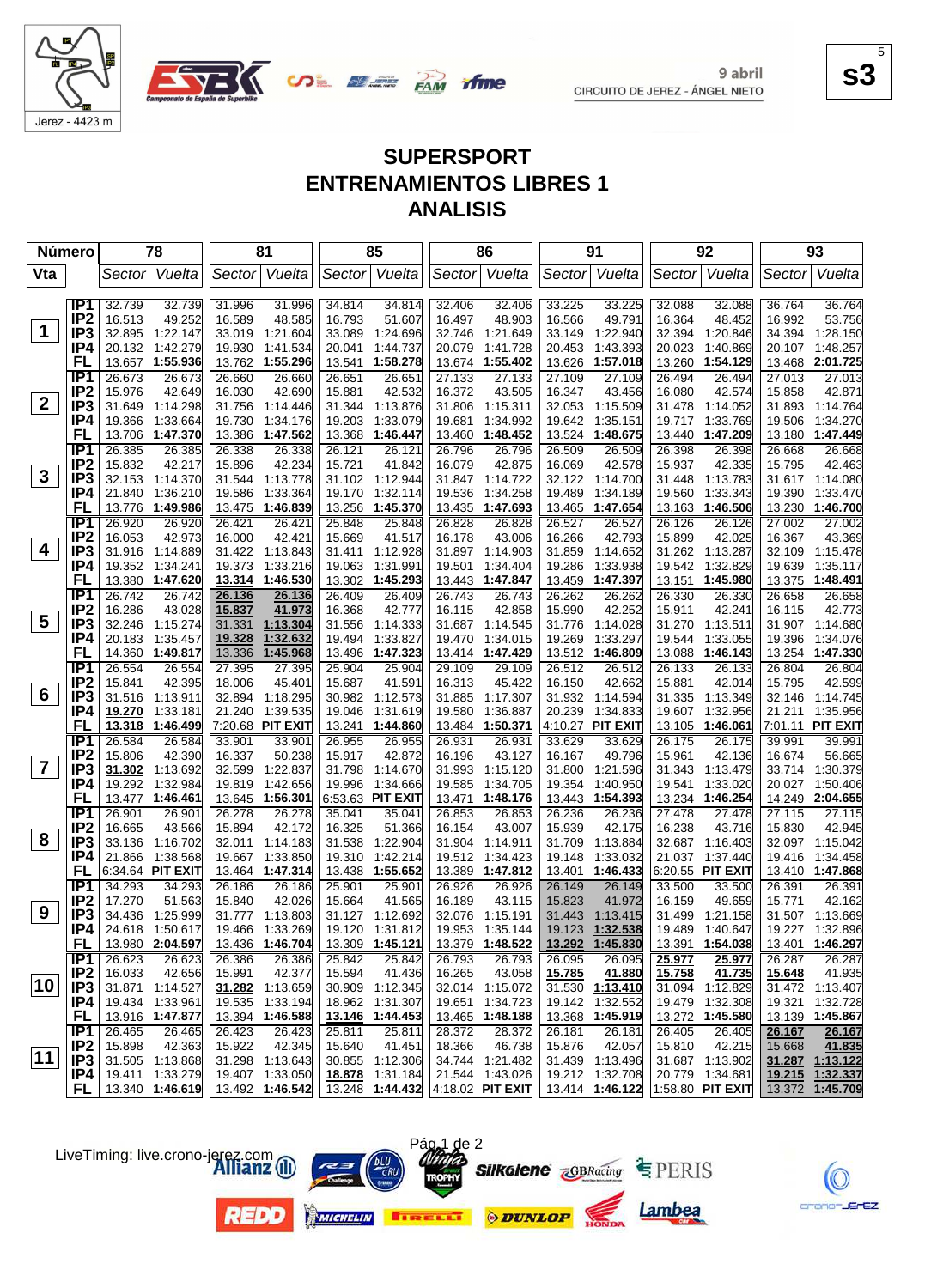

Jerez - 4423 m

9 abril CIRCUITO DE JEREZ - ÁNGEL NIETO **s3** 5

## **SUPERSPORT ENTRENAMIENTOS LIBRES 1 ANALISIS**

ifme

| <b>Número</b> |                                    | 78                                   | 81                                   | 85                                       | 86                                       | 91                                    | 92                                   | 93                                   |
|---------------|------------------------------------|--------------------------------------|--------------------------------------|------------------------------------------|------------------------------------------|---------------------------------------|--------------------------------------|--------------------------------------|
| Vta           |                                    | Vuelta<br>Sector                     | Sector Vuelta                        | Sector Vuelta                            | Vuelta<br>Sector                         | Sector Vuelta                         | Sector Vuelta                        | Vuelta<br>Sector                     |
|               | IP <sub>1</sub>                    | 26.198<br>26.198                     | 28.096<br>28.096                     | 25.764<br>25.764                         | 36.051<br>36.051                         | 26.043<br>26.043                      | 31.673<br>31.673                     | 34.890<br>34.890                     |
| 12            | IP <sub>2</sub><br>IP <sub>3</sub> | 42.096<br>15.898<br>31.352 1:13.448  | 44.519<br>16.423                     | 41.305<br>15.541                         | 16.608<br>52.659<br>32.245               | 15.866<br>41.909                      | 16.030<br>47.703<br>31.291 1:18.994  | 51.281<br>16.391<br>32.672 1:23.953  |
|               | IP4                                | 19.361<br>1:32.809                   | 33.971 1:18.490<br>21.192 1:39.682   | 1:12.172<br>30.867<br>19.436<br>1:31.608 | 1:24.904<br>19.945<br>1:44.849           | 31.943 1:13.852<br>19.724<br>1:33.576 | 1:38.419<br>19.425                   | 1:43.806<br>19.853                   |
|               | FL                                 | 13.353 1:46.162                      | 4:44.93 PIT EXIT                     | 13.278<br>1:44.886                       | 13.626<br>1:58.475                       | 13.484 1:47.060                       | 13.318 1:51.737                      | 13.490 1:57.296                      |
|               | IP <sub>1</sub>                    | 27.989<br>27.989                     | 36.487<br>36.487                     | 28.055<br>28.055                         | 26.710<br>26.710                         | 26.268<br>26.268                      | 26.214<br>26.214                     | 26.421<br>26.421                     |
|               | IP <sub>2</sub>                    | 18.007<br>45.996                     | 16.366<br>52.853                     | 15.611<br>43.666                         | 16.515<br>43.225                         | 15.856<br>42.124                      | 15.824<br>42.038                     | 42.122<br>15.701                     |
| 13            | IP <sub>3</sub>                    | 34.269 1:20.265                      | 32.074 1:24.927                      | 31.361 1:15.027                          | 31.634 1:14.859                          | 31.398<br>1:13.522                    | 30.987 1:13.025                      | 31.428 1:13.550                      |
|               | IP4                                | 22.933 1:43.198                      | 1:44.790<br>19.863                   | 20.008 1:35.035                          | 19.528<br>1:34.387                       | 1:32.639<br>19.117                    | 19.373 1:32.398                      | 1:32.815<br>19.265                   |
|               | FL<br>TP1                          | 3:41.15 PIT EXIT<br>39.164           | 13.586 1:58.376                      | 2:48.96 PIT EXIT                         | 13.272<br>1:47.659                       | 13.328<br>1:45.967                    | 13.097 1:45.494                      | 13.354 1:46.169                      |
|               | IP <sub>2</sub>                    | 39.164<br>16.648<br>55.812           | 26.341<br>26.341<br>42.349<br>16.008 | 33.139<br>33.139<br>16.316<br>49.455     | 26.691<br>26.691<br>16.011<br>42.702     | 26.197<br>26.197<br>15.987<br>42.184  | 26.102<br>26.102<br>15.758<br>41.860 | 26.401<br>26.401<br>42.083<br>15.682 |
| 14            | IP3                                | 35.578 1:31.390                      | 31.608 1:13.957                      | 31.560 1:21.015                          | 31.533<br>1:14.235                       | 32.024 1:14.208                       | 31.106<br>1:12.966                   | 31.358 1:13.441                      |
|               | IP4                                | 23.852 1:55.242                      | 19.525<br>1:33.482                   | 19.603<br>1:40.618                       | 19.453<br>1:33.688                       | 20.566 1:34.774                       | 19.366<br>1:32.332                   | 19.248 1:32.689                      |
|               | FL                                 | 13.891 2:09.133                      | 13.334 1:46.816                      | 13.333 1:53.951                          | 13.509<br>1:47.196                       |                                       | 13.078<br>1:45.410                   | 13.324 1:46.013                      |
|               | IP1                                | 26.740<br>26.740                     | 26.272<br>26.272                     | 26.083<br>26.083                         | 26.774<br>26.774                         |                                       | 25.988<br>25.988                     | 26.344<br>26.344                     |
|               | IP <sub>2</sub>                    | 15.912<br>42.652                     | 16.067<br>42.339                     | 15.635<br>41.718                         | 16.167<br>42.941                         |                                       | 15.774<br>41.762                     | 15.744<br>42.088                     |
| 15            | IP3                                | 31.929 1:14.581                      | 31.413 1:13.752                      | 31.023 1:12.741                          | 31.726<br>1:14.667                       |                                       | 30.980<br>1:12.742                   | 31.378 1:13.466                      |
|               | IP4                                | 19.960 1:34.541                      | 1:33.237<br>19.485                   | 1:31.742<br>19.001                       | 19.604<br>1:34.271                       |                                       | 1:32.115<br>19.373                   | 19.402 1:32.868                      |
|               | FL<br>IP <sub>1</sub>              | 13.704 1:48.245                      | 13.446 1:46.683                      | 13.293 1:45.035                          | 13.420 1:47.691                          |                                       | 13.350 1:45.465                      | 13.103 1:45.971                      |
|               | IP <sub>2</sub>                    | 26.492<br>26.492<br>15.799<br>42.291 |                                      | 25.998<br>25.998<br>15.733<br>41.731     | 26.962<br>26.962<br>16.225<br>43.187     |                                       | 26.303<br>26.303<br>15.978<br>42.281 | 26.229<br>26.229<br>15.712<br>41.941 |
| 16            | IP <sub>3</sub>                    | 31.343 1:13.634                      |                                      | 30.853 1:12.584                          | 31.906<br>1:15.093                       |                                       | 31.764 1:14.045                      | 31.495 1:13.436                      |
|               | IP4                                | 19.292 1:32.926                      |                                      | 1:31.573<br>18.989                       | 19.631<br>1:34.724                       |                                       | 20.106 1:34.151                      | 19.281 1:32.717                      |
|               | FL                                 | 13.339 1:46.265                      |                                      | 13.252 1:44.825                          | 13.274 1:47.998                          |                                       | 1:35.70 PIT EXIT                     | 13.237 1:45.954                      |
|               | IP1                                |                                      |                                      | 25.780<br>25.780                         | 26.734<br>26.734                         |                                       | 31.612<br>31.612                     | 26.656<br>26.656                     |
|               | IP <sub>2</sub>                    |                                      |                                      | 15.646<br>41.426                         | 16.190<br>42.924                         |                                       | 16.081<br>47.693                     | 15.808<br>42.464                     |
| 17            | IP <sub>3</sub>                    |                                      |                                      | 30.822<br>1:12.248                       | 31.777<br>1:14.701                       |                                       | 31.726 1:19.419                      | 32.400 1:14.864                      |
|               | IP4                                |                                      |                                      | 1:31.129<br>18.881<br>1:44.384<br>13.255 | 19.684<br>1:34.385                       |                                       | 19.741 1:39.160                      | 19.670 1:34.534<br>13.414 1:47.948   |
|               | FL<br>$\overline{IP1}$             | ----                                 |                                      |                                          | 13.429<br>1:47.814<br>26.652<br>26.652   |                                       | 13.170 1:52.330<br>27.190<br>27.190  | 26.650<br>26.650                     |
|               | IP <sub>2</sub>                    |                                      |                                      |                                          | 16.120<br>42.772                         |                                       | 16.247<br>43.437                     | 15.826<br>42.476                     |
| 18            | IP <sub>3</sub>                    |                                      |                                      |                                          | 1:14.521<br>31.749                       |                                       | 32.106 1:15.543                      | 32.515 1:14.991                      |
|               | IP4                                |                                      |                                      |                                          | 19.629<br>1:34.150                       |                                       | 21.084<br>1:36.627                   | 19.813<br>1:34.804                   |
|               | FL                                 |                                      |                                      |                                          | 13.458<br>1:47.607                       |                                       |                                      | 13.431 1:48.235                      |
|               | TP1                                |                                      |                                      |                                          | 26.587<br>26.587                         |                                       |                                      |                                      |
| 19            | IP <sub>2</sub>                    |                                      |                                      |                                          | 16.253<br>42.840                         |                                       |                                      |                                      |
|               | IP <sub>3</sub><br>IP4             |                                      |                                      |                                          | 31.563<br>1:14.403<br>19.612<br>1:34.015 |                                       |                                      |                                      |
|               | <b>FL</b>                          |                                      |                                      |                                          | 13.447 1:47.462                          |                                       |                                      |                                      |
|               | $\overline{IP1}$                   |                                      |                                      |                                          | 26.678<br>26.678                         |                                       |                                      |                                      |
|               | IP <sub>2</sub>                    |                                      |                                      |                                          | 16.186<br>42.864                         |                                       |                                      |                                      |
| 20            | IP <sub>3</sub>                    |                                      |                                      |                                          | 31.875 1:14.739                          |                                       |                                      |                                      |
|               | IP4                                |                                      |                                      |                                          | 19.441 1:34.180                          |                                       |                                      |                                      |
|               | <b>FL</b>                          |                                      |                                      |                                          | 13.804 1:47.984                          |                                       |                                      |                                      |
|               | IP1                                |                                      |                                      |                                          |                                          |                                       |                                      |                                      |
| 21            | IP <sub>2</sub><br>IP <sub>3</sub> |                                      |                                      |                                          |                                          |                                       |                                      |                                      |
|               | IP4                                |                                      |                                      |                                          |                                          |                                       |                                      |                                      |
|               | <b>FL</b>                          |                                      |                                      |                                          |                                          |                                       |                                      |                                      |
|               |                                    |                                      |                                      |                                          |                                          |                                       |                                      |                                      |
|               | $\frac{IP1}{IP2}$                  |                                      |                                      |                                          |                                          |                                       |                                      |                                      |
| 22            | IP <sub>3</sub>                    |                                      |                                      |                                          |                                          |                                       |                                      |                                      |
|               | IP4                                |                                      |                                      |                                          |                                          |                                       |                                      |                                      |
|               | <b>FL</b>                          |                                      |                                      |                                          |                                          |                                       |                                      |                                      |



**REDO** 





Pág 2 de 2



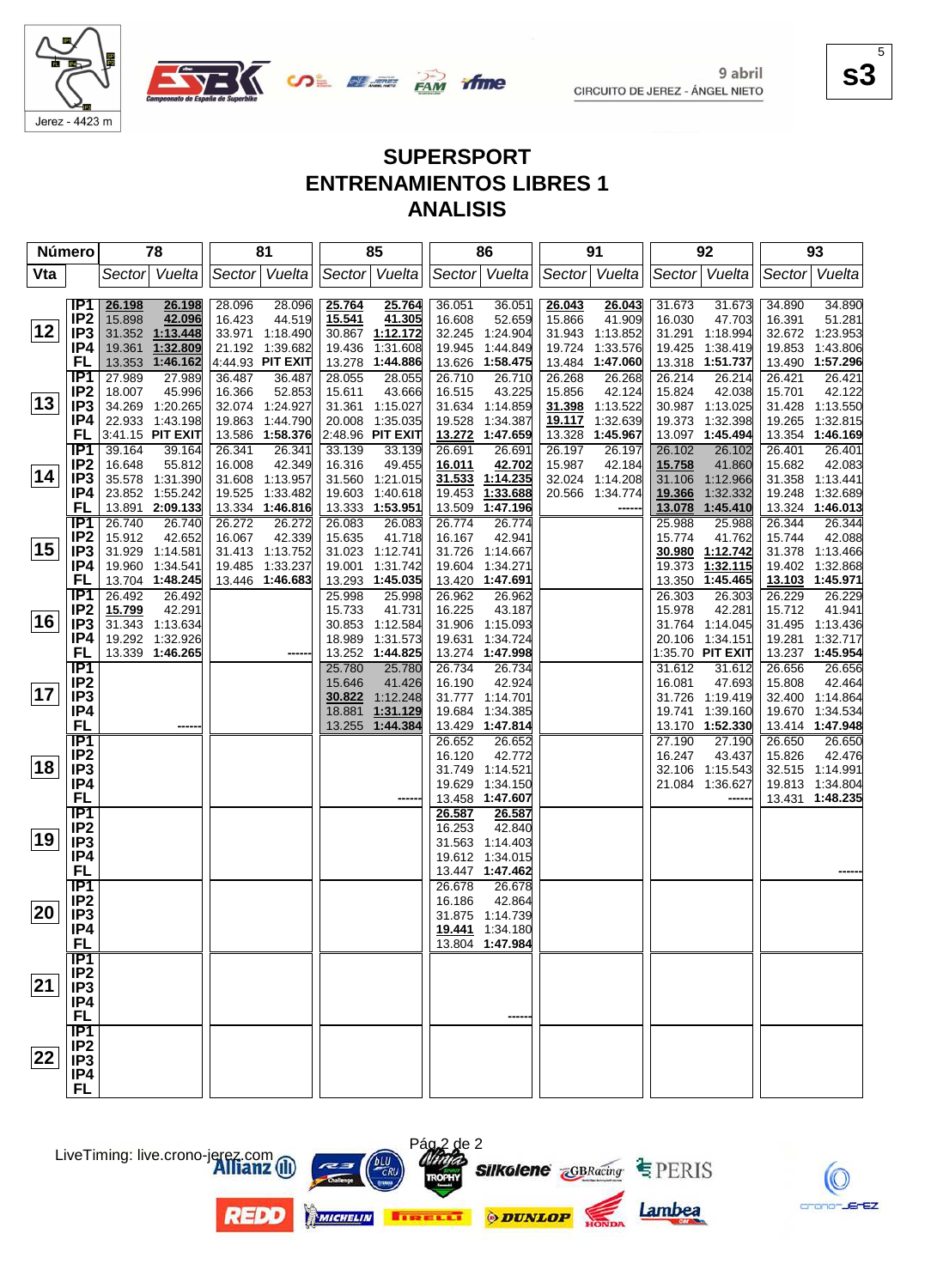

**SALE AND YING** 

#### **s3** 6

#### **SUPERSPORT ENTRENAMIENTOS LIBRES 1 ANALISIS**

| <b>Número</b>   |                        | 94                                     | 96                                   | 97                                  | 0               | 0             | 0             | 0                 |
|-----------------|------------------------|----------------------------------------|--------------------------------------|-------------------------------------|-----------------|---------------|---------------|-------------------|
| Vta             |                        | Sector Vuelta                          | Sector Vuelta                        | Sector Vuelta                       | Sector   Vuelta | Sector Vuelta | Sector Vuelta | Vuelta<br>Sectorl |
|                 |                        |                                        |                                      |                                     |                 |               |               |                   |
|                 | IP1 I                  | 39.787<br>39.787                       | 33.001<br>33.001                     | 34.561<br>34.561                    |                 |               |               |                   |
| $\mathbf{1}$    | IP <sub>2</sub><br>IP3 | 16.543<br>56.330<br>32.550 1:28.880    | 16.498<br>49.499<br>32.063 1:21.562  | 17.038<br>51.599<br>34.154 1:25.753 |                 |               |               |                   |
|                 | IP4                    | 19.986 1:48.866                        | 19.954 1:41.516                      | 20.841<br>1:46.594                  |                 |               |               |                   |
|                 | FL                     | 13.390 2:02.256                        | 13.461 1:54.977                      | 13.956 2:00.550                     |                 |               |               |                   |
|                 | IP1                    | 26.278<br>26.278                       | 26.263<br>26.263                     | 27.464<br>27.464                    |                 |               |               |                   |
|                 | IP <sub>2</sub>        | 15.863<br>42.141                       | 15.809<br>42.072                     | 16.336<br>43.800                    |                 |               |               |                   |
| $\overline{2}$  | IP3                    | 31.222 1:13.363                        | 31.078 1:13.150                      | 32.918 1:16.718                     |                 |               |               |                   |
|                 | IP4                    | 19.425 1:32.788                        | 19.325 1:32.475                      | 20.099 1:36.817                     |                 |               |               |                   |
|                 | FL                     | 13.119 1:45.907                        | 13.309 1:45.784                      | 13.685 1:50.502                     |                 |               |               |                   |
|                 | IP1                    | 26.059<br>26.059                       | 25.895<br>25.895                     | 27.089<br>27.089                    |                 |               |               |                   |
|                 | IP <sub>2</sub>        | 16.187<br>42.246                       | 15.738<br>41.633                     | 16.289<br>43.378                    |                 |               |               |                   |
| $3\phantom{a}$  | IP3                    | 31.201 1:13.447                        | 30.993 1:12.626                      | 32.215 1:15.593                     |                 |               |               |                   |
|                 | IP4                    | 19.444 1:32.891                        | 19.220 1:31.846                      | 20.009 1:35.602                     |                 |               |               |                   |
|                 | FL                     | 13.085 1:45.976                        | 13.745 1:45.591                      | 13.786 1:49.388                     |                 |               |               |                   |
|                 | IP <sub>1</sub>        | 25.950<br>25.950                       | 26.343<br>26.343                     | 27.701<br>27.701                    |                 |               |               |                   |
| 4               | IP <sub>2</sub>        | 15.764<br>41.714                       | 15.880<br>42.223                     | 16.296<br>43.997                    |                 |               |               |                   |
|                 | IP3<br>IP4             | 30.956 1:12.670<br>19.353 1:32.023     | 32.314 1:14.537<br>21.577 1:36.114   | 32.439 1:16.436<br>19.937 1:36.373  |                 |               |               |                   |
|                 | FL                     | 13.114 1:45.137                        | 5:22.73 PIT EXIT                     | 13.868 1:50.241                     |                 |               |               |                   |
|                 | IP1                    | 25.801<br>25.801                       | 31.387<br>31.387                     | 26.991<br>26.991                    |                 |               |               |                   |
|                 | IP <sub>2</sub>        | 41.626<br>15.825                       | 47.342<br>15.955                     | 16.144<br>43.135                    |                 |               |               |                   |
| $5\overline{)}$ | IP3                    | 31.010 1:12.636                        | 31.469 1:18.811                      | 36.195 1:19.330                     |                 |               |               |                   |
|                 | IP4                    | 19.402 1:32.038                        | 19.432 1:38.243                      | 20.425 1:39.755                     |                 |               |               |                   |
|                 | FL                     | 13.088 1:45.126                        | 13.214 1:51.457                      | 13.796 1:53.550                     |                 |               |               |                   |
|                 | IP1                    | 28.299<br>28.299                       | 25.840<br>25.840                     | 26.972<br>26.972                    |                 |               |               |                   |
|                 | IP <sub>2</sub>        | 16.591<br>44.890                       | 15.691<br>41.531                     | 16.108<br>43.080                    |                 |               |               |                   |
| 6               | IP <sub>3</sub>        | 32.673 1:17.563                        | 30.921 1:12.452                      | 32.122 1:15.202                     |                 |               |               |                   |
|                 | P4                     | 21.172 1:38.735                        | 19.293 1:31.745                      | 19.841 1:35.043                     |                 |               |               |                   |
|                 | FL.                    | $5:37.52$ PIT EXIT                     | 13.125 1:44.869                      | 13.543 1:48.586                     |                 |               |               |                   |
|                 | IP1                    | 38.265<br>38.265<br>16.499             | 25.655<br>25.655<br>41.302           | 26.668<br>26.668<br>42.805          |                 |               |               |                   |
| $\overline{7}$  | IP <sub>2</sub><br>IP3 | 54.764<br>32.278 1:27.042              | 15.647<br>31.160 1:12.462            | 16.137<br>31.900 1:14.705           |                 |               |               |                   |
|                 | IP4                    | 19.785 1:46.827                        | 19.264 1:31.726                      | 19.825 1:34.530                     |                 |               |               |                   |
|                 | FL                     | 13.359 2:00.186                        | 13.145 1:44.871                      | 13.495 1:48.025                     |                 |               |               |                   |
|                 | IP1                    | 26.074<br>26.074                       | 25.812<br>25.812                     | 31.039<br>31.039                    |                 |               |               |                   |
|                 | IP <sub>2</sub>        | 15.794<br>41.868                       | 15.764<br>41.576                     | 16.445<br>47.484                    |                 |               |               |                   |
| 8               | IP3                    | 30.999 1:12.867                        | 30.890 1:12.466                      | 32.427 1:19.911                     |                 |               |               |                   |
|                 | IP4                    | 19.279 1:32.146                        | 19.234 1:31.700                      | 21.730 1:41.641                     |                 |               |               |                   |
|                 | FL                     | 13.091 1:45.237                        | 13.165 1:44.865                      | 6:21.36 PIT EXIT                    |                 |               |               |                   |
|                 | <b>IP1</b>             | 25.990<br>25.990                       | 26.451<br>26.451                     | 35.562<br>35.562                    |                 |               |               |                   |
|                 | IP <sub>2</sub>        | 15.738<br>41.728                       | 16.104<br>42.555                     | 16.807<br>52.369                    |                 |               |               |                   |
| 9               | IP3                    | 30.716 1:12.444                        | 33.689 1:16.244                      | 34.042 1:26.411                     |                 |               |               |                   |
|                 |                        | IP4 19.229 1:31.673<br>13.207 1:44.880 | 20.622 1:36.866                      | 20.457 1:46.868                     |                 |               |               |                   |
|                 | FL.<br>IP <sub>1</sub> | 28.804<br>28.804                       | 8:01.32 PIT EXIT<br>31.637<br>31.637 | 13.698 2:00.566<br>26.775<br>26.775 |                 |               |               |                   |
|                 | IP <sub>2</sub>        | 16.332<br>45.136                       | 15.969<br>47.606                     | 43.074<br>16.299                    |                 |               |               |                   |
| 10              | IP3                    | 31.964 1:17.100                        | 31.076 1:18.682                      | 31.879 1:14.953                     |                 |               |               |                   |
|                 | P4                     | 20.635 1:37.735                        | 19.486 1:38.168                      | 19.846 1:34.799                     |                 |               |               |                   |
|                 |                        | <b>FL</b> $ 4:33.14$ PIT EXIT          | 13.280 1:51.447                      | 13.575 1:48.374                     |                 |               |               |                   |
|                 | IP1                    | 38.596<br>38.596                       | 25.860<br>25.860                     | 26.496<br>26.496                    |                 |               |               |                   |
|                 | IP <sub>2</sub>        | 15.958<br>54.554                       | 15.735<br>41.595                     | 42.713<br>16.217                    |                 |               |               |                   |
| $ 11\rangle$    | IP3                    | 32.426 1:26.980                        | 30.735 1:12.330                      | 31.734 1:14.447                     |                 |               |               |                   |
|                 |                        | $IP4$ 24.903 1:51.883                  | 19.026 1:31.356                      | 19.665 1:34.112                     |                 |               |               |                   |
|                 |                        | FL   13.341 2:05.224                   | 13.150 1:44.506                      | 13.648 1:47.760                     |                 |               |               |                   |







Pág 1 de 2





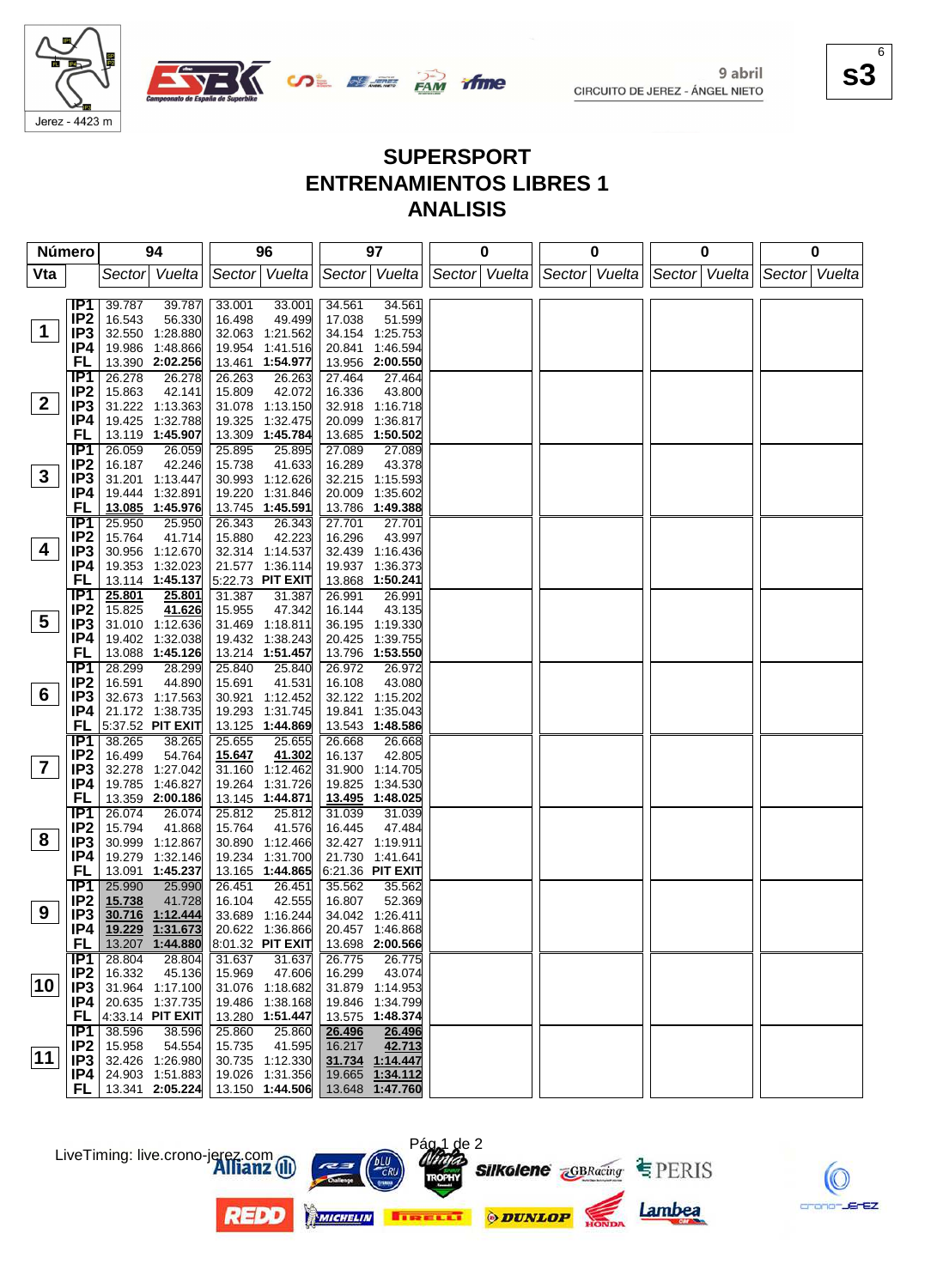

OR BE PAM

**s3** 6

#### **SUPERSPORT ENTRENAMIENTOS LIBRES 1 ANALISIS**

*if me* 

| Número |                                     | 94                                   | 96                                   | 97                                       | 0             | 0             | $\bf{0}$      | 0             |
|--------|-------------------------------------|--------------------------------------|--------------------------------------|------------------------------------------|---------------|---------------|---------------|---------------|
| Vta    |                                     | Sector Vuelta                        | Sector Vuelta                        | Sector Vuelta                            | Sector Vuelta | Sector Vuelta | Sector Vuelta | Sector Vuelta |
|        |                                     |                                      |                                      |                                          |               |               |               |               |
|        | IP1<br>IP <sub>2</sub>              | 26.128<br>26.128<br>16.043<br>42.171 | 25.661<br>25.661<br>15.670<br>41.331 | 26.764<br>26.764<br>16.174<br>42.938     |               |               |               |               |
| 12     | IP3                                 | 31.105 1:13.276                      | 30.595 1:11.926                      | 31.744 1:14.682                          |               |               |               |               |
|        | IP4                                 | 19.364 1:32.640                      | 19.013<br>1:30.939                   | 19.910 1:34.592                          |               |               |               |               |
|        | FL                                  | 13.132 1:45.772                      | 13.080 1:44.019                      | 13.569 1:48.161                          |               |               |               |               |
|        | IP1                                 | 26.040<br>26.040                     | 25.628<br>25.628                     | 26.629<br>26.629                         |               |               |               |               |
| 13     | IP <sub>2</sub><br>IP3              | 15.846<br>41.886<br>31.033 1:12.919  | 41.428<br>15.800<br>30.763 1:12.191  | 16.235<br>42.864<br>34.810 1:17.674      |               |               |               |               |
|        | IP4                                 | 19.455 1:32.374                      | 18.997 1:31.188                      | 20.688<br>1:38.362                       |               |               |               |               |
|        | FL                                  | 13.165 1:45.539                      | 13.170 1:44.358                      | 13.841 1:52.203                          |               |               |               |               |
|        | $\overline{IP1}$                    | 26.071<br>26.071                     | 25.752<br>25.752                     | 29.061<br>29.061                         |               |               |               |               |
|        | IP <sub>2</sub>                     | 15.881<br>41.952                     | 15.730<br>41.482                     | 45.935<br>16.874                         |               |               |               |               |
| 14     | IP <sub>3</sub>                     | 31.036 1:12.988                      | 30.831 1:12.313                      | 32.890 1:18.825                          |               |               |               |               |
|        | IP4<br><b>FL</b>                    | 19.457 1:32.445<br>13.229 1:45.674   | 19.258 1:31.571<br>13.182 1:44.753   | 20.429<br>1:39.254<br>13.836<br>1:53.090 |               |               |               |               |
|        | <b>IP1</b>                          | 27.533<br>27.533                     | 25.728<br>25.728                     | 26.748<br>26.748                         |               |               |               |               |
|        | IP <sub>2</sub>                     | 18.476<br>46.009                     | 41.445<br>15.717                     | 42.842<br>16.094                         |               |               |               |               |
| 15     | IP3                                 | 40.964 1:26.973                      | 30.700 1:12.145                      | 32.630 1:15.472                          |               |               |               |               |
|        | IP4                                 | 20.440 1:47.413                      | 19.092 1:31.237                      | 19.844<br>1:35.316                       |               |               |               |               |
|        | FL                                  | 13.712 2:01.125                      | 13.088 1:44.325                      | 13.625<br>1:48.941                       |               |               |               |               |
|        | $\overline{IP1}$<br>IP <sub>2</sub> |                                      |                                      | 26.784<br>26.784<br>16.032<br>42.816     |               |               |               |               |
| 16     | IP <sub>3</sub>                     |                                      |                                      | 32.248<br>1:15.064                       |               |               |               |               |
|        | IP4                                 |                                      |                                      | 19.609<br>1:34.673                       |               |               |               |               |
|        | <b>FL</b>                           |                                      |                                      | 1:48.185<br>13.512                       |               |               |               |               |
|        | IP1                                 |                                      |                                      | 26.728<br>26.728                         |               |               |               |               |
|        | IP <sub>2</sub>                     |                                      |                                      | 16.055<br>42.783                         |               |               |               |               |
| 17     | IP <sub>3</sub>                     |                                      |                                      | 33.620 1:16.403                          |               |               |               |               |
|        | IP4<br><b>FL</b>                    |                                      |                                      | 20.929<br>1:37.332<br>13.634 1:50.966    |               |               |               |               |
|        | <b>IP1</b>                          |                                      |                                      | 26.777<br>26.777                         |               |               |               |               |
|        | IP <sub>2</sub>                     |                                      |                                      | 16.127<br>42.904                         |               |               |               |               |
| 18     | IP <sub>3</sub>                     |                                      |                                      | 32.036 1:14.940                          |               |               |               |               |
|        | IP4                                 |                                      |                                      | 19.884 1:34.824                          |               |               |               |               |
|        | <b>FL</b>                           |                                      |                                      | 13.730 1:48.554                          |               |               |               |               |
|        | IP1<br>IP <sub>2</sub>              |                                      |                                      | 30.199<br>30.199<br>48.800<br>18.601     |               |               |               |               |
| 19     | IP <sub>3</sub>                     |                                      |                                      | 33.423 1:22.223                          |               |               |               |               |
|        | IP4                                 |                                      |                                      | 23.012 1:45.235                          |               |               |               |               |
|        | <b>FL</b>                           |                                      |                                      |                                          |               |               |               |               |
|        | IP1                                 |                                      |                                      |                                          |               |               |               |               |
| 20     | IP <sub>2</sub>                     |                                      |                                      |                                          |               |               |               |               |
|        | IP <sub>3</sub><br>IP4              |                                      |                                      |                                          |               |               |               |               |
|        | <b>FL</b>                           |                                      |                                      |                                          |               |               |               |               |
|        | $\overline{IP1}$                    |                                      |                                      |                                          |               |               |               |               |
|        | IP <sub>2</sub>                     |                                      |                                      |                                          |               |               |               |               |
| 21     | IP3                                 |                                      |                                      |                                          |               |               |               |               |
|        | IP4                                 |                                      |                                      |                                          |               |               |               |               |
|        | <b>FL</b>                           |                                      |                                      |                                          |               |               |               |               |
|        | $\overline{IP1}$                    |                                      |                                      |                                          |               |               |               |               |
| 22     | IP <sub>2</sub><br>IP <sub>3</sub>  |                                      |                                      |                                          |               |               |               |               |
|        | IP4                                 |                                      |                                      |                                          |               |               |               |               |
|        | <b>FL</b>                           |                                      |                                      |                                          |               |               |               |               |



**REDO** 





Pág 2 de 2





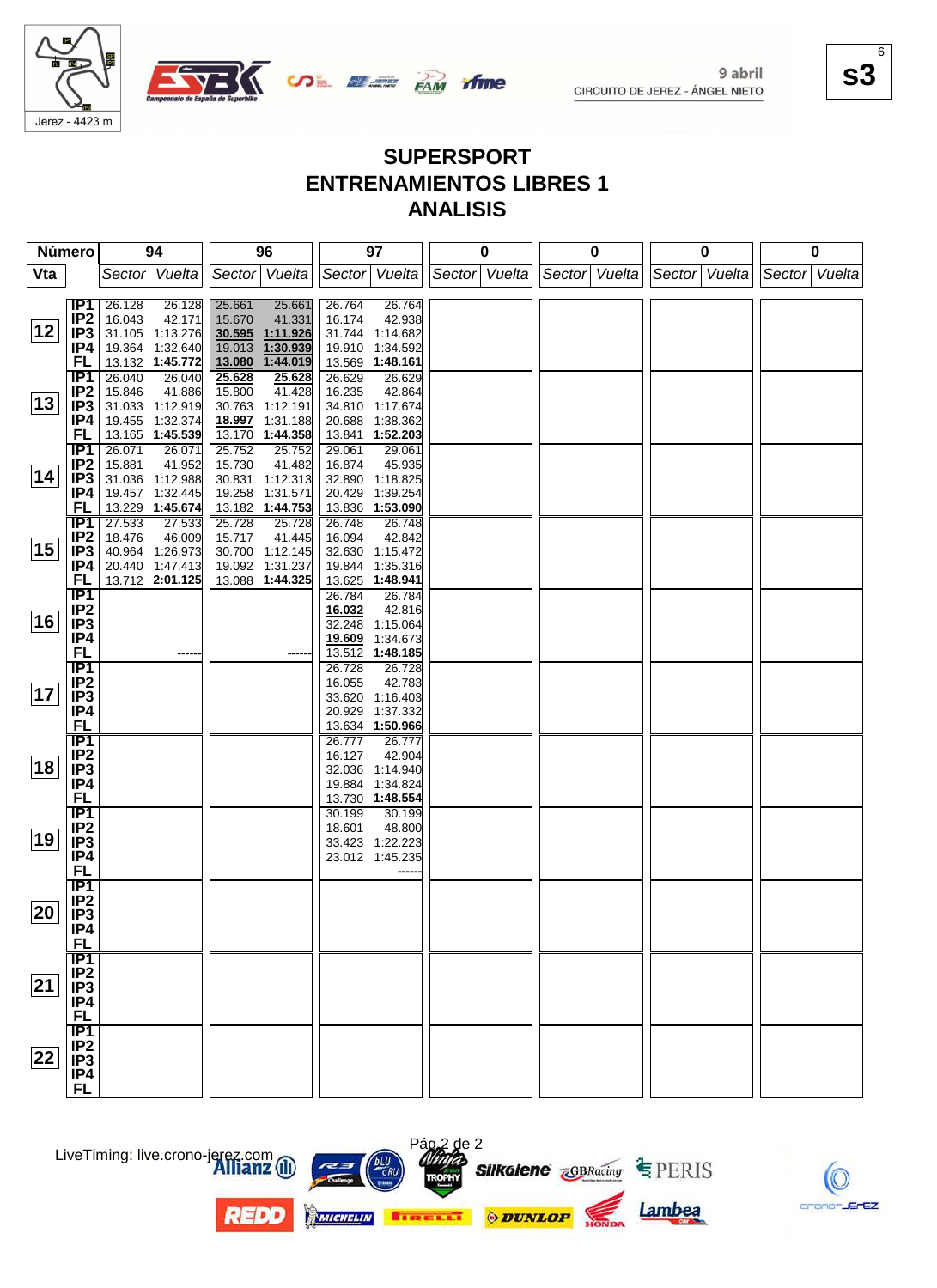



9 abril

## **SUPERSPORT ENTRENAMIENTOS LIBRES 1 40 MEJORES VUELTAS**

| <b>Dorsal</b> | <b>Piloto</b>        | <b>Nat</b> | Equipo                   | Maq.            | Hora     | <b>Vuelta</b>  | Tiempo   |
|---------------|----------------------|------------|--------------------------|-----------------|----------|----------------|----------|
| 96            | David SANCHIS        | <b>ESP</b> | MRE TALENT               | YAMAHA          | 11:16:05 | 12             | 1:44.019 |
| 47            | Luis M VERDUGO       | <b>ESP</b> | DR7 HMAX                 | YAMAHA          | 11:15:04 | 13             | 1:44.094 |
| 33            | Daniel VALLE         | <b>ESP</b> | YAMAHA MS RACING         | YAMAHA          | 11:05:46 | 9              | 1:44.186 |
| 18            | Aleix VIU            | <b>ESP</b> | <b>EASYRACE TEAM</b>     | YAMAHA          | 11:00:59 | 5              | 1:44.270 |
| 43            | Simon JESPERSEN      |            | DEN GASSS RACING TEAM    | YAMAHA          | 11:16:21 | 14             | 1:44.308 |
| 39            | Borja QUERO          | <b>ESP</b> | DR7 HMAX                 | YAMAHA          | 10:54:18 | $\overline{7}$ | 1:44.308 |
| 96            | David SANCHIS        | <b>ESP</b> | <b>MRE TALENT</b>        | YAMAHA          | 11:21:18 | 15             | 1:44.325 |
| 96            | David SANCHIS        | <b>ESP</b> | <b>MRE TALENT</b>        | YAMAHA          | 11:17:49 | 13             | 1:44.358 |
| 85            | Pedro N ROMERO       |            | POR YAMAHA GV STRATOS    | YAMAHA          | 11:20:48 | 17             | 1:44.384 |
| 85            | Pedro N ROMERO       |            | POR YAMAHA GV STRATOS    | YAMAHA          | 11:07:31 | 11             | 1:44.432 |
| 85            | Pedro N ROMERO       |            | POR YAMAHA GV STRATOS    | YAMAHA          | 11:05:47 | 10             | 1:44.453 |
| 18            | Aleix VIU            | <b>ESP</b> | <b>EASYRACE TEAM</b>     | YAMAHA          | 10:59:15 | 4              | 1:44.465 |
| 16            | Alejandro RUIZ       | <b>ESP</b> | ANDOTRANS TEAM TORRENTÓ  | YAMAHA          | 11:01:16 | 10             | 1:44.489 |
| 33            | Daniel VALLE         | <b>ESP</b> | YAMAHA MS RACING         | YAMAHA          | 11:07:31 | 10             | 1:44.499 |
| 96            | David SANCHIS        | <b>ESP</b> | <b>MRE TALENT</b>        | YAMAHA          | 11:14:21 | 11             | 1:44.506 |
| 47            | Luis M VERDUGO       | <b>ESP</b> | DR7 HMAX                 | YAMAHA          | 11:09:18 | $10$           | 1:44.535 |
| 33            | Daniel VALLE         | <b>ESP</b> | YAMAHA MS RACING         | YAMAHA          | 10:47:30 | 4              | 1:44.549 |
| 52            | <b>Guillem ERILL</b> | <b>ESP</b> | DEZA-BOX 77 RACING TEAM  | <b>KAWASAKI</b> | 11:20:50 | 18             | 1:44.561 |
| 39            | Borja QUERO          | <b>ESP</b> | DR7 HMAX                 | YAMAHA          | 11:15:05 | 13             | 1:44.566 |
| 16            | Alejandro RUIZ       | <b>ESP</b> | ANDOTRANS TEAM TORRENTÓ  | YAMAHA          | 11:03:01 | 11             | 1:44.615 |
| 33            | Daniel VALLE         | <b>ESP</b> | YAMAHA MS RACING         | YAMAHA          | 10:50:60 | 6              | 1:44.624 |
| 39            | Borja QUERO          | <b>ESP</b> | DR7 HMAX                 | YAMAHA          | 10:45:25 | $\overline{c}$ | 1:44.655 |
| 43            | Simon JESPERSEN      | <b>DEN</b> | <b>GASSS RACING TEAM</b> | YAMAHA          | 10:48:30 | 4              | 1:44.658 |
| 43            | Simon JESPERSEN      | <b>DEN</b> | <b>GASSS RACING TEAM</b> | YAMAHA          | 11:14:36 | 13             | 1:44.723 |
| 96            | David SANCHIS        | <b>ESP</b> | <b>MRE TALENT</b>        | YAMAHA          | 11:19:34 | 14             | 1:44.753 |
| 43            | Simon JESPERSEN      | <b>DEN</b> | <b>GASSS RACING TEAM</b> | YAMAHA          | 10:46:45 | 3              | 1:44.759 |
| 38            | Juan RODRIGUEZ       | <b>ESP</b> | <b>H43 TALASUR</b>       | YAMAHA          | 11:16:23 | 19             | 1:44.777 |
| 33            | Daniel VALLE         | <b>ESP</b> | YAMAHA MS RACING         | YAMAHA          | 11:15:02 | 14             | 1:44.789 |
| 39            | Borja QUERO          | <b>ESP</b> | DR7 HMAX                 | YAMAHA          | 10:47:10 | 3              | 1:44.811 |
| 85            | Pedro N ROMERO       |            | POR YAMAHA GV STRATOS    | YAMAHA          | 11:19:04 | 16             | 1:44.825 |
| 12            | Borja GOMEZ          | <b>ESP</b> | <b>CARDOSO RACING</b>    | YAMAHA          | 11:20:03 | 11             | 1:44.831 |
| 52            | <b>Guillem ERILL</b> | <b>ESP</b> | DEZA-BOX 77 RACING TEAM  | <b>KAWASAKI</b> | 11:19:06 | 17             | 1:44.831 |
| 16            | Alejandro RUIZ       | <b>ESP</b> | ANDOTRANS TEAM TORRENTÓ  | YAMAHA          | 11:06:31 | 13             | 1:44.852 |
| 85            | Pedro N ROMERO       |            | POR YAMAHA GV STRATOS    | YAMAHA          | 10:51:53 | 6              | 1:44.860 |
| 18            | Aleix VIU            | <b>ESP</b> | <b>EASYRACE TEAM</b>     | YAMAHA          | 10:57:30 | 3              | 1:44.860 |
| 96            | David SANCHIS        | <b>ESP</b> | <b>MRE TALENT</b>        | YAMAHA          | 11:01:07 | 8              | 1:44.865 |
| 96            | David SANCHIS        | <b>ESP</b> | <b>MRE TALENT</b>        | YAMAHA          | 10:57:37 | 6              | 1:44.869 |
| 96            | David SANCHIS        | ESP        | <b>MRE TALENT</b>        | YAMAHA          | 10:59:22 | 7              | 1:44.871 |
| 12            | Borja GOMEZ          | ESP        | <b>CARDOSO RACING</b>    | YAMAHA          | 11:18:18 | 10             | 1:44.879 |
| 94            | Andres P GONZALEZ    |            | ARG EASYRACE TEAM        | YAMAHA          | 11:05:01 | 9              | 1:44.880 |





**s4**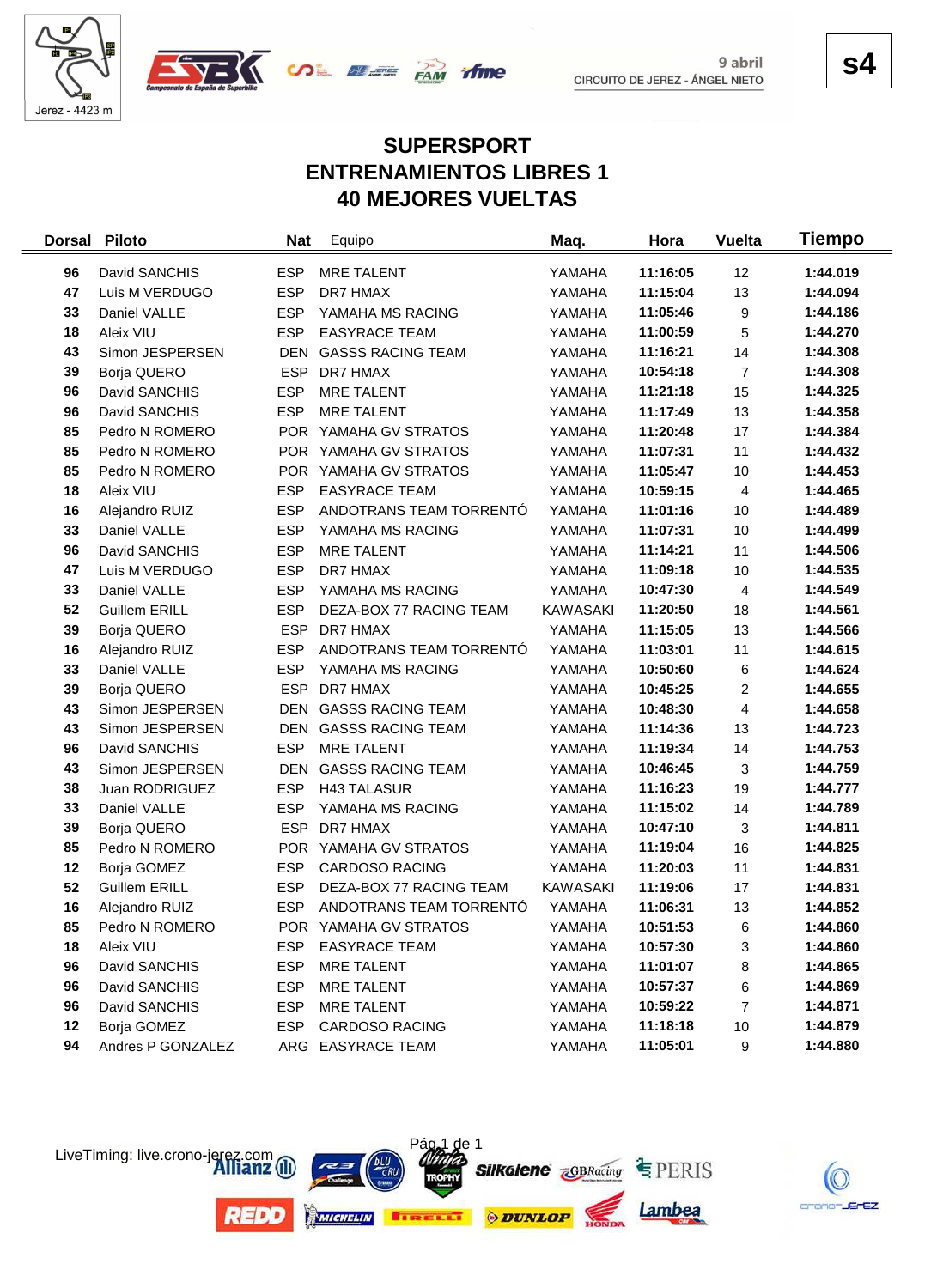



#### **SUPERSPORT ENTRENAMIENTOS LIBRES 1 TOP CINCO VUELTAS**

| <b>Piloto</b>                |            | Nat Equipo                    |          |                                                     | <b>Top Five Laps</b> |          |          |
|------------------------------|------------|-------------------------------|----------|-----------------------------------------------------|----------------------|----------|----------|
|                              |            |                               |          |                                                     |                      |          |          |
| 96 David SANCHIS             | <b>ESP</b> | <b>MRE TALENT</b>             | 1:44.019 | 1:44.325                                            | 1:44.358             | 1:44.506 | 1:44.753 |
| Luis M VERDUGO<br>47         | <b>ESP</b> | DR7 HMAX                      | 1:44.094 | 1:44.535                                            | 1:44.882             | 1:45.518 | 1:45.600 |
| Daniel VALLE<br>33           | <b>ESP</b> | YAMAHA MS RACING              | 1:44.186 | 1:44.499                                            | 1:44.549             | 1:44.624 | 1:44.789 |
| 18 Aleix VIU                 | <b>ESP</b> | <b>EASYRACE TEAM</b>          | 1:44.270 | 1:44.465                                            | 1:44.860             | 1:45.014 | 1:45.601 |
| Borja QUERO<br>39            | <b>ESP</b> | DR7 HMAX                      | 1:44.308 | 1:44.566                                            | 1:44.655             | 1:44.811 | 1:44.912 |
| Simon JESPERSEN<br>43        | <b>DEN</b> | <b>GASSS RACING TEAM</b>      | 1:44.308 | 1:44.658                                            | 1:44.723             | 1:44.759 | 1:44.966 |
| 85 Pedro N ROMERO            |            | POR YAMAHA GV STRATOS         | 1:44.384 | 1:44.432                                            | 1:44.453             | 1:44.825 | 1:44.860 |
| Alejandro RUIZ<br>16         | <b>ESP</b> | ANDOTRANS TEAM TORRENTO       | 1:44.489 | 1:44.615                                            | 1:44.852             | 1:44.935 | 1:44.994 |
| <b>Guillem ERILL</b><br>52   | <b>ESP</b> | DEZA-BOX 77 RACING TEAM       | 1:44.561 | 1:44.831                                            | 1:45.384             | 1:45.406 | 1:45.633 |
| Juan RODRIGUEZ<br>38         | <b>ESP</b> | <b>H43 TALASUR</b>            | 1:44.777 | 1:44.907                                            | 1:44.909             | 1:44.913 | 1:45.128 |
| Borja GOMEZ<br>12            | <b>ESP</b> | <b>CARDOSO RACING</b>         | 1:44.831 | 1:44.879                                            | 1:45.422             | 1:45.598 | 1:45.629 |
| 94 Andres P GONZALEZ         | ARG        | <b>EASYRACE TEAM</b>          | 1:44.880 | 1:45.126                                            | 1:45.137             | 1:45.237 | 1:45.539 |
| Daijiro SAKO<br>74           |            | JPN XCTECH                    | 1:45.147 | 1:45.616                                            | 1:45.966             | 1:46.010 | 1:46.145 |
| Joan DIAZ<br>19              | <b>ESP</b> | <b>H43 TEAM NOBBY TALASUR</b> | 1:45.212 | 1:45.609                                            | 1:45.920             | 1:45.953 | 1:45.977 |
| Unai ORRADRE<br>10           | <b>ESP</b> | YAMAHA MS RACING              | 1:45.221 | 1:45.617                                            | 1:46.026             | 1:46.090 | 1:46.329 |
| 92 Nil ROIG                  | <b>ESP</b> | SP57 RACING TEAM              | 1:45.410 | 1:45.465                                            | 1:45.494             | 1:45.580 | 1:45.980 |
| Daniel GONZALEZ<br>53        | <b>ESP</b> | <b>SP57 RACING TEAM</b>       | 1:45.474 | 1:45.624                                            | 1:45.658             | 1:46.149 | 1:46.202 |
| Jamie DAVIS<br>25            |            | <b>GBR FIFTY MOTORSPORT</b>   | 1:45.535 | 1:45.639                                            | 1:45.963             | 1:46.046 | 1:46.188 |
| Mauro GONZALEZ<br>37         | <b>ESP</b> | <b>MDR SPAINCIRCUITS</b>      | 1:45.630 | 1:45.782                                            | 1:45.912             | 1:45.914 | 1:45.959 |
| <b>Mathias POULSEN</b><br>93 | <b>DEN</b> | <b>MDS RACING TEAM</b>        | 1:45.709 | 1:45.867                                            | 1:45.954             | 1:45.971 | 1:46.013 |
| Mihail FLOROV<br>91          | <b>BUL</b> | YAMAHA GV STRATOS             | 1:45.830 | 1:45.919                                            | 1:45.967             | 1:46.122 | 1:46.433 |
| <b>Filip REHACEK</b><br>3    |            | CZE CARDOSO RACING            | 1:45.901 | 1:46.179                                            | 1:46.421             | 1:46.529 | 1:47.189 |
| Felix Juho NASSI<br>81.      | <b>ESP</b> | <b>MDR SPAINCIRCUITS</b>      | 1:45.968 | 1:46.530                                            | 1:46.542             | 1:46.588 | 1:46.683 |
| Kimi PATOVA<br>71            | <b>ESP</b> | <b>RAM RACING YAMAHA</b>      | 1:45.972 | 1:46.197                                            | 1:46.268             | 1:46.365 | 1:46.376 |
| Thomas STRUDWICK             |            | GBR MONEX TEAM EDGE RST       |          | <b>1:45.995</b> 1:46.054 1:46.187 1:46.283 1:46.400 |                      |          |          |
| 78 Angel HEREDIA             | ESP        | <b>MDR SPAINCIRCUITS</b>      | 1:46.162 | 1:46.265                                            | 1:46.461             | 1:46.499 | 1:46.619 |
| Francisco GOMEZ<br>9         | ESP        | <b>GM FUEL VRC TEAM</b>       | 1:46.286 | 1:46.567                                            | 1:46.651             | 1:46.709 | 1:46.844 |
| Loic ARBEL<br>23             | ESP        | ANDOTRANS TEAM TORRENTÓ       | 1:46.412 | 1:46.534                                            | 1:46.736             | 1:46.797 | 1:46.824 |
| Eduardo MONTERO<br>21        | ESP        | <b>CASTROMAROTO RACING</b>    | 1:46.417 | 1:47.030                                            | 1:48.719             | 1:55.486 | PIT EXIT |
| Michal BULIK<br>54           |            | SVK NEW2 PROJECT              | 1:46.544 | 1:46.591                                            | 1:47.094             | 1:47.283 | 1:47.325 |
| Davide FABBRI<br>64          |            | ITA H43 TEAM NOBBY            | 1:46.638 | 1:47.057                                            | 1:47.395             | 1:47.406 | 1:47.470 |
| Ondrej VOSTATEK<br>50        |            | CZE H43 TEAM                  | 1:46.984 | 1:47.007                                            | 1:47.085             | 1:47.837 | 1:48.011 |

LiveTiming: live.crono-jerez.com





**Silkolene GBRacing EPERIS** 

 $\overline{2}$ 



Lambea

crono-JErEZ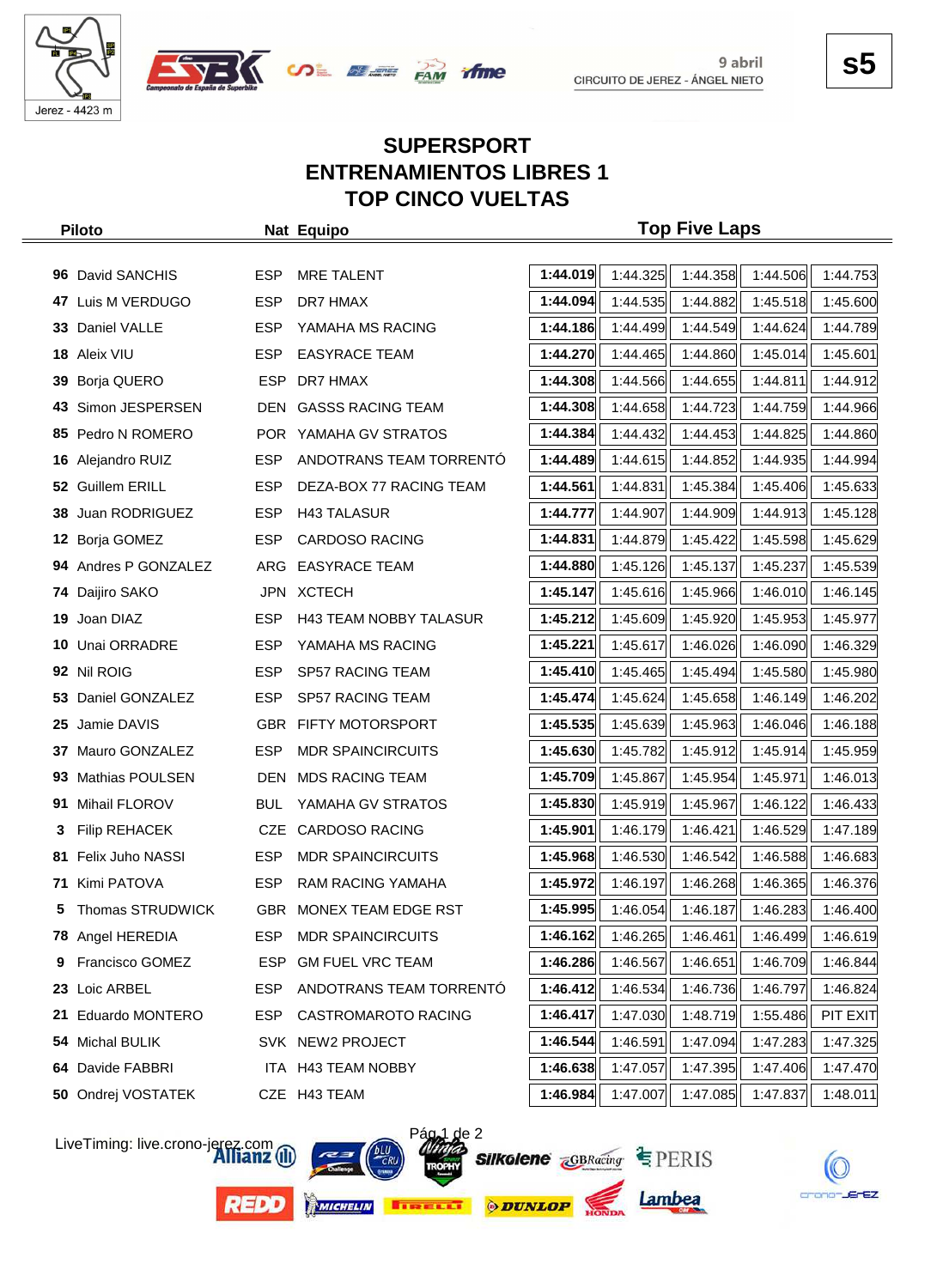





**s5**

9 abril

# **SUPERSPORT ENTRENAMIENTOS LIBRES 1 TOP CINCO VUELTAS**

| <b>Piloto</b>            | Nat Equipo                              | <b>Top Five Laps</b>                                     |  |  |  |  |  |  |
|--------------------------|-----------------------------------------|----------------------------------------------------------|--|--|--|--|--|--|
|                          |                                         |                                                          |  |  |  |  |  |  |
| Mario MAYOR<br>86        | ANDOTRANS TEAM TORRENTO<br><b>ESP</b>   | 1:47.196<br>1:47.429<br>1:47.462<br>1:47.607<br>1:47.659 |  |  |  |  |  |  |
| Jared Karl SCHULTZ<br>11 | <b>RSA FIFTY MOTORSPORT</b>             | 1:47.676<br>1:48.189<br>1:48.292<br>1:48.527<br>1:48.634 |  |  |  |  |  |  |
| Laurence EDGELEY<br>97   | MONEX TEAM EDGE RST<br><b>GBR</b>       | 1:47.760<br>1:48.185<br>1:48.025<br>1:48.161<br>1:48.374 |  |  |  |  |  |  |
| Juan Jose NUÑEZ<br>29    | <b>I+DENT RACING TEAM</b><br><b>ESP</b> | 1:48.528<br>1:49.586<br>1:50.305<br>1:49.040<br>1:50.358 |  |  |  |  |  |  |
| 20 Danny RAAVAD          | <b>MDS RACING</b><br><b>DEN</b>         | 1:48.808<br>1:48.897<br>1:49.056<br>1:48.892<br>1:49.124 |  |  |  |  |  |  |
| Zechariah K DZEGEDE      | <b>EASYRACE TEAM</b><br><b>ESP</b>      | 1:51.049<br>1:50.494<br>1:50.986<br>1:51.249<br>1:50.279 |  |  |  |  |  |  |

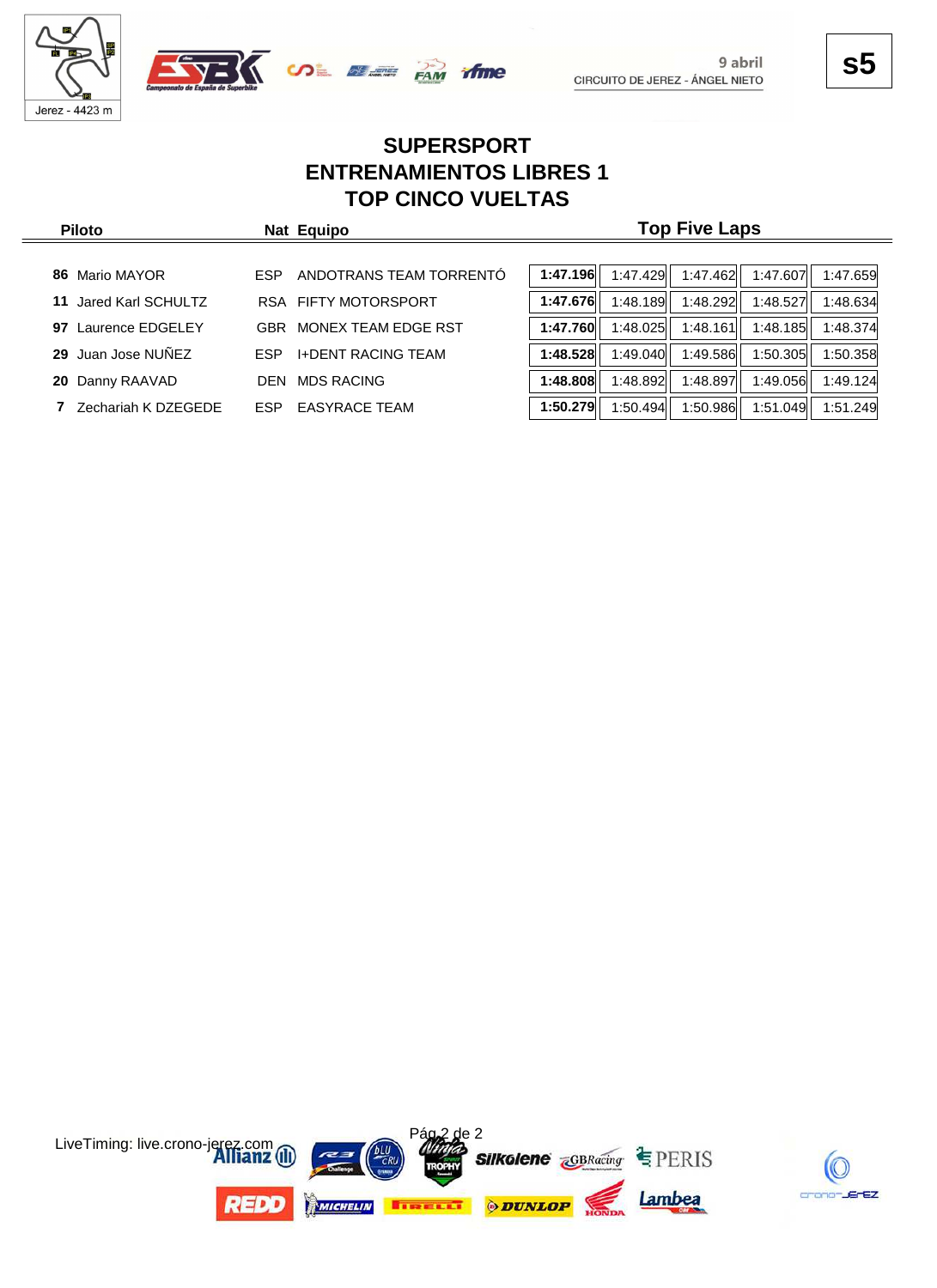



**s6**

crano-JErEZ

#### **SUPERSPORT ENTRENAMIENTOS LIBRES 1 40 MEJORES VELOCIDADES MÁXIMAS**

| <b>Dorsal</b> | <b>Piloto</b>        | <b>Nat</b> | Equipo                        | Maq.     | Hora      | <b>Vuelta</b>           | <b>V</b> max |
|---------------|----------------------|------------|-------------------------------|----------|-----------|-------------------------|--------------|
| 85            | Pedro N ROMERO       |            | POR YAMAHA GV STRATOS         | YAMAHA   | 11:06:28  | 10                      | 237,0        |
| 33            | Daniel VALLE         | <b>ESP</b> | YAMAHA MS RACING              | YAMAHA   | 10:48:11  | 4                       | 236,3        |
| 74            | Daijiro SAKO         |            | JPN XCTECH                    | YAMAHA   | 10:47:13  | 3                       | 236,2        |
| 33            | Daniel VALLE         | <b>ESP</b> | YAMAHA MS RACING              | YAMAHA   | 11:15:44  | 14                      | 236,0        |
| 43            | Simon JESPERSEN      | <b>DEN</b> | <b>GASSS RACING TEAM</b>      | YAMAHA   | 11:17:02  | 14                      | 235,8        |
| 33            | Daniel VALLE         | <b>ESP</b> | YAMAHA MS RACING              | YAMAHA   | 10:46:27  | 3                       | 235,5        |
| $\mathbf{3}$  | <b>Filip REHACEK</b> |            | CZE CARDOSO RACING            | YAMAHA   | 11:04:57  | 8                       | 235,5        |
| 12            | Borja GOMEZ          | <b>ESP</b> | <b>CARDOSO RACING</b>         | YAMAHA   | 11:15:30  | 8                       | 234,9        |
| 38            | Juan RODRIGUEZ       | <b>ESP</b> | <b>H43 TALASUR</b>            | YAMAHA   | 11:17:05  | 19                      | 234,7        |
| 33            | Daniel VALLE         | <b>ESP</b> | YAMAHA MS RACING              | YAMAHA   | 11:08:12  | 10                      | 234,6        |
| 33            | Daniel VALLE         | <b>ESP</b> | YAMAHA MS RACING              | YAMAHA   | 10:49:56  | 5                       | 234,3        |
| 33            | Daniel VALLE         | <b>ESP</b> | YAMAHA MS RACING              | YAMAHA   | 11:02:57  | $\overline{7}$          | 234,3        |
| 33            | Daniel VALLE         | <b>ESP</b> | YAMAHA MS RACING              | YAMAHA   | 11:12:14  | 12                      | 234,2        |
| 11            | Jared Karl SCHULTZ   |            | RSA FIFTY MOTORSPORT          | YAMAHA   | 10:50:38  | 5                       | 234,1        |
| 3             | <b>Filip REHACEK</b> |            | CZE CARDOSO RACING            | YAMAHA   | 10:45:24  | $\overline{\mathbf{c}}$ | 234,1        |
| 3             | <b>Filip REHACEK</b> |            | CZE CARDOSO RACING            | YAMAHA   | 10:50:51  | 5                       | 234,0        |
| 5             | Thomas STRUDWICK     | <b>GBR</b> | MONEX TEAM EDGE RST           | YAMAHA   | 10:45:06  | $\overline{2}$          | 233,9        |
| 19            | Joan DIAZ            | <b>ESP</b> | <b>H43 TEAM NOBBY TALASUR</b> | YAMAHA   | 11:03:010 | 10                      | 233,9        |
| 3             | <b>Filip REHACEK</b> |            | CZE CARDOSO RACING            | YAMAHA   | 10:47:13  | 3                       | 233,9        |
| 47            | Luis M VERDUGO       | <b>ESP</b> | DR7 HMAX                      | YAMAHA   | 11:15:45  | 13                      | 233,7        |
| 33            | Daniel VALLE         | <b>ESP</b> | YAMAHA MS RACING              | YAMAHA   | 11:17:29  | 15                      | 233,7        |
| 94            | Andres P GONZALEZ    |            | ARG EASYRACE TEAM             | YAMAHA   | 11:15:45  | 12                      | 233,5        |
| 12            | Borja GOMEZ          | <b>ESP</b> | CARDOSO RACING                | YAMAHA   | 11:18:60  | 10                      | 233,5        |
| 33            | Daniel VALLE         | <b>ESP</b> | YAMAHA MS RACING              | YAMAHA   | 11:09:59  | 11                      | 233,5        |
| 85            | Pedro N ROMERO       |            | POR YAMAHA GV STRATOS         | YAMAHA   | 10:49:04  | 4                       | 233,2        |
| 12            | Borja GOMEZ          | <b>ESP</b> | <b>CARDOSO RACING</b>         | YAMAHA   | 10:46:57  | 2                       | 233,2        |
| 3             | <b>Filip REHACEK</b> |            | CZE CARDOSO RACING            | YAMAHA   | 11:10:17  | 11                      | 233,1        |
| 96            | David SANCHIS        | <b>ESP</b> | <b>MRE TALENT</b>             | YAMAHA   | 11:16:46  | 12                      | 233,0        |
| 85            | Pedro N ROMERO       |            | POR YAMAHA GV STRATOS         | YAMAHA   | 11:04:44  | 9                       | 232,9        |
| 94            | Andres P GONZALEZ    |            | ARG EASYRACE TEAM             | YAMAHA   | 11:13:59  | 11                      | 232,9        |
| 52            | Guillem ERILL        | <b>ESP</b> | DEZA-BOX 77 RACING TEAM       | KAWASAKI | 10:45:17  | $\overline{c}$          | 232,9        |
| 85            | Pedro N ROMERO       |            | POR YAMAHA GV STRATOS         | YAMAHA   | 11:09:60  | 12                      | 232,8        |
| 39            | Borja QUERO          | <b>ESP</b> | DR7 HMAX                      | YAMAHA   | 11:09:59  | 10                      | 232,8        |
| 38            | Juan RODRIGUEZ       | ESP        | <b>H43 TALASUR</b>            | YAMAHA   | 11:20:35  | 21                      | 232,8        |
| 33            | Daniel VALLE         | <b>ESP</b> | YAMAHA MS RACING              | YAMAHA   | 11:06:28  | 9                       | 232,8        |
| 85            | Pedro N ROMERO       |            | POR YAMAHA GV STRATOS         | YAMAHA   | 11:02:59  | 8                       | 232,6        |
| 19            | Joan DIAZ            | <b>ESP</b> | H43 TEAM NOBBY TALASUR        | YAMAHA   | 11:19:10  | 16                      | 232,6        |
| 19            | Joan DIAZ            | <b>ESP</b> | H43 TEAM NOBBY TALASUR        | YAMAHA   | 10:46:60  | 3                       | 232,5        |
| 96            | David SANCHIS        | <b>ESP</b> | MRE TALENT                    | YAMAHA   | 10:58:18  | 6                       | 232,5        |
| 12            | Borja GOMEZ          | <b>ESP</b> | <b>CARDOSO RACING</b>         | YAMAHA   | 11:17:15  | 9                       | 232,5        |

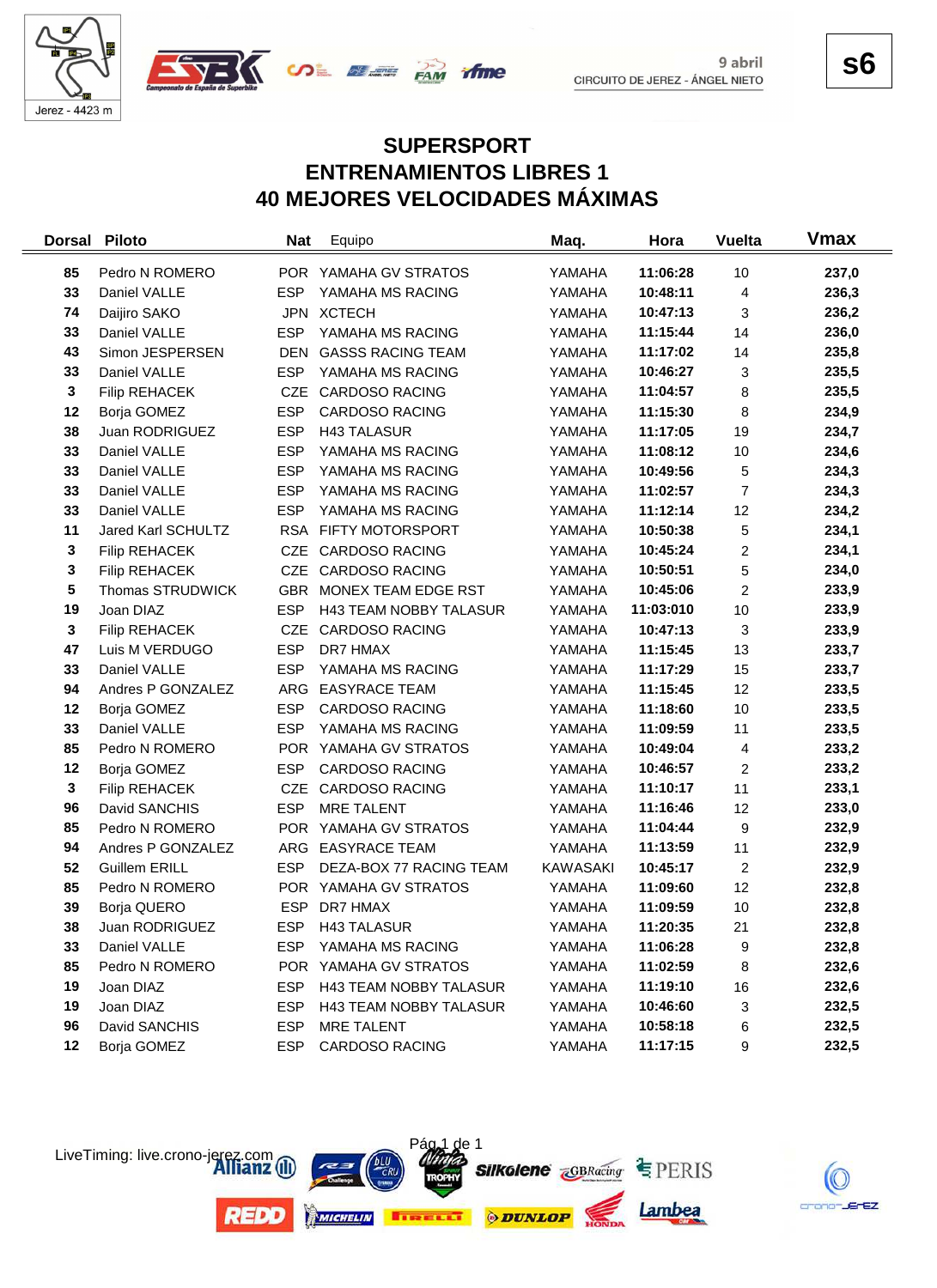





## **SUPERSPORT ENTRENAMIENTOS LIBRES 1 TOP CINCO VELOCIDADES MÁXIMAS**

|    | <b>Piloto</b>        |            | Nat Equipo                    |       |       | <b>Top Five Vmax</b> |       |       |
|----|----------------------|------------|-------------------------------|-------|-------|----------------------|-------|-------|
|    |                      |            |                               |       |       |                      |       |       |
|    | 85 Pedro N ROMERO    |            | POR YAMAHA GV STRATOS         | 237,0 | 233,2 | 232,9                | 232,8 | 232,6 |
| 33 | Daniel VALLE         | <b>ESP</b> | YAMAHA MS RACING              | 236,3 | 236,0 | 235,5                | 234,6 | 234,3 |
| 74 | Daijiro SAKO         |            | JPN XCTECH                    | 236,2 | 231,3 | 229,7                | 229,7 | 229,2 |
| 43 | Simon JESPERSEN      |            | DEN GASSS RACING TEAM         | 235,8 | 231,9 | 231,5                | 231,4 | 231,0 |
| 3  | <b>Filip REHACEK</b> |            | CZE CARDOSO RACING            | 235,5 | 234,1 | 234,0                | 233,9 | 233,1 |
| 12 | Borja GOMEZ          | <b>ESP</b> | <b>CARDOSO RACING</b>         | 234,9 | 233,5 | 233,2                | 232,5 | 232,4 |
| 38 | Juan RODRIGUEZ       | <b>ESP</b> | <b>H43 TALASUR</b>            | 234,7 | 232,8 | 231,4                | 231,3 | 231,2 |
| 11 | Jared Karl SCHULTZ   |            | RSA FIFTY MOTORSPORT          | 234,1 | 229,7 | 227,6                | 226,9 | 226,9 |
| 19 | Joan DIAZ            | <b>ESP</b> | <b>H43 TEAM NOBBY TALASUR</b> | 233,9 | 232,6 | 232,5                | 232,3 | 231,6 |
| 5  | Thomas STRUDWICK     |            | GBR MONEX TEAM EDGE RST       | 233,9 | 231,9 | 231,9                | 231,0 | 230,8 |
| 47 | Luis M VERDUGO       | <b>ESP</b> | DR7 HMAX                      | 233,7 | 232,3 | 231,7                | 231,6 | 231,2 |
|    | 94 Andres P GONZALEZ | ARG        | <b>EASYRACE TEAM</b>          | 233,5 | 232,9 | 232,3                | 231,5 | 230,8 |
| 96 | David SANCHIS        | <b>ESP</b> | <b>MRE TALENT</b>             | 233,0 | 232,5 | 229,7                | 229,4 | 229,4 |
|    | 52 Guillem ERILL     | <b>ESP</b> | DEZA-BOX 77 RACING TEAM       | 232,9 | 231,1 | 229,5                | 229,1 | 229,1 |
| 39 | Borja QUERO          | <b>ESP</b> | DR7 HMAX                      | 232,8 | 232,4 | 231,9                | 231,6 | 230,3 |
| 54 | <b>Michal BULIK</b>  |            | SVK NEW2 PROJECT              | 232,2 | 231,1 | 230,4                | 229,7 | 229,4 |
| 78 | Angel HEREDIA        | <b>ESP</b> | <b>MDR SPAINCIRCUITS</b>      | 231,7 | 230,0 | 229,6                | 228,7 | 228,5 |
| 23 | Loic ARBEL           | <b>ESP</b> | ANDOTRANS TEAM TORRENTO       | 231,6 | 229,5 | 228,2                | 228,1 | 227,6 |
| 37 | Mauro GONZALEZ       | <b>ESP</b> | <b>MDR SPAINCIRCUITS</b>      | 231,5 | 231,4 | 231,1                | 229,4 | 228,8 |
|    | 16 Alejandro RUIZ    | <b>ESP</b> | ANDOTRANS TEAM TORRENTO       | 231,5 | 231,3 | 230,6                | 230,2 | 229,9 |
|    | 92 Nil ROIG          | <b>ESP</b> | <b>SP57 RACING TEAM</b>       | 231,3 | 231,3 | 231,3                | 231,0 | 230,9 |
| 50 | Ondrej VOSTATEK      |            | CZE H43 TEAM                  | 231,3 | 228,7 | 227,3                | 226,4 | 226,1 |
| 25 | Jamie DAVIS          |            | GBR FIFTY MOTORSPORT          | 231,1 | 231,0 | 231,0                | 229,4 | 227,9 |
|    | 18 Aleix VIU         | <b>ESP</b> | <b>EASYRACE TEAM</b>          | 231,0 | 230,9 | 230,8                | 229,3 | 228,4 |
|    | 93 Mathias POULSEN   |            | DEN MDS RACING TEAM           | 231,0 | 230,7 | 230,4                | 230,3 | 229,7 |
| 71 | Kimi PATOVA          | <b>ESP</b> | RAM RACING YAMAHA             | 230,4 | 229,9 | 229,7                | 229,6 | 229,5 |
| 9  | Francisco GOMEZ      | ESP        | <b>GM FUEL VRC TEAM</b>       | 230,3 | 230,1 | 229,5                | 229,5 | 229,4 |
| 97 | Laurence EDGELEY     | GBR        | MONEX TEAM EDGE RST           | 230,2 | 229,6 | 228,7                | 228,7 | 228,5 |
| 10 | Unai ORRADRE         | ESP        | YAMAHA MS RACING              | 230,2 | 228,6 | 228,0                | 227,1 | 226,5 |
| 91 | Mihail FLOROV        | <b>BUL</b> | YAMAHA GV STRATOS             | 230,1 | 229,6 | 229,3                | 229,2 | 229,1 |
| 20 | Danny RAAVAD         | DEN        | <b>MDS RACING</b>             | 229,9 | 229,7 | 229,7                | 229,4 | 229,0 |
| 21 | Eduardo MONTERO      | ESP.       | CASTROMAROTO RACING           | 229,6 | 229,0 | 228,2                | 226,2 | 221,0 |

LiveTiming: live.crono-jerez.com





**Silkolene GBRacing EPERIS** 



Lambea



crono-JErEZ